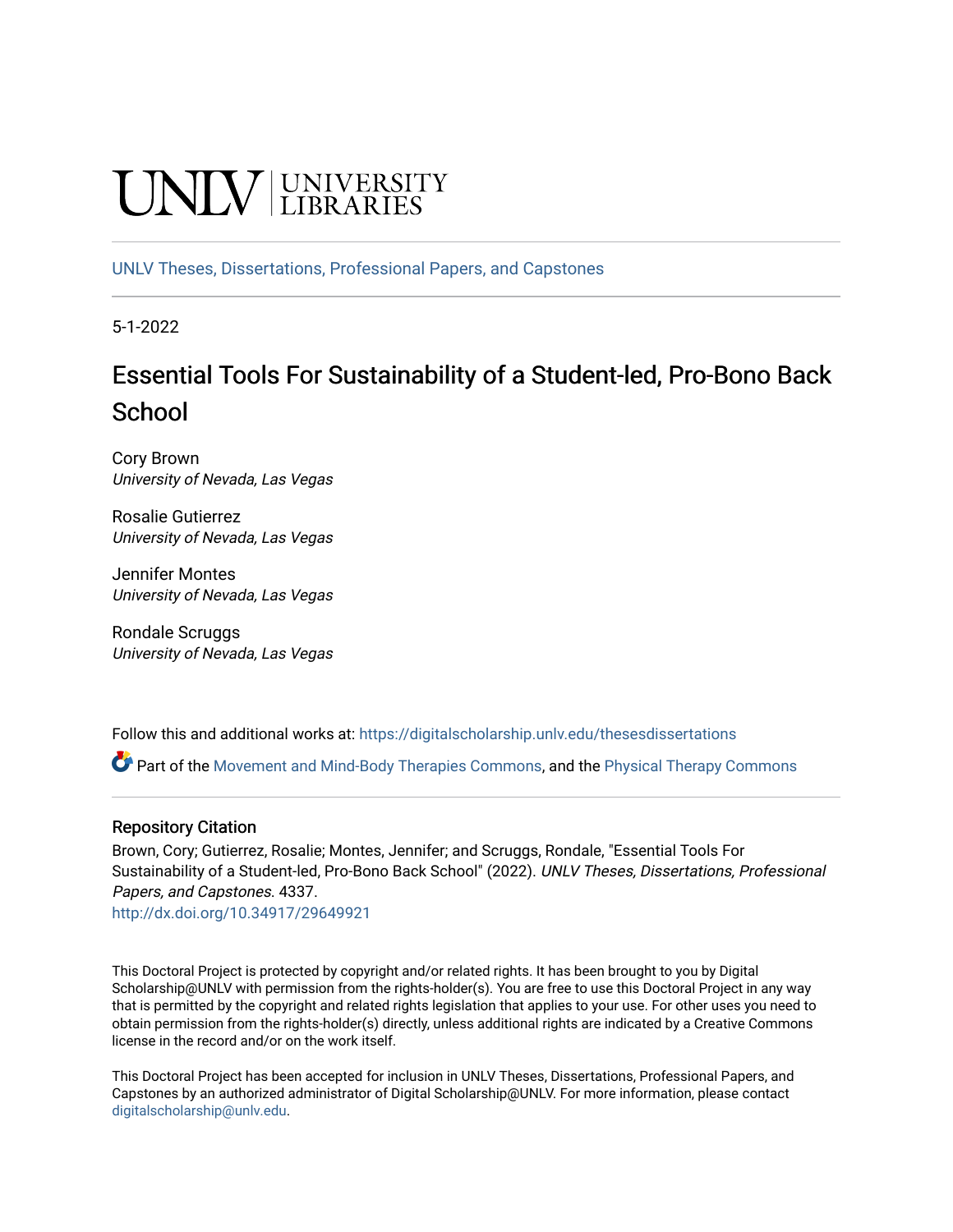#### ESSENTIAL TOOLS FOR SUSTAINABILITY OF A STUDENT-LED,

#### PRO-BONO BACK SCHOOL

By

Cory Brown Rosalie Gutierrez Jennifer Montes Rondale Scruggs

A doctoral project submitted in partial fulfillment of the requirements for the

Doctor of Physical Therapy

Department of Physical Therapy School of Integrated Health Sciences The Graduate College

University of Nevada, Las Vegas May 2022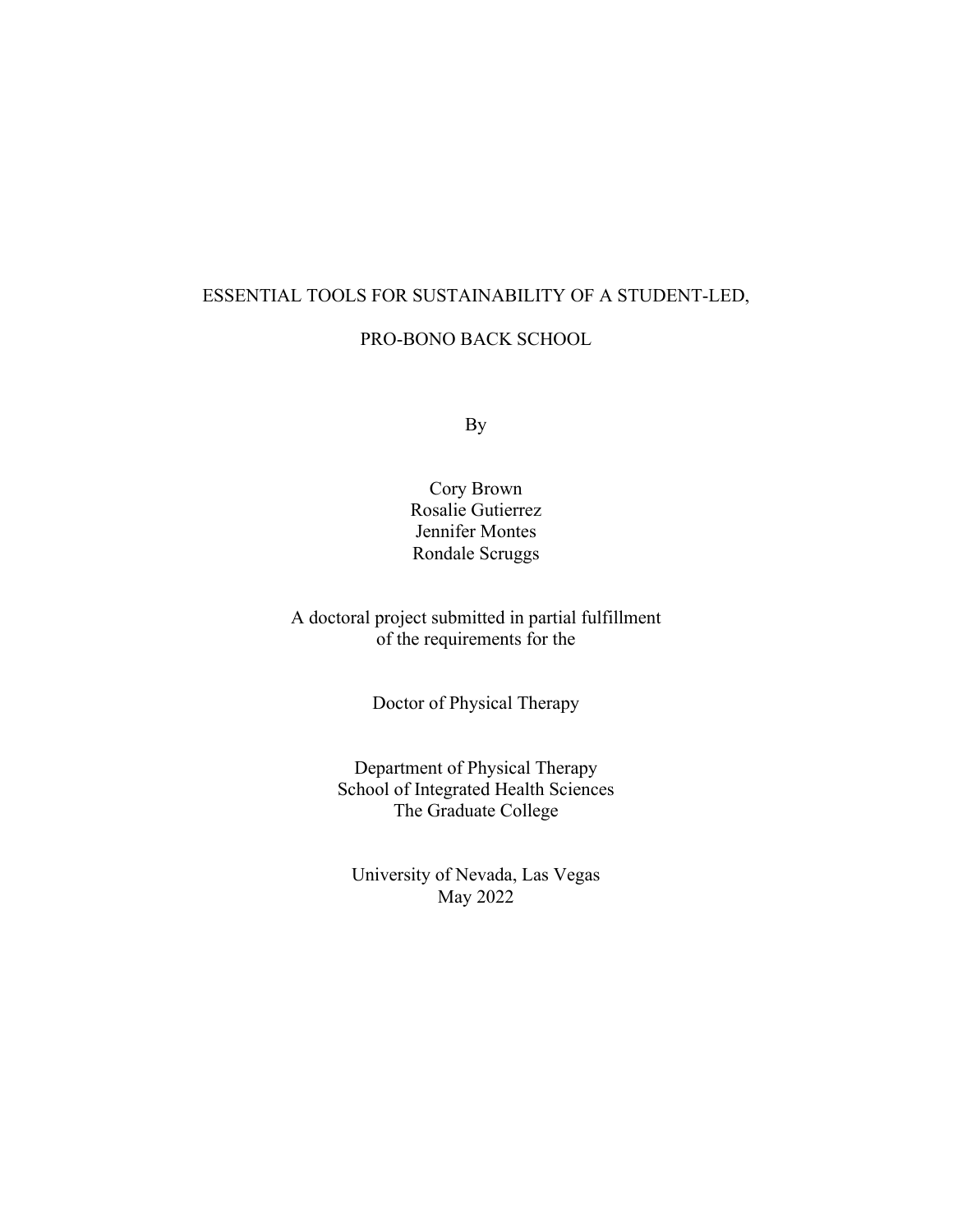

## **Doctoral Project Approval**

The Graduate College The University of Nevada, Las Vegas

May 13, 2022

This doctoral project prepared by

Cory Brown

Rosalie Gutierrez

Jennifer Montes

Rondale Scruggs

entitled

Essential Tools For Sustainability of a Student-led, Pro-Bono Back School

is approved in partial fulfillment of the requirements for the degree of

Doctor of Physical Therapy Department of Physical Therapy

**Tiffany Barrett, DPT** 

Keoni Kins, DPT *Examination Committee Co-Chair*

Daniel Young, Ph.D. *Research Project Advisor*

Merrill Landers, Ph.D. *Chair, Department of Physical Therapy*

Kathryn Hausbeck Korgan, Ph.D. *Examination Committee Co-Chair Vice Provost for Graduate Education & Dean of the Graduate College*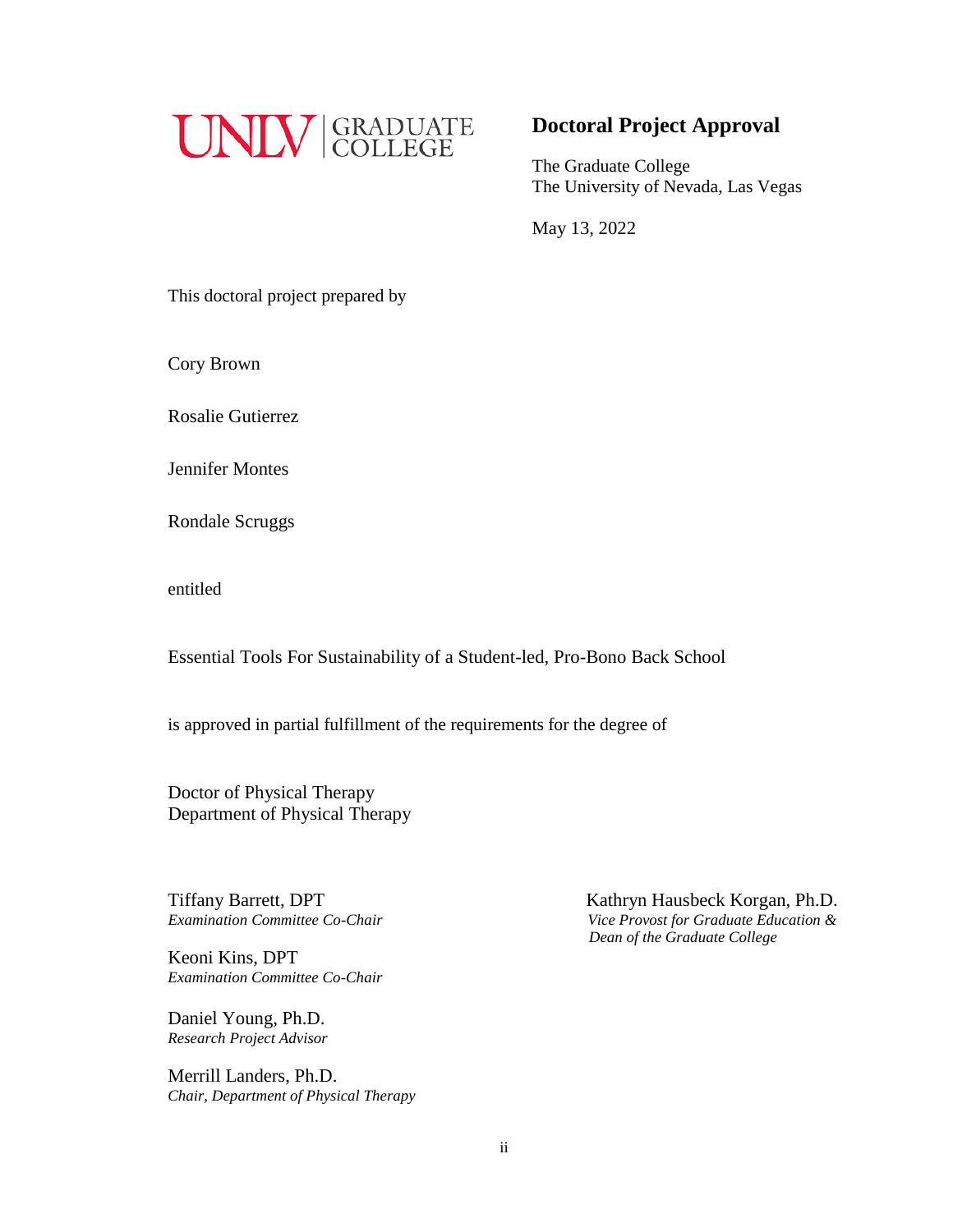#### **Abstract**

#### **Background:**

In 2018, University of Nevada Las Vegas Doctor of Physical Therapy (DPT) students and faculty, in cooperation with a community partner, created a student-led pro bono Back School to address a gap in healthcare for underinsured individuals with low back pain in Southern Nevada. To support the sustainability of the Back School, the authors of this paper set out to develop a student club to recruit and train DPT students to volunteer in the program using a specifically designed electronic training manual. Overall, the aim was to encourage students to join the new club's leadership team to prepare future DPT students to volunteer.

#### **Methodology:**

This project provided training to University of Nevada Las Vegas DPT students using an electronic manual administered through the new club. Four DPT students--the founding executive board of the new club--created an electronic manual using Google Drive that was divided into 5 sections titled: Introduction, Back School Session, Community Partners, Licensed Physical Therapist Volunteers, and Student Physical Therapist Volunteers. The executive board held 5 virtual training sessions in which students were introduced to the Back School: trained in set-up, intake processing, screenings, and patient education given to program participants. After each training session, a quiz was administered to estimate preparedness to volunteer in the program. These virtual training sessions and assessments offered a stepwise approach to training and measured success of the training. Throughout the project, we completed structured individual and collective reflections about our experience.

#### **Outcomes:**

iii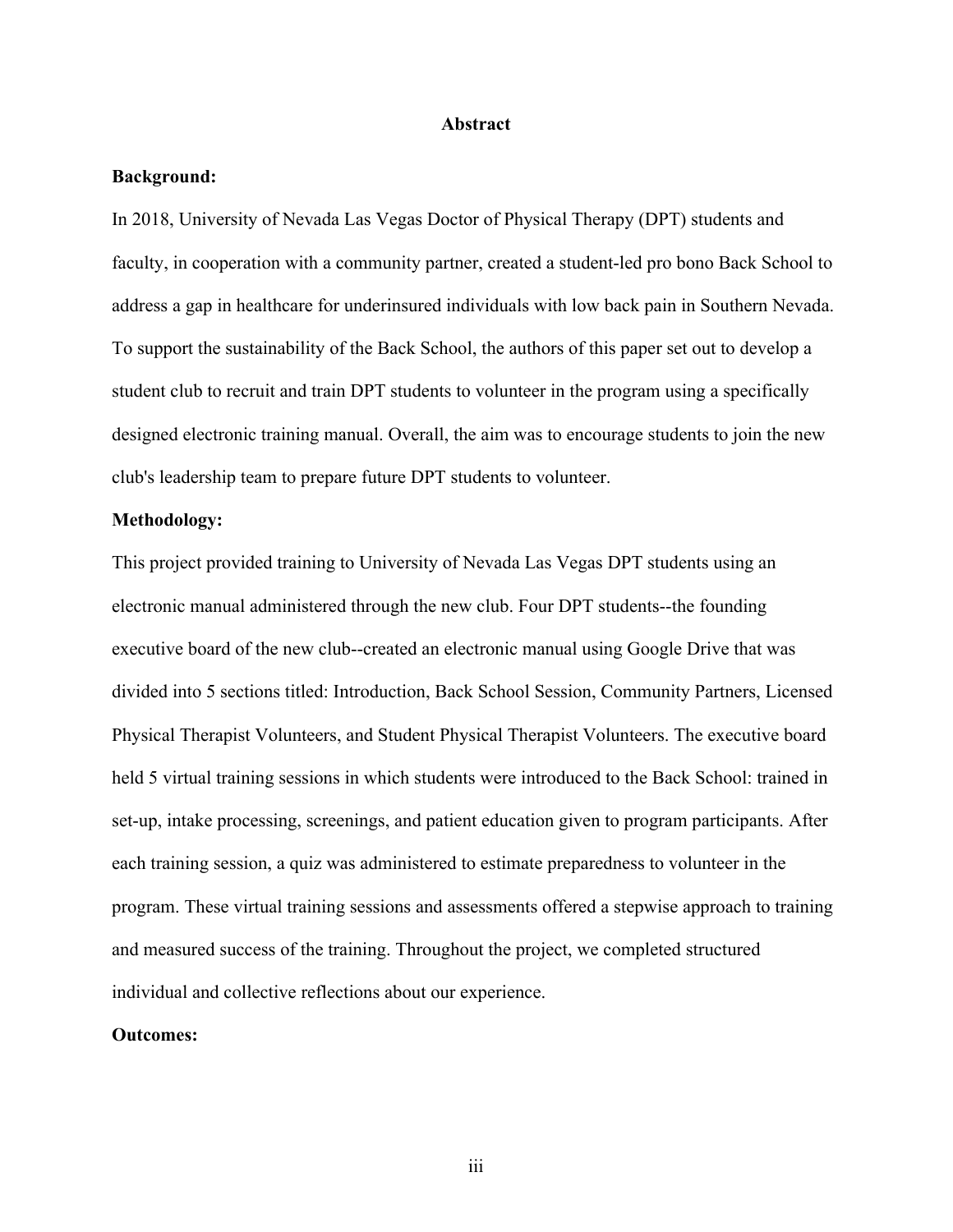The sustainability of the Back School was measured by student attendance to the training sessions, post-session quiz scores, and by executive board reflections throughout the creation and implementation of the electronic manual. There were 48 total DPT student club members that were trained using the electronic manual over 5 virtual training sessions. The 5 quiz scores had an average score range of 83%-100%, demonstrating competency of the material presented across all training sessions. Reflections were done individually and collaboratively by the 4 current members of the executive board before, during, and after the project which provided an excellent framework for future improvements.

#### **Discussion:**

Based on our experience, in order to support sustainability of a student-led, pro-bono program, we recommend the creation of an adaptable electronic training manual and structured virtual training sessions followed by volunteer assessments. To meet the immediate needs of the community served and navigate barriers, we recommend establishing a dedicated leadership team to carry out planning and implementation of the program. Future recommendations for furthering sustainability efforts may include supplementing an electronic training manual and virtual training sessions with in-person opportunities to increase student involvement and preparation.

iv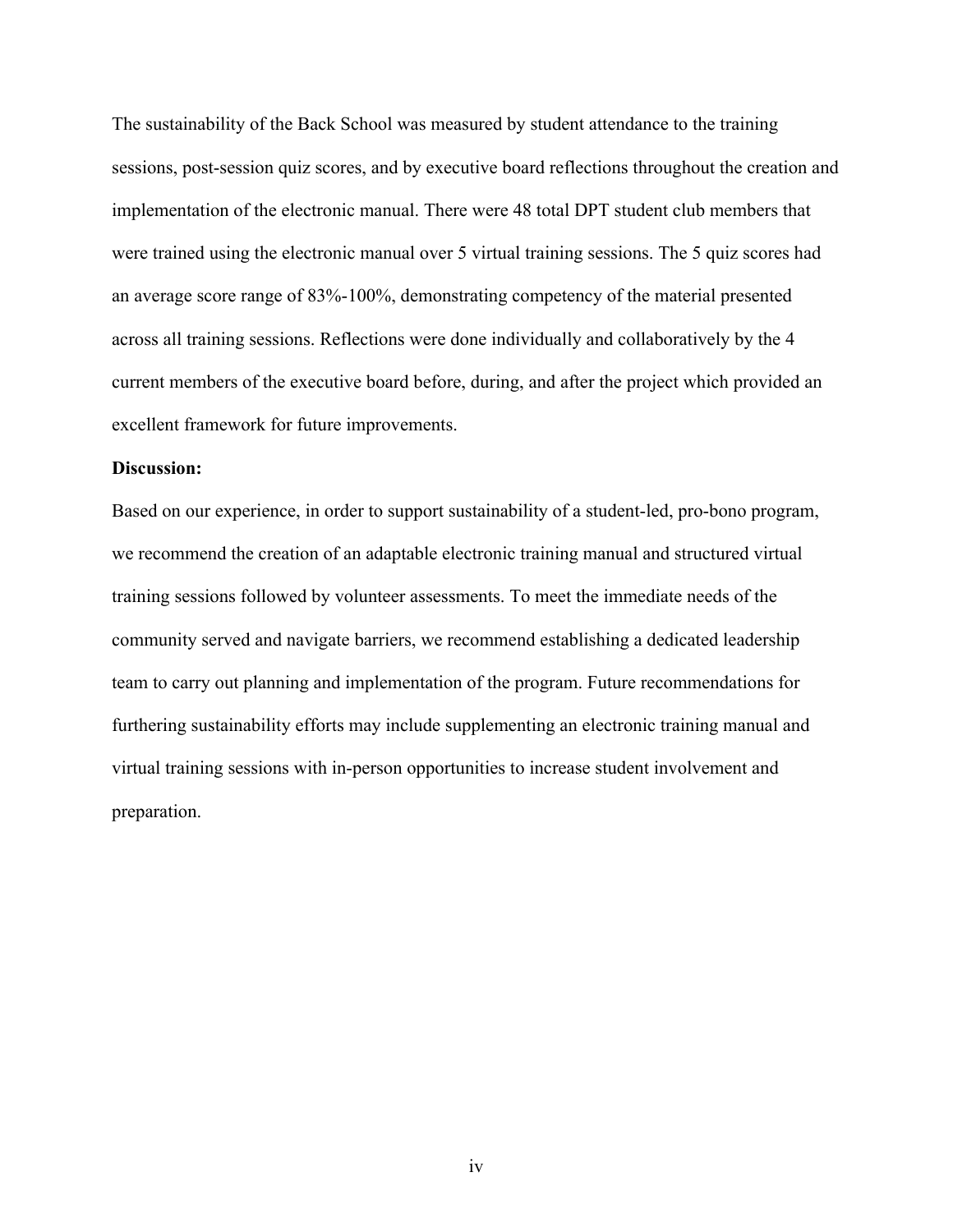|  | <b>Table of Contents</b> |
|--|--------------------------|
|  |                          |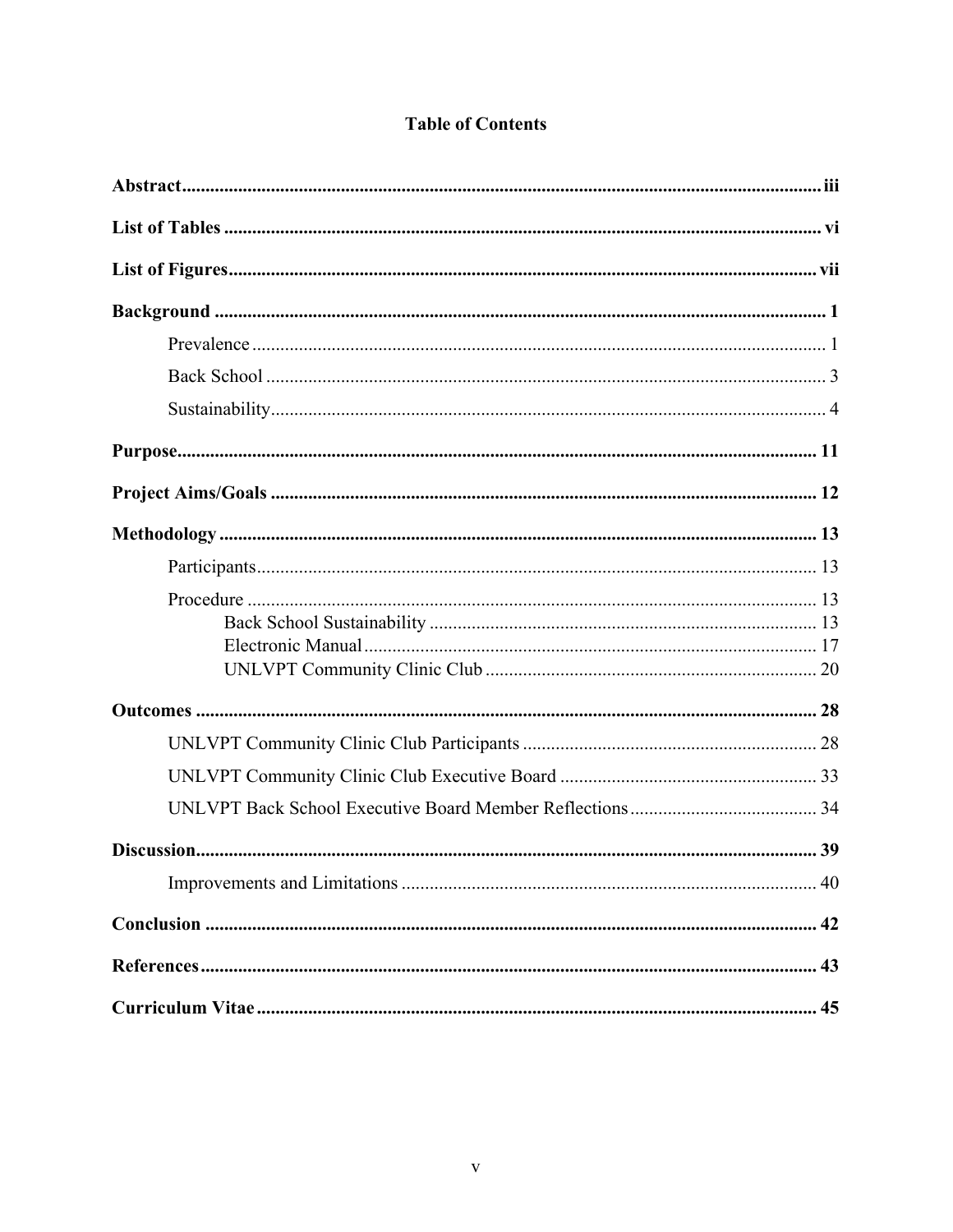# **List of Tables**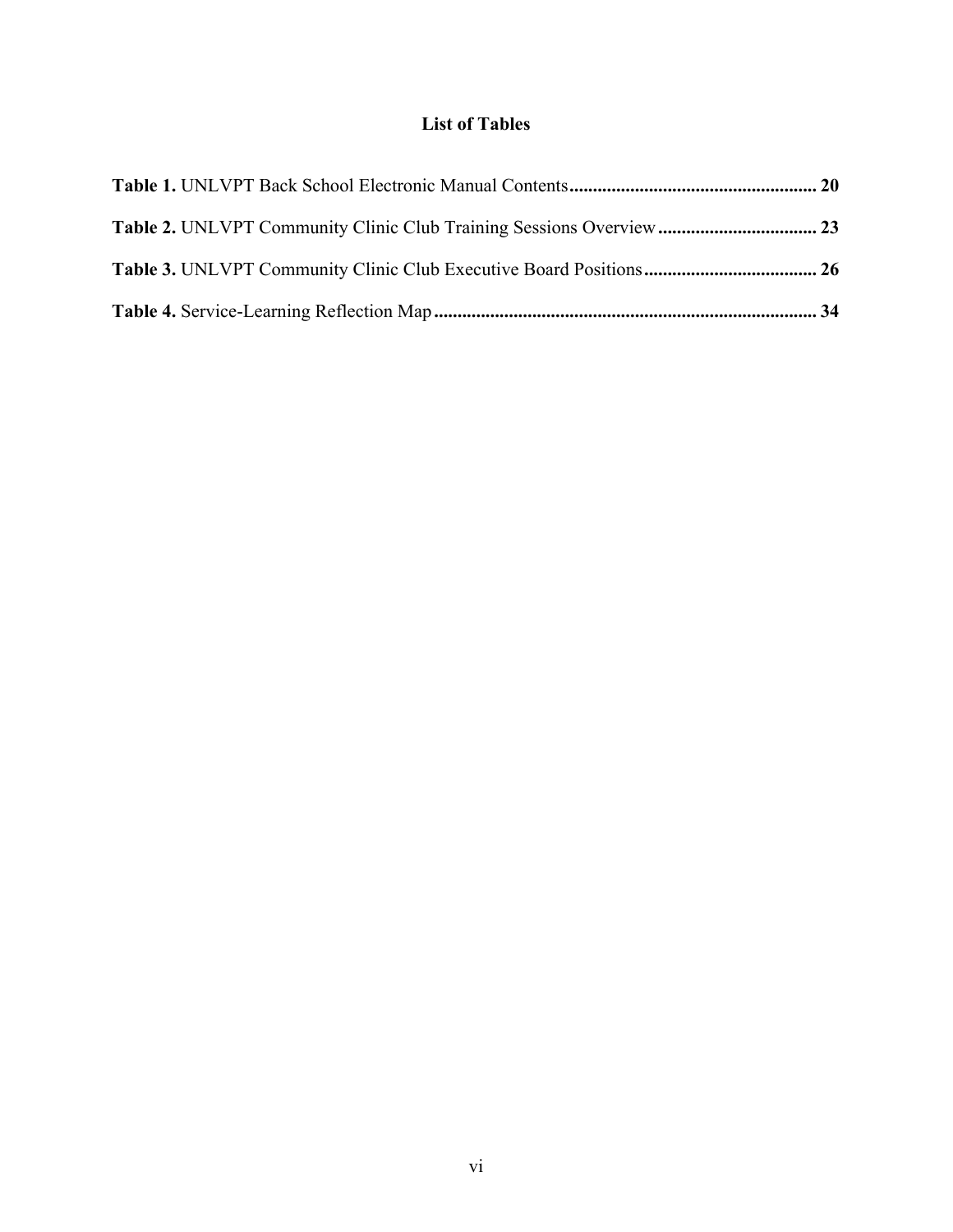# **List of Figures**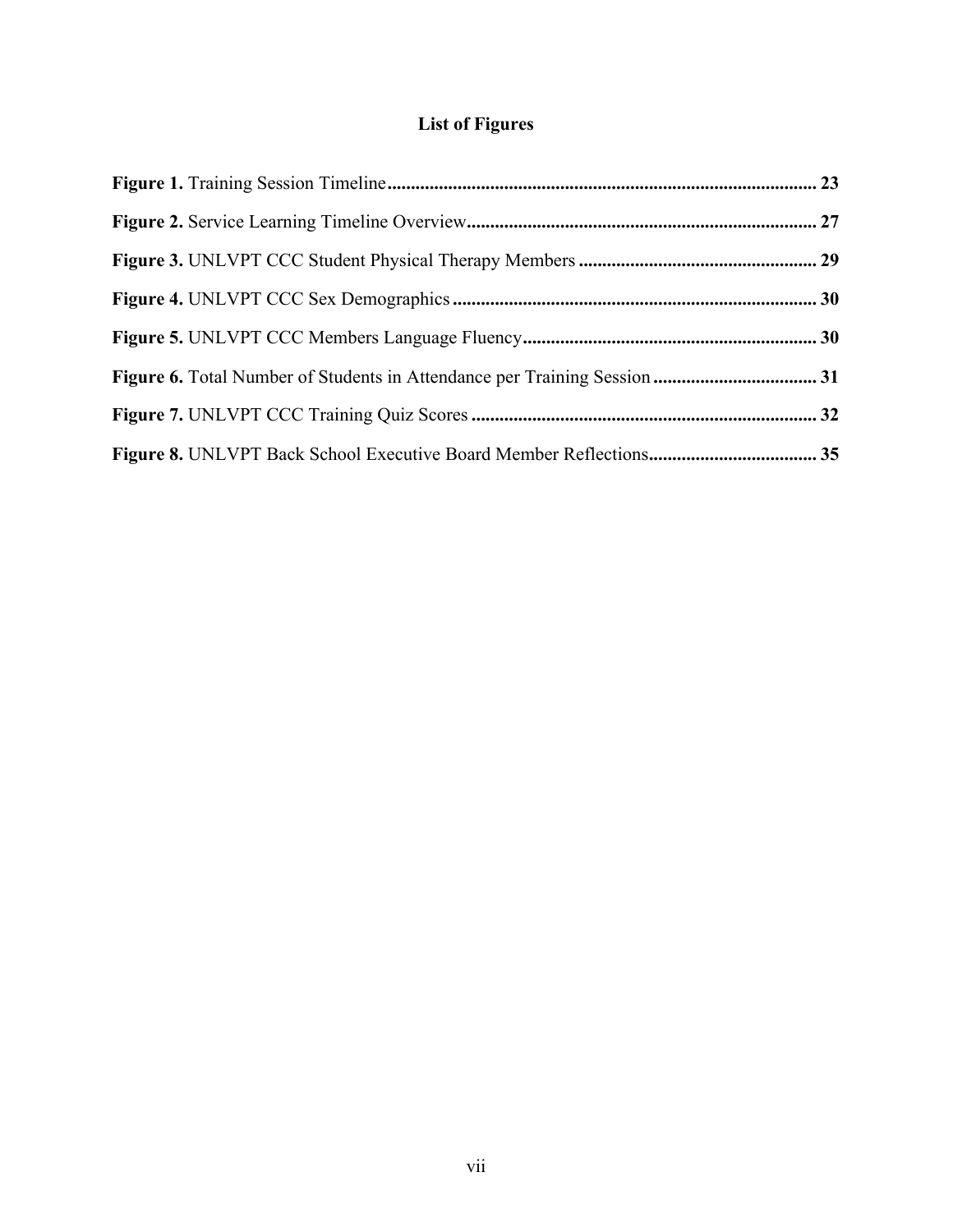#### **Background**

#### **Prevalence**

Globally, low back pain (LBP) is the single leading cause of disability.<sup>1</sup> Over the last 10 years, global prevalence of LBP lasting more than 3 months has increased by 17.3% from roughly 460 million in 2005 to nearly 540 million in 2015, globally.<sup>2</sup> In the United States, 139 per 100,000 people a year experience back pain.3 Therefore, about 59.1 million adults have experienced LBP.<sup>3</sup> In addition to its prevalence, LBP is a major economic burden. In the United States, LBP costs are between \$100 to \$200 billion per year.<sup>2</sup> These estimates include direct costs such as worker's compensation and insurance costs, along with indirect costs such as lost wages due to missed workdays. Two-thirds of these yearly estimates are the result of indirect costs.2

Unfortunately, in the United States, about 46.6 million people are uninsured, limiting access to professional treatment for their back pain.<sup>4</sup> In Nevada, 11.2% of the population was uninsured in 2017, the 6th highest uninsured rate in the United States.<sup>5, 6</sup> Minority populations are disproportionately affected: although Latinos only make up one-third (35.9%) of the Nevada population, 59.1% of Nevada's uninsured population are Latino.<sup>6</sup> Regardless of race or ethnicity, Nevadans with lower socioeconomic status (SES) are also more likely to be uninsured; of the 397,974 uninsured Nevadans, 31.6% are living in households with incomes between \$25,000 to \$49,999 and 26.0% are living in poverty.<sup>6</sup> In some cases, employers may not offer medical insurance coverage because they are not required by law under the Affordable Care Act if they employ less than 50 full-time equivalent employees or if employees work less than 30 hours a week. Alternatively, employees that have coverage offered to them through their employer may decline if their required contribution is deemed too high.<sup>6</sup> Nevadans making just enough to be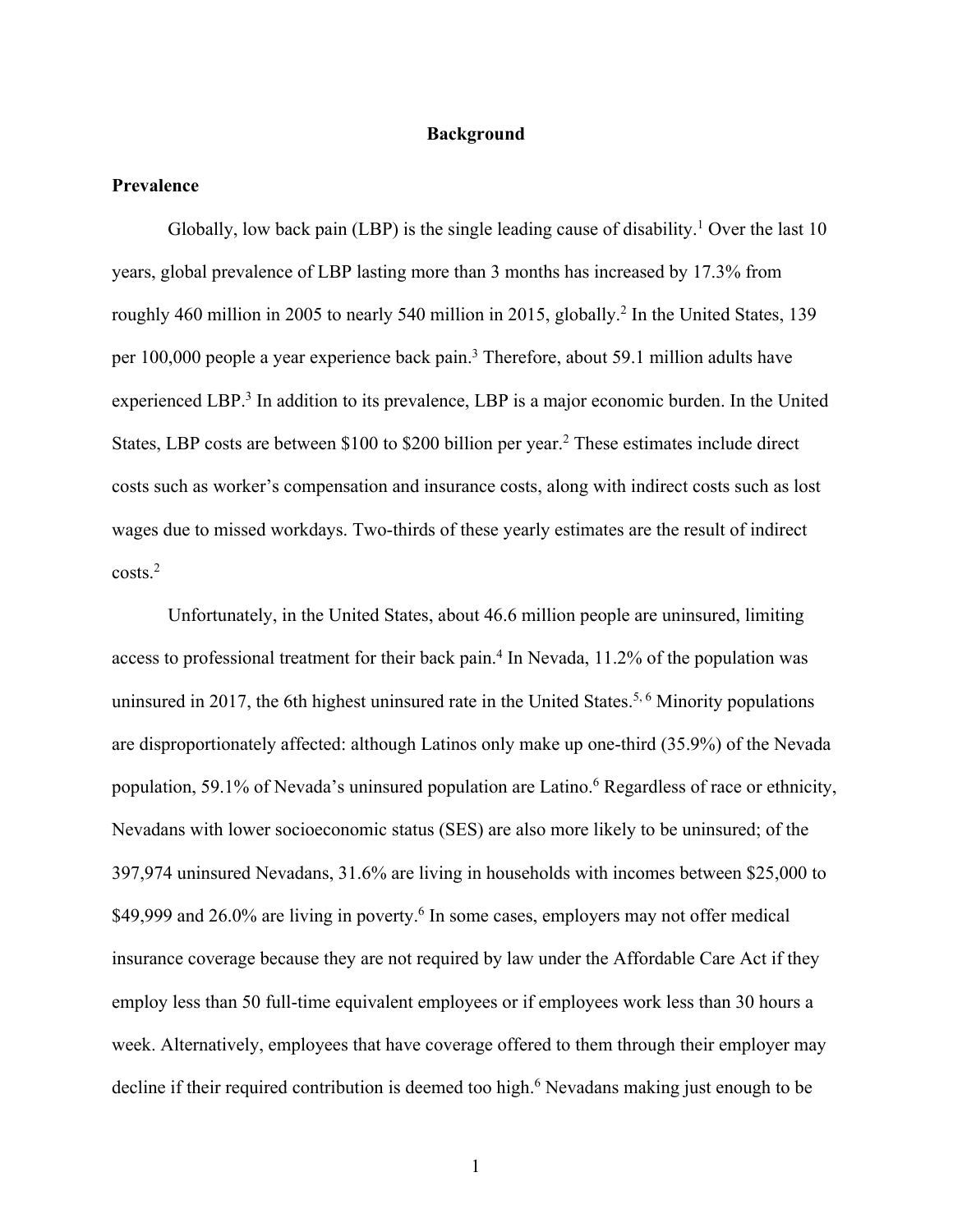ineligible for Medicaid (above 138% of the federal poverty line) but not enough to afford a private insurance plan on their own contributes to a disproportionate number of individuals being medically underinsured. This viewpoint stems from data that indicates this disproportionate number of uninsured Nevadans belong to the second-lowest quintile group making between \$25,000 to \$49,999 annually. 125,424 uninsured Nevadans (31.6%) fall into this income bracket.6 Subsequently, this often becomes a factor leading to decreased health visits and conditions going untreated. In Nevada,  $62.9\%$  of uninsured individuals are employed.<sup>6</sup> Of the uninsured Nevadans, 55.8% are eligible for Medicaid/CHIP, while 44.2% are ineligible.<sup>6</sup>

In addition to being related to insurance status, lower SES is also associated with chronic LBP globally.<sup>7</sup> In the United States, individuals with lower SES tend to have higher rates of chronic pain, with chronic LBP being a frequent cause.<sup>8</sup> Furthermore, workers with lower SES who experience LBP tend to have a longer length of disability and higher medical costs.<sup>9</sup> Among individuals interviewed as part of the National Access to Care Survey, uninsured individuals were much less likely to receive care for symptoms they felt warranted medical attention compared to insured individuals with 44.6% vs 76.9% respectively reporting that they received care.10 The most commonly cited reason for lack of access to care for uninsured individuals was the inability to pay. $10$ 

Left untreated LBP may worsen or become chronic by individuals developing fearavoidance behaviors. These can lead to harmful movement patterns and adaptations that negatively affect their ability to work and quality of life. According to a systematic review in 2014 on catastrophizing and fear avoidance in people with LBP, 5 out of 6 studies reported that people who identified as "high catastrophizers" experienced worse outcomes and disability from back pain.<sup>11</sup> People with high fear-avoidance beliefs were also more likely to experience poor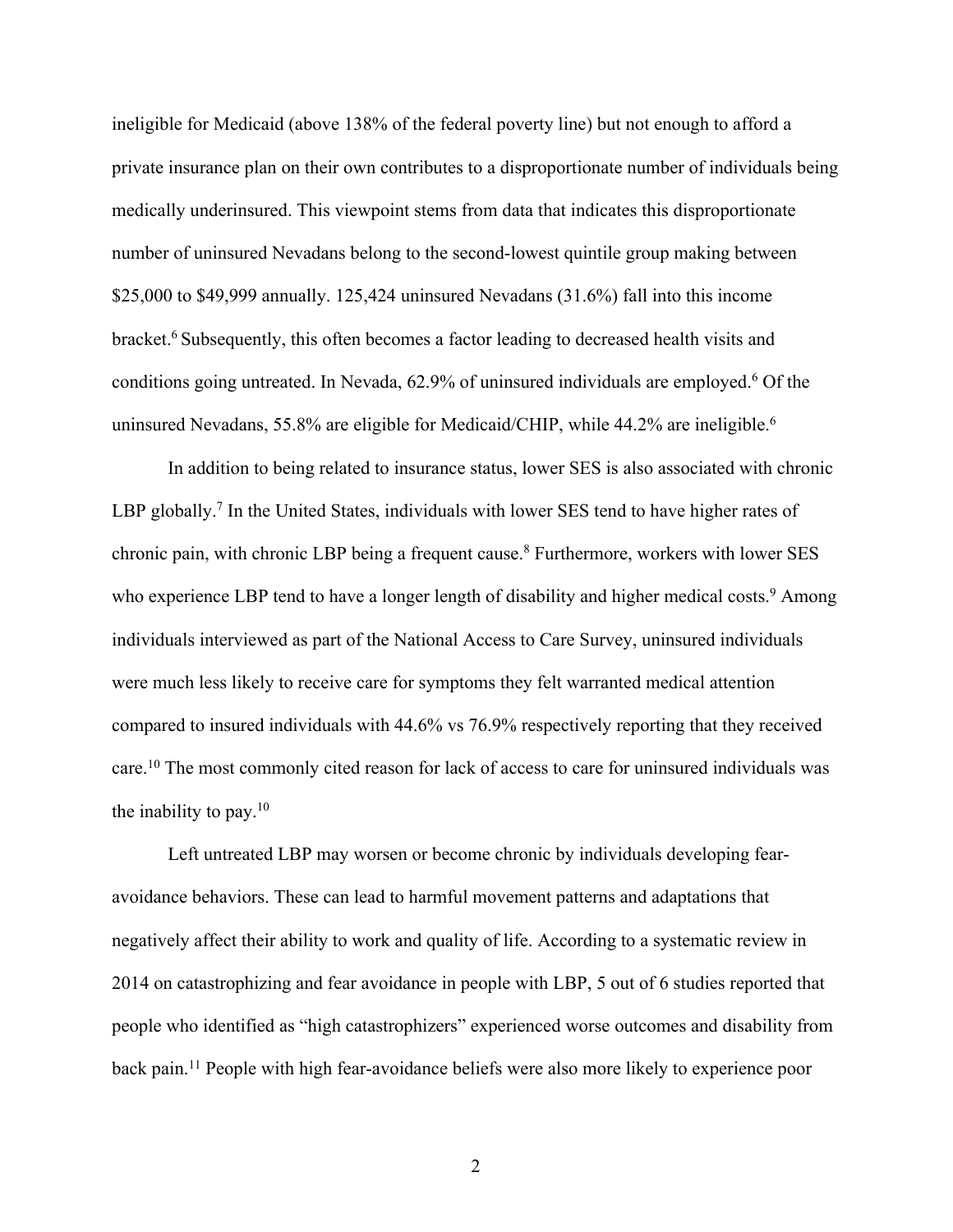outcomes, more pain, and more disability due to back pain.<sup>11</sup>

#### **Back School**

Back School is a program that was first developed in 1969 as a means to treat chronic low back pain.<sup>12</sup> Originally, a back school program only provided education on spinal anatomy and physiology, biomechanics, and exercises.<sup>12</sup> Throughout the years various forms of back schools have been developed and adapted to provide treatment for chronic low back pain, such as incorporating pain neuroscience education (PNE), which is the education of neurobiology and neurophysiology of pain, and how the nervous system processes pain.<sup>13</sup> Developing a better understanding of pain through PNE has been shown to positively affect pain perception, disability and to improve physical performance.<sup>13</sup>

A randomized controlled trial compared the effectiveness of exercise, physical treatment modalities, and a back school with only exercise and physical treatment modalities. The back school group had significant improvements with the Visual Analogue Scale (VAS) and Oswestry Low Back Pain Disability Questionnaire compared to the control group at 3 months posttreatment.<sup>14</sup> Similarly, a single-blind randomized controlled trial concluded a back school, which included education and exercises, resulted in greater quality of life and improved Waddell Index, Oswestry Disability Index, and VAS scores compared to a control group that only received medical attention.12 Overall, a pro-bono Back School program may help individuals improve their pain perception, return to their desired level of function, and improve the overall quality of life.

The University of Nevada Las Vegas (UNLV) Department of Physical Therapy (UNLVPT) created a student-led, pro-bono Back School in the Fall of 2018. Of the forty-five total Back School participants, twenty-three of them that attended both classes have submitted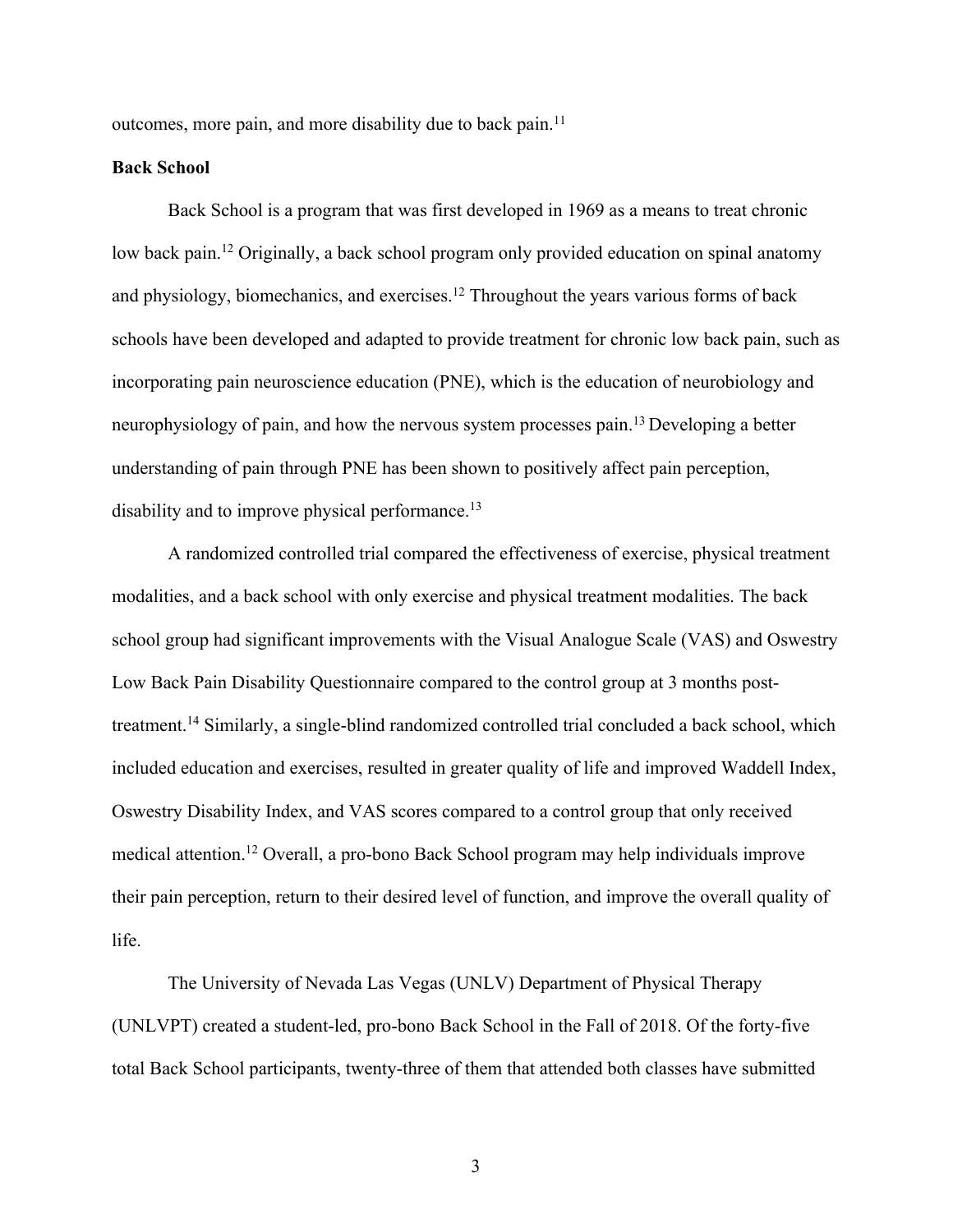quality assurance surveys since its inception in 2018.<sup>15</sup> Regarding participant pain level after attending the Back School, 62% of the participants "strongly agreed" and 29% "somewhat agreed" they had less pain since attending the program.<sup>15</sup> In addition, the perception around the program from the students and faculty leading the program was seen as positive and necessary to continue for the community.15

Southern Nevada is home to many individuals with lower SES and who are also uninsured. There are limited community resources for such individuals to access medical care and physical therapy services. These conditions justify the need to support sustainable pro-bono services such as the UNLVPT Back School to provide this medically underinsured population in Nevada with care including screening, exercise guidance, and education related to effective back pain management for this medically underserved population.

#### **Sustainability**

Pro bono health services encounter frequent challenges such as developing a thorough understanding of the unique cultural, language, and health care needs of the community. One issue is language barriers which are often the cause of miscommunication between the provider and the patient. When the provider must rely on an untrained, non-certified interpreter to translate questions and answers, up to 50% of questions are expressed incorrectly.<sup>16</sup> This may lead to distrust, decreased satisfaction, decreased compliance, decreased adherence to prescriptions and home exercise programs, and increased risk of accidents.16 According to a study from 2019, ineffective clinician-patient communication brings an increased risk of malpractice, nonadherence, and patient dissatisfaction, leading to people no longer wanting to utilize the pro bono program.17 Language barriers, interprofessional communication, and provider-patient communication are all key components of cultural competence. In healthcare,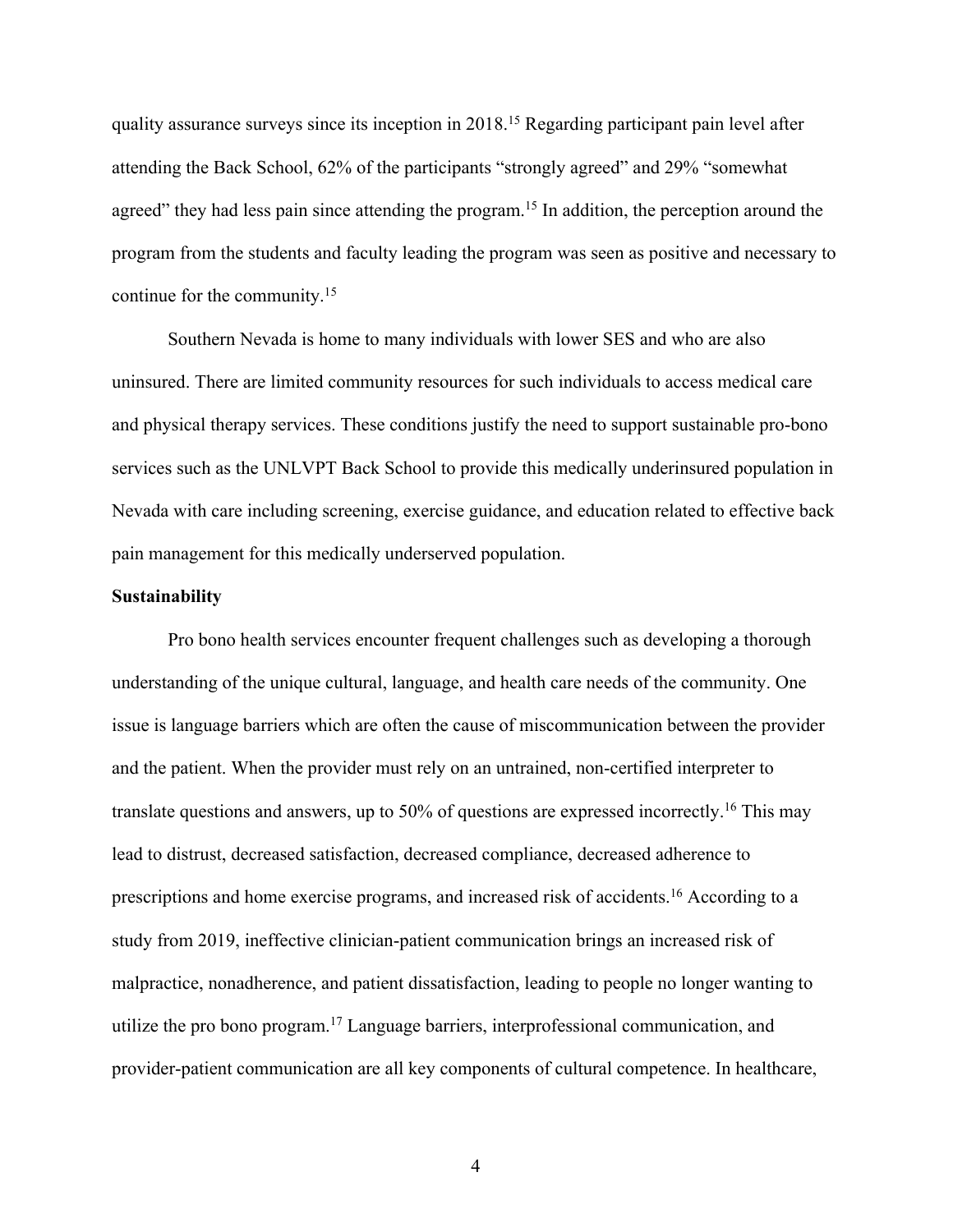cultural competence is the ability to provide care and adapt to patients with diverse values, beliefs, and behaviors, leading to tailoring care around the patient and their specific needs. People that feel their provider does not understand or care for them report feeling dissatisfied with care, receiving poor quality care, and experiencing more negative health consequences. These negative experiences hinder the creation of a provider-patient relationship and diminish interest and initiative to receive healthcare and return for healthcare services from that source.<sup>18</sup>

Sustainability presents a second major barrier for pro-bono healthcare services. Pro-bono health services are provided with the expectation that the providers will be volunteering, and the patients will be receiving a benefit for little to no money. Many professions, including physical therapy, expect volunteerism of its members and students. The American Physical Therapy Association (APTA) outlines Principle 8A from the "Code of Ethics for the Physical Therapist", which states that, "Physical therapists shall provide pro bono physical therapy services or support organizations that meet the health needs of people who are economically disadvantaged, uninsured, and underinsured."19 Furthermore, Principle 8B states, "Physical therapists shall advocate to reduce health disparities and health care inequities, improve access to health care services, and address the health, wellness, and preventive health care needs of people."<sup>19</sup> These statements further justify the importance of physical therapy students in developing and volunteering in pro-bono services.

According to a survey by Comer A et al., ~95% of physicians agreed that professional healthcare leaders should provide charity care. Yet, only ~39% do, citing time limitations as the main limiting factor.20 While this survey involved only physicians, the information it presented translates to students as well. A study by Gage & Thapa, examined the motivations and constraints in college students when it comes to volunteering. They report the top two reasons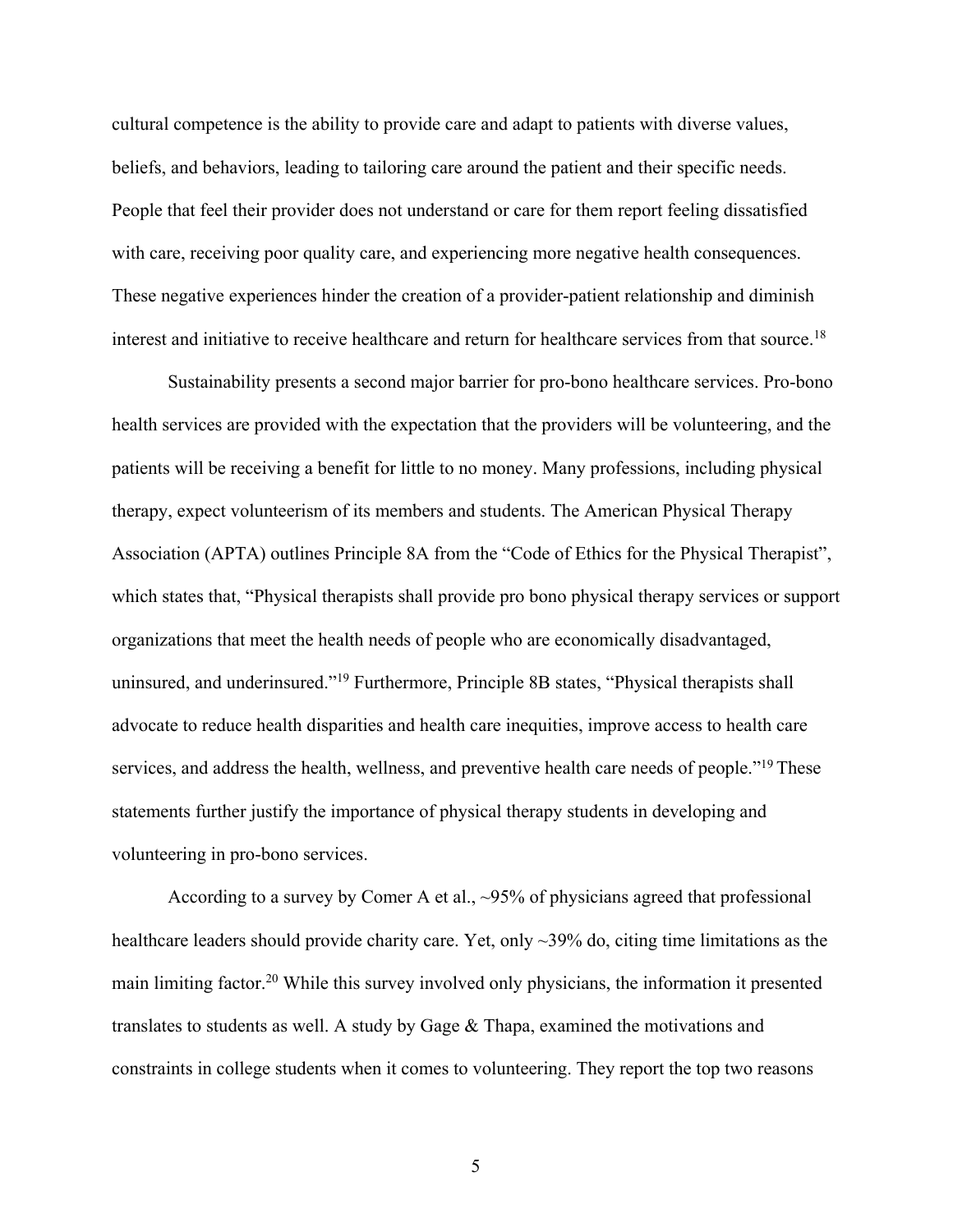students do not volunteer are "I have no time to volunteer" and "I have too many other commitments."21 Since both student and professional participation is paramount to the sustainability of a pro-bono health service, known barriers such as language differences, time and schedule conflicts, cultural competence deficits, and participant motivation must be addressed.

Determining and communicating the benefit of pro-bono volunteerism to students may support the sustainability of such services. Stickler and colleagues designed a qualitative study using focus groups to reveal student perceptions of the effects of volunteering in a pro bono physical therapy clinic in which study participants volunteered at their school's pro bono clinic and engaged in focus groups to determine common themes.<sup>22</sup> Four main themes emerged related to the students' expressed learning and perceived value of pro bono work which included enhanced: core values in physical therapy, clinical physical therapy skills, personal growth, and community and professional connections.22 The four notable core values addressed included compassion and caring, altruism, social responsibility and accountability.22 These core values, as outlined by the APTA, allowed students to view patients respectfully and without bias, develop skills in patient rapport, become aware of societal needs and advocacy, determine how to give back to the community, and take responsibility and ownership.<sup>22, 23</sup> In addition, student participants of the study conveyed improved time management skills, clinical decision-making skills, and hands-on skills. Regarding personal growth, students reflected on their performance, strengthened their confidence, had self-awareness of strengths and weaknesses, and improved their psychosocial maturity.22 Lastly, students had the opportunity to foster relationships in the community and professionally, such as through mentorship among colleagues and other professionals.22 Similarly, the Indiana University Student Outreach Clinic (IU SOC) reported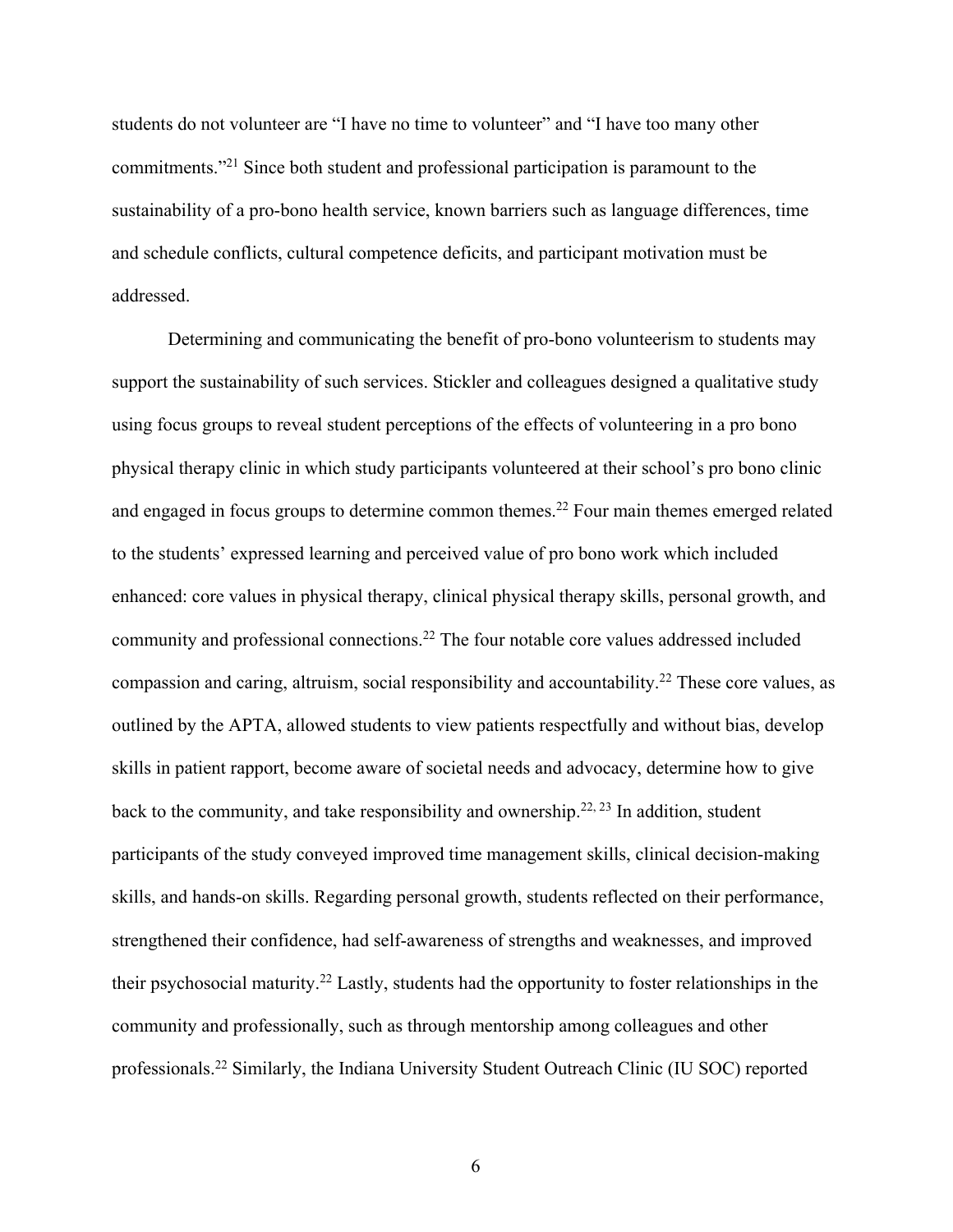many learning opportunities for their student volunteers in their pro-bono physical therapy clinic, such as clinical competency, professional values, civic engagement, interprofessional education and collaborative practice, peer mentorship and leadership development.<sup>24</sup>

Sustainability of the Back School over time demands that it provide value to its intended stakeholders. These stakeholders or beneficiaries would be the participants in the program that are underinsured and benefit from these pro bono physical therapy services, the physical therapy students, and the volunteer physical therapists that function as student mentors. Maintaining this program may provide additional learning opportunities for physical therapist students, increased access to healthcare for an underserved community, and a consistent site where interested licensed physical therapists can provide pro-bono care and mentor future professionals.

In a case study focused on the sustainability of their student-led pro bono clinic, Palombaro et al. explained that one of the more challenging aspects of transitioning from a faculty to a student-led pro bono clinic was faculty having sufficient trust in students.<sup>4</sup> The faculty soon discovered that as they gave the students more responsibility, students were sufficiently capable of handling the responsibilities of the clinic.<sup>4</sup> They state, "Physical therapist" students in other programs would have similar skill sets and motivation and would be as capable of leading a high-quality program, given the opportunity and initial direction."4 It is therefore proposed that faculty members take on the role of consultants, rather than leaders, to increase the learning experience and develop the leadership skills of the students running the pro bono programs.

Building a sustainable pro bono service requires multiple strategies including stimulating continuous student involvement in program planning and implementation through leadership opportunities, developing relationships with community partners, providing clear communication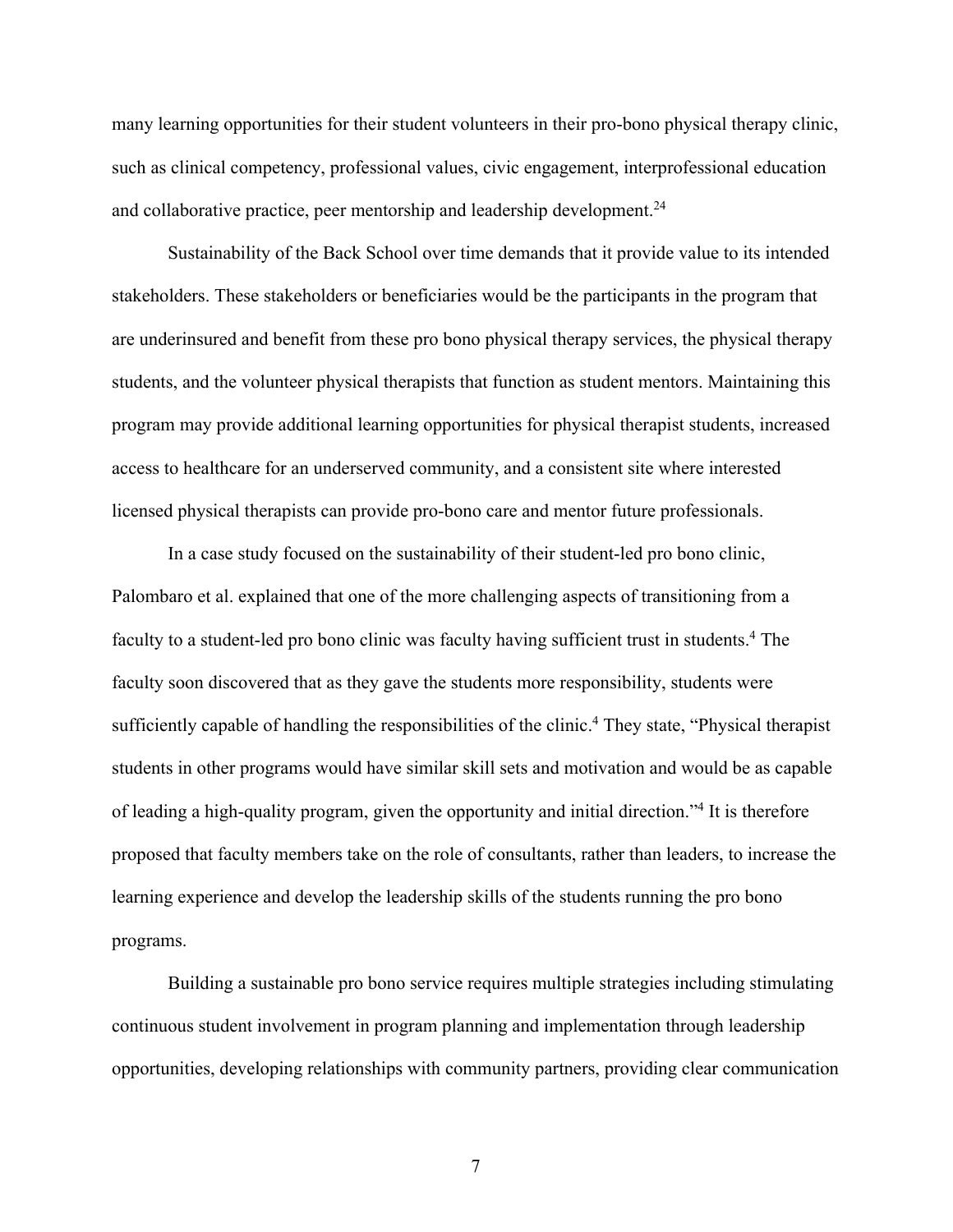between the program and community, evaluating and assessing program impact among target stakeholders such as students and the community.<sup>4</sup> The Institute for Physical Therapy Education of Widener University implemented these strategies in a student-led physical therapy pro bono clinic, in which the inaugural physical therapy student board members experienced leadership skill development, clinical and administrative skill competency, and commitment to the community and clinic.<sup>25</sup> This program relied on the inaugural student board members to plan and implement strategies to attract student participation and take on leadership roles.<sup>14</sup> As a result, student participation grew and they were able to carry on the program after the inaugural members' graduation.<sup>25</sup> For this reason, transitioning the Back School from a faculty-driven effort to a student-led and community-supported effort may ensure sustainability by tapping into a larger resource pool. This involves training incoming students to be able to carry on the services year to year.

Furthermore, IU SOC provided a model for the development and sustainability of their student-led, interprofessional, pro bono clinic.<sup>24</sup> They reported their sustainability efforts were successful due to their commitment to maintaining a community-based, interprofessional, highly collaborative, and student-led clinic.<sup>24</sup> As a result, they developed a student executive board consisting of student leaders with detailed roles to assist in operating the pro bono clinic in conjunction with faculty advisor mentorship. In addition, former executive board members encouraged future student participation in leadership and trained successors to promote continuity amongst the leadership.<sup>24</sup> They cited students developing APTA core values through participation in the leadership of the clinic. Moreover, developing detailed volunteer roles allowed for efficiency of the clinic. To promote professional development, IU SOC student volunteers engaged in reflections which resulted in students recognizing the importance of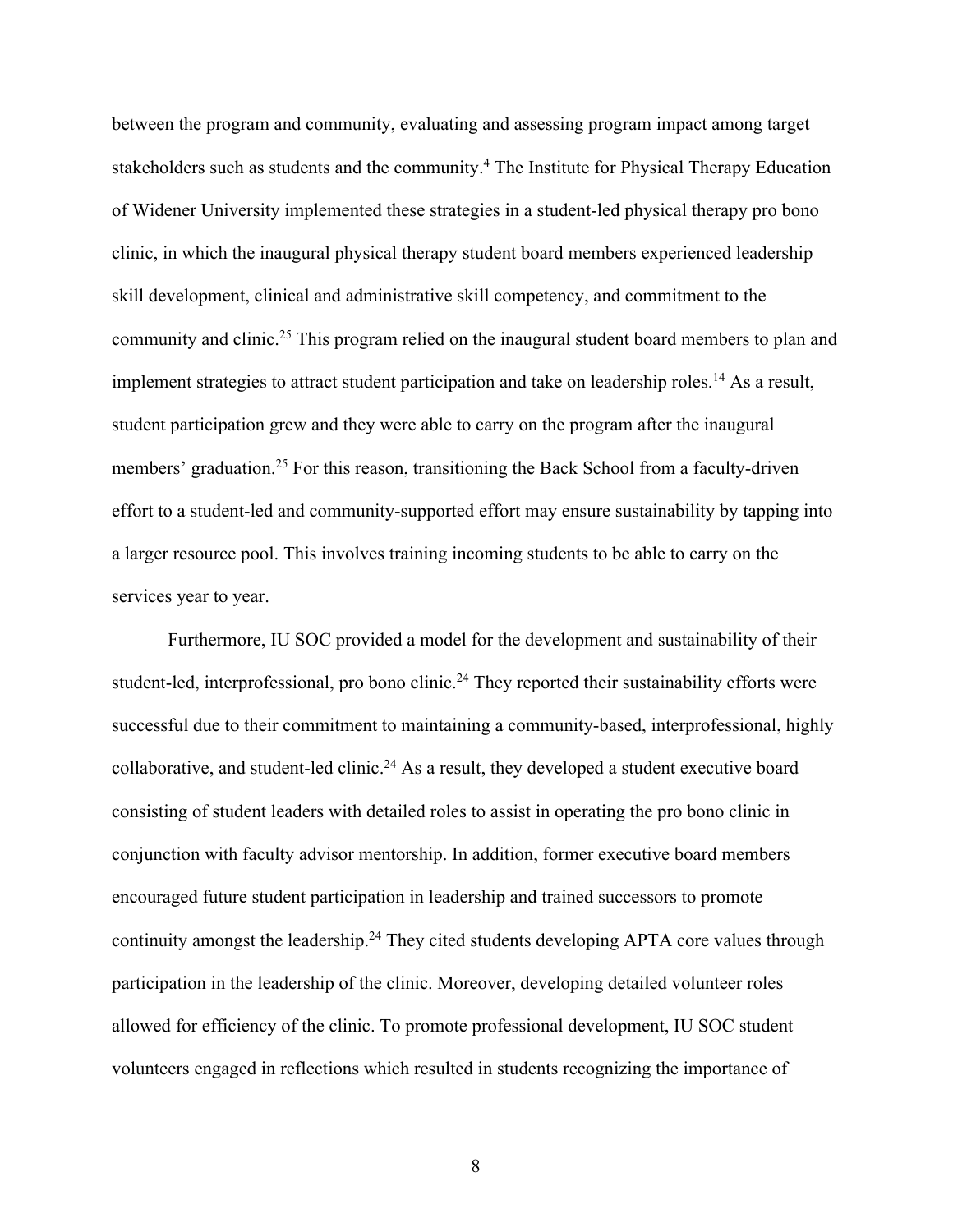professional duty and social responsibility. Overall, sustainability of their clinic was indicative of having effective clinic partners and dedicated student leadership. Since implementing their model, patient volume has doubled while the number of student volunteers has also increased over a 2-year span, leading to recognition by the Indianapolis City Council for improving access to healthcare.<sup>24</sup>

In addition to recruiting students, sustainability of the Back School will rely on whether the program is continually meeting the needs of the under-insured participants utilizing the Back School. By utilizing quality assurance surveys delivered at the end of each session, vital information will be gathered indicating whether we are delivering a useful service or whether meaningful changes need to be implemented to better serve the program's underinsured participants. It has been reported that patients of student-led pro bono health services value programs that have a strong relationship with the community.<sup>26</sup> Furthermore, clinician-student supervision style, the student-supervisor relationship, quality of care, student qualities (i.e., communication skills and confidence), cost, and location are important to patients of student-led pro bono health services.<sup>26</sup> Overall, patients prefer a clinic with professional supervision that has a strong relationship with the students.<sup>26</sup> Promising Back School data collected in 2019 showed 83% of participants "strongly agree" that they would participate in this program again.<sup>13</sup> All participants "somewhat agree" or "strongly agree" that they would recommend this program to others, can participate in more activities, felt educated on their specific back problem, felt their home exercise program was appropriate, and felt that attendance was convenient."<sup>13</sup> For these reasons, the student leadership of Back School will continue to recruit licensed physical therapists for each session to provide proper clinical supervision and guidance to address any patient concerns. To implement what we take from this data, it is proposed that the student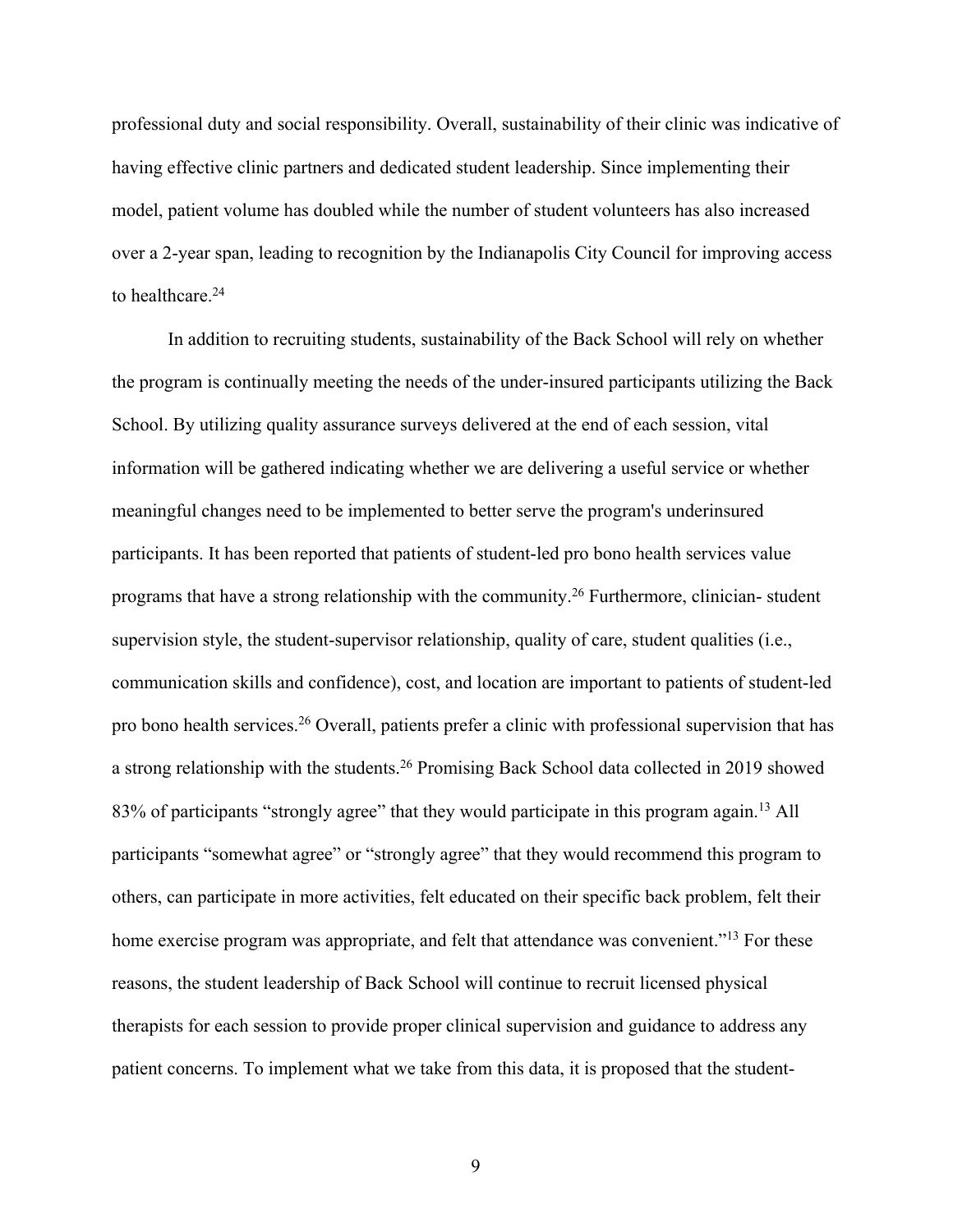leaders running Back School will recruit licensed physical therapists with strong ties to UNLVPT, specifically local alumni or clinical instructors of the previous Back School program for each session to provide the most appropriate levels of clinical supervision and guidance to maintain quality of the experience for both the participants and the students running the Back School. In addition, the Back School will continue to provide home exercise programs, sleep health handouts, and pain education handouts so participants can continue to manage their symptoms autonomously. The Back School will continue to foster a strong community partnership with Volunteers in Medicine of Southern Nevada (VMSN) and local physical therapists to ensure an accessible, professional experience that projects confidence to its participants.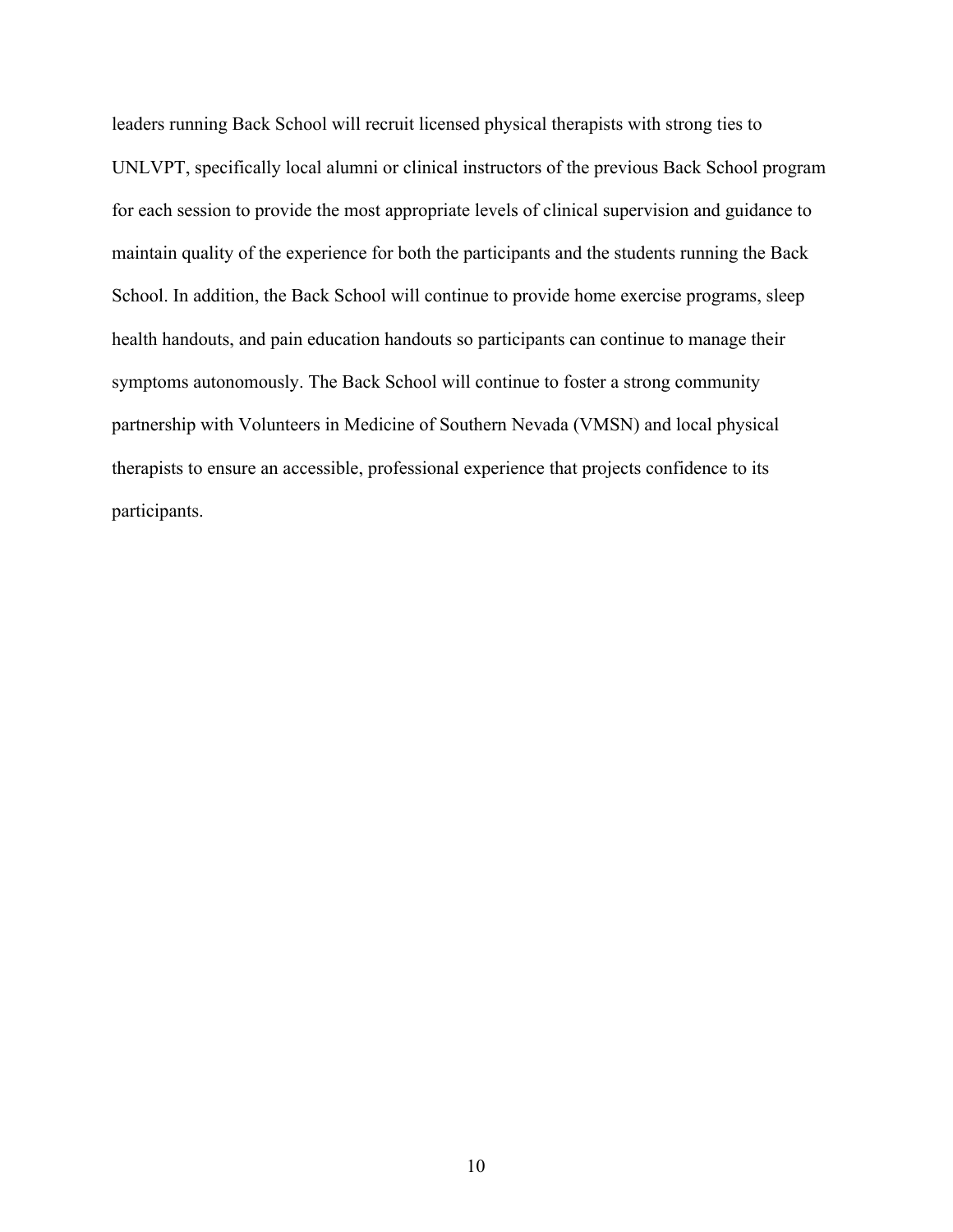#### **Purpose**

The purpose of this service-learning project was for students of the University of Nevada Las Vegas Physical Therapy Department (UNLVPT) in partnership with Volunteers in Medicine of Southern Nevada (VMSN) to create the structure that could sustain a student-led and community supported pro-bono Back School. These essential tools included a comprehensive electronic procedure manual with extensive written and video instruction resources for program stakeholders. Stakeholders included current and future UNLVPT students and faculty, licensed physical therapist community volunteers, community partner physicians and staff. Additionally, this project aimed to develop a student-led Back School Club to annually recruit and train UNLVPT students to participate in ongoing Back School programming.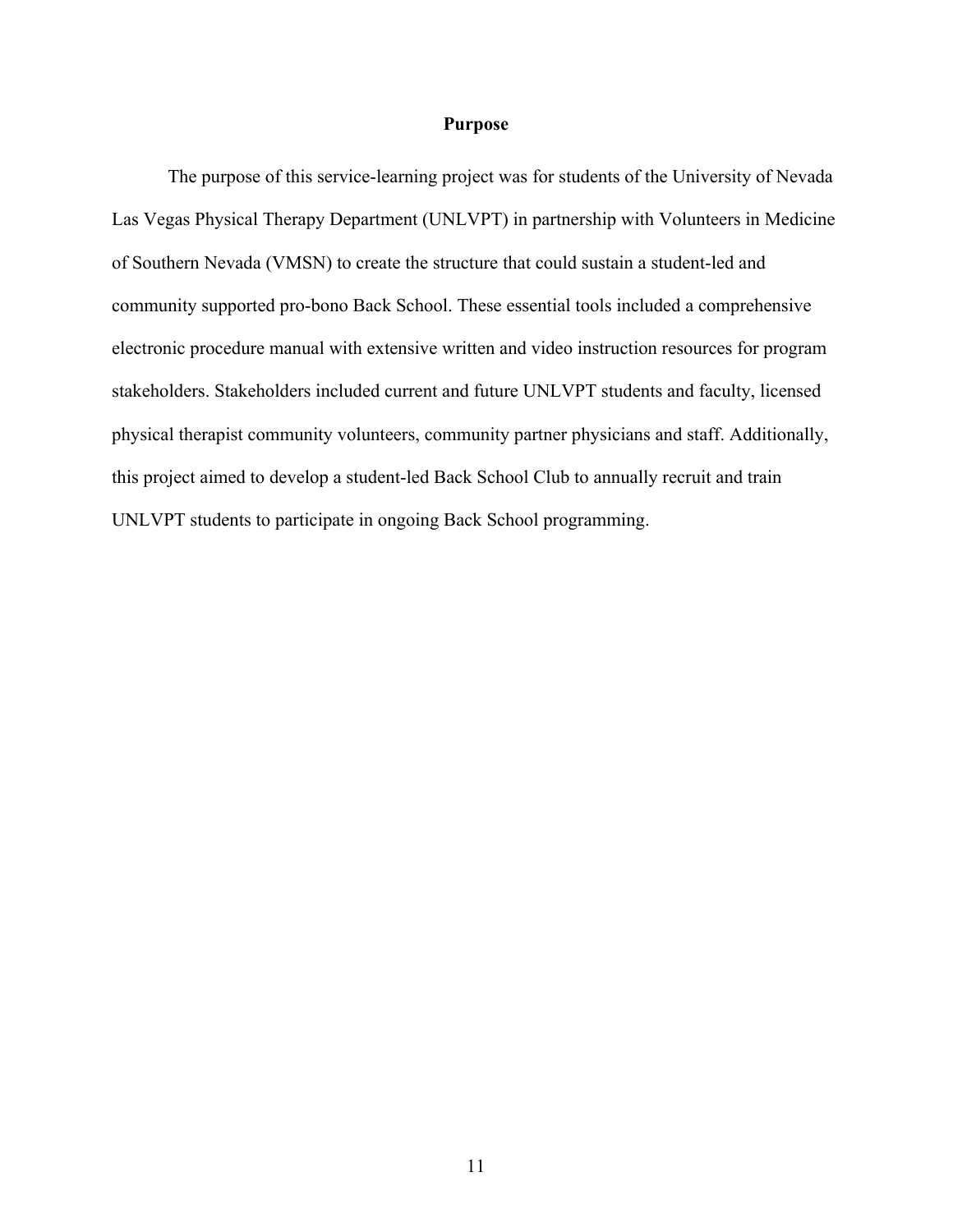### **Project Aims/Goals**

- 1. Grow and sustain an already developed student-led Back School to address the gap in healthcare for underinsured individuals with low back pain in the Las Vegas community.
- 2. Create an electronic manual to provide all essential information for future physical therapy students to run the Back School successfully.
- 3. Recruit and train physical therapy students to participate in the Back School Club, take on leadership roles in the Back School Club, and be prepared and willing to train subsequent UNLVPT students.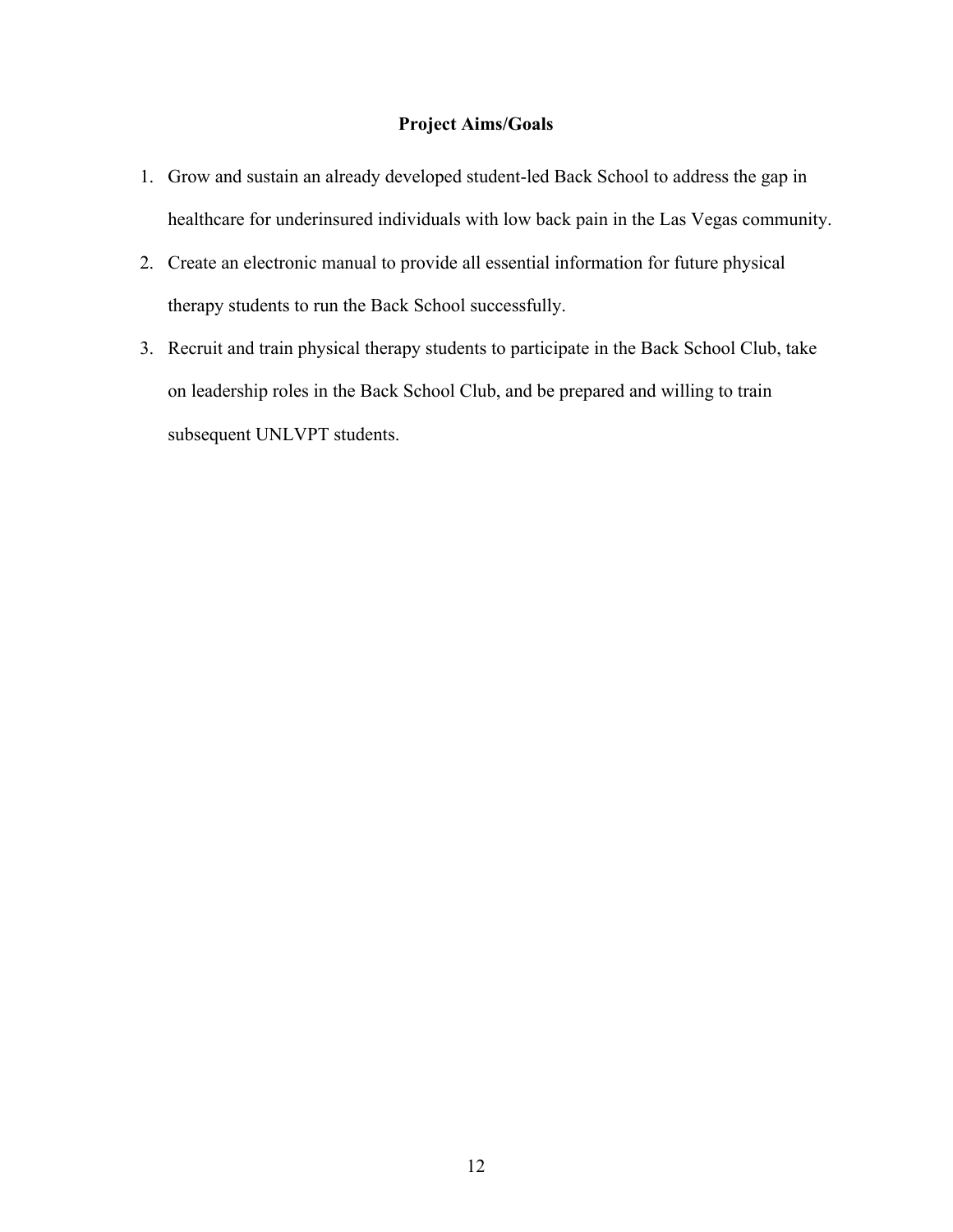#### **Methodology**

#### **Participants**

*Participants included:* UNLVPT Back School executive board, UNLVPT student physical therapy volunteers, licensed physical therapist volunteers (required 1 per session), UNLVPT faculty, community partner personnel, and participants of the Back School sessions. *Requirements for UNLVPT Back School executive board included:* enrolled as a student in UNLVPT and assigned responsibility for this service-learning project. *Requirements for student physical therapy volunteers included:* enrolled as a student in UNLVPT, attended UNLVPT Back School Club meetings, and received training through the

Back School electronic manual.

*Requirements for licensed physical therapist volunteers included:* licensure as a physical therapist in the state of Nevada and received training through the Back School electronic manual. *Requirements for UNLVPT faculty included:* UNLVPT faculty responsible for this servicelearning project.

*Requirements for community partners included:* community entities that provide patient care and established a partnership with UNLV Back School such as VMSN and UNLV Community Clinic.

*Requirements for participants of the Back School sessions included:* adult patients over the age of 18 who were experiencing LBP and had been referred to the Back School by their provider. Exclusion criteria included: currently diagnosed or suspected inflammatory arthritis, cauda equina syndrome, and/or spine-related infection, fracture, tumors, or cancer.

#### **Procedure**

#### Back School Sustainability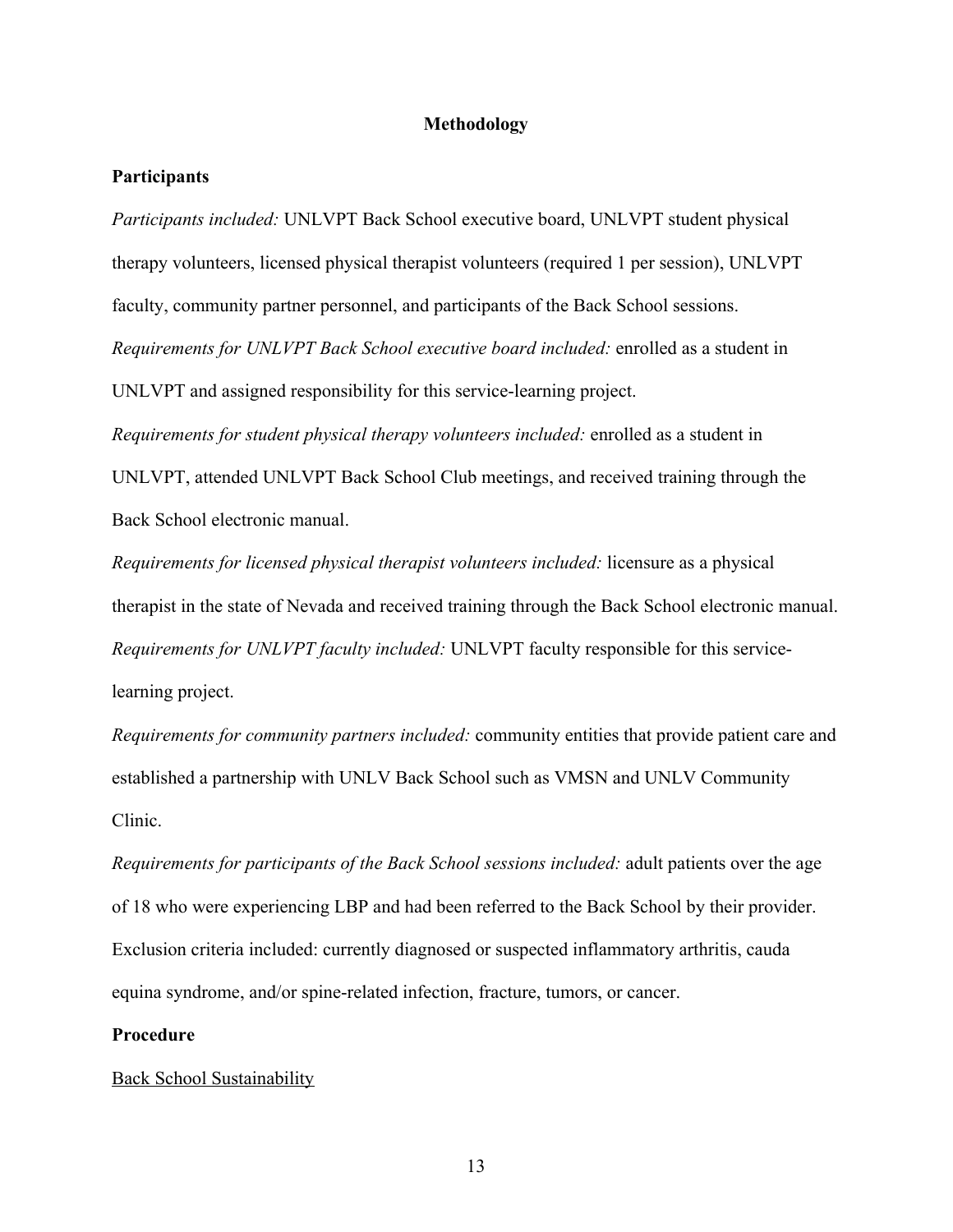For the Back School to be sustainable, there was a focus on: 1. Developing and maintaining a strong relationship with community partners such as VMSN, the newly created UNLV Community Clinic, and licensed physical therapists 2. Consistent participation of physical therapy students to become prepared to provide accessible, beneficial, and educational experiences for individuals in the community who are medically underinsured.

Due to UNLV's response to COVID-19, the reopening of the Back School was halted for the Fall semester of 2020. As a result, the Back School was in regular contact with the Medical Practice Manager at VMSN to prepare for potential reopening of the Back School at VMSN during the Spring semester of 2021. The Medical Practice Manager provided guidance and suggested operational protocols required to safely hold Back School sessions. To continue fostering a professional partnership with VMSN, communication was accomplished through virtual meetings and email communication. Unfortunately, the return of regular Back School sessions at VMSN were not possible due to ongoing COVID-19 precautions and protocols.

Concurrently, UNLV was planning and developing an interprofessional community clinic, the UNLV Community Clinic, with the purpose of serving underinsured Southern Nevadans. During the Fall semester of 2020, UNLV began to inform students across multiple disciplines on the development of the UNLV Community Clinic and sent surveys to students to estimate interest in volunteering at the clinic. UNLV Community Clinic personnel planned to open and operate the clinic on Saturdays starting in May 2021 and share a building with an established clinic, UNLV Internal Medicine Clinic and Southern Nevada Health District (SNHD). The clinic planned to create interprofessional patient care groups that had UNLV student representation from each discipline, such as medical, nursing, dental, physical therapy, occupational therapy, nutrition, public health, psychology/counseling, and social work.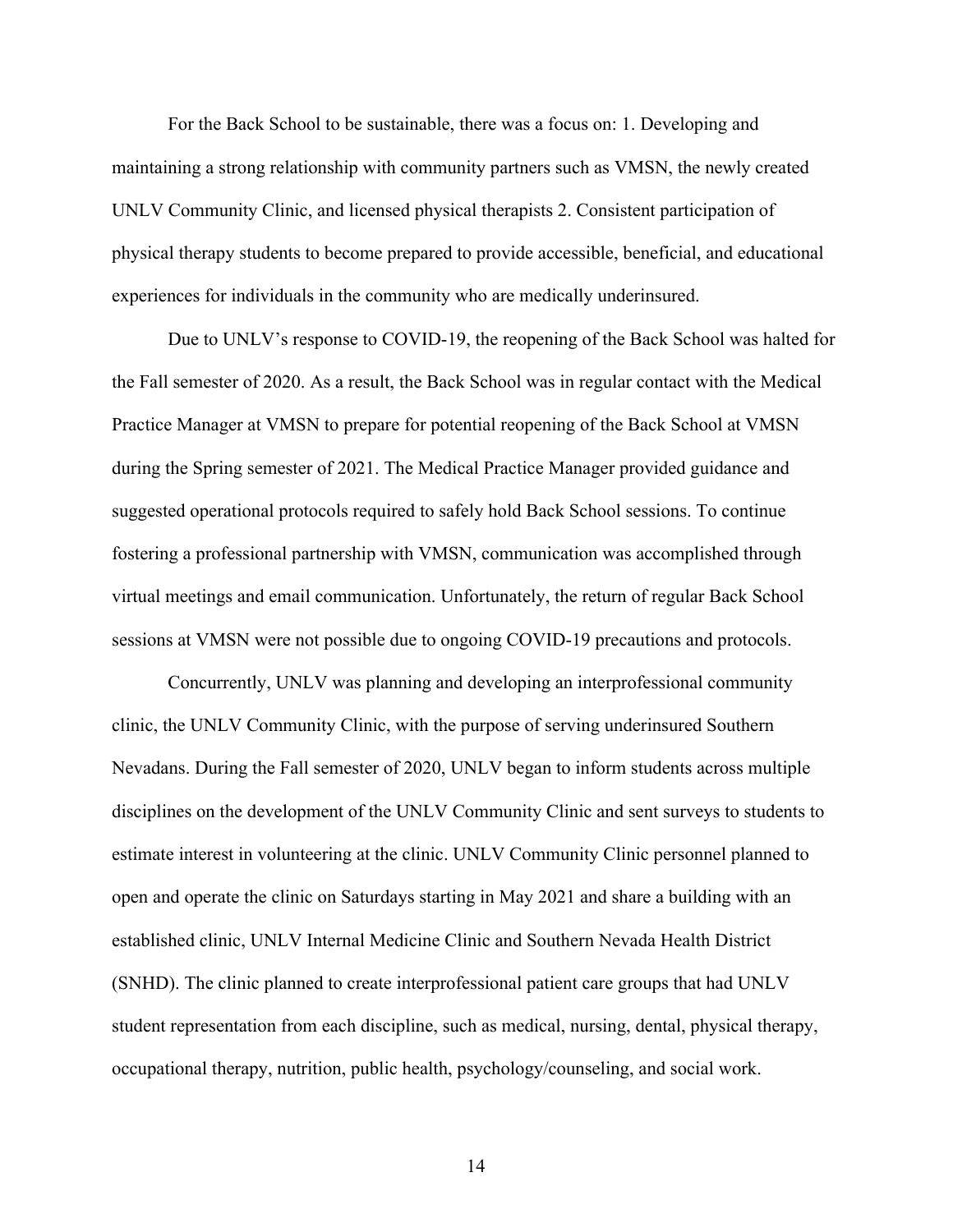UNLVPT faculty responsible for this service-learning project established a relationship with the personnel overseeing operations of the UNLV Community Clinic. As a result, a Physical Therapy/Pain Management group was created to incorporate the Back School program resources and education along with patient care to the clinic. In December 2020, the UNLVPT Back School executive board were tasked with participating in UNLV Community Clinic student leadership and operation meetings to get a better understanding of how to incorporate the Back School program into the clinic and how to develop training material for the Back School Club that met the needs of the clinic. In January 2021, the club's name was changed from "Back School Club" to "UNLVPT Community Clinic Club" (UNLV CCC) to represent the new community partner of the Back School.

In preparation for the tentative soft opening of the UNLV Community Clinic, the executive board attended leadership and operation meetings between January and March 2021. The original soft opening date was May 2021, however it has since been postponed several times due to liability issues with a new tentative opening date of July 2022. This postponement allowed the clinic to provide comprehensive training in interprofessional care along with specific areas such as acute care, wellness, pediatrics, behavioral health, oral health, wound care, social services and more to all students interested and committed to volunteering. The UNLV Community Clinic created and managed an active Canvas page in which interested students received information on the volunteer requirements, announcements on scheduled in-person training sessions, and training resources. The executive board supplemented the training provided by the clinic with resources they created and organized for the Back School electronic manual presented through the UNLVPT CCC. Due to ongoing planning and development of the clinic, UNLVPT students trained by the UNLVPT CCC for the 2020-2021 academic year were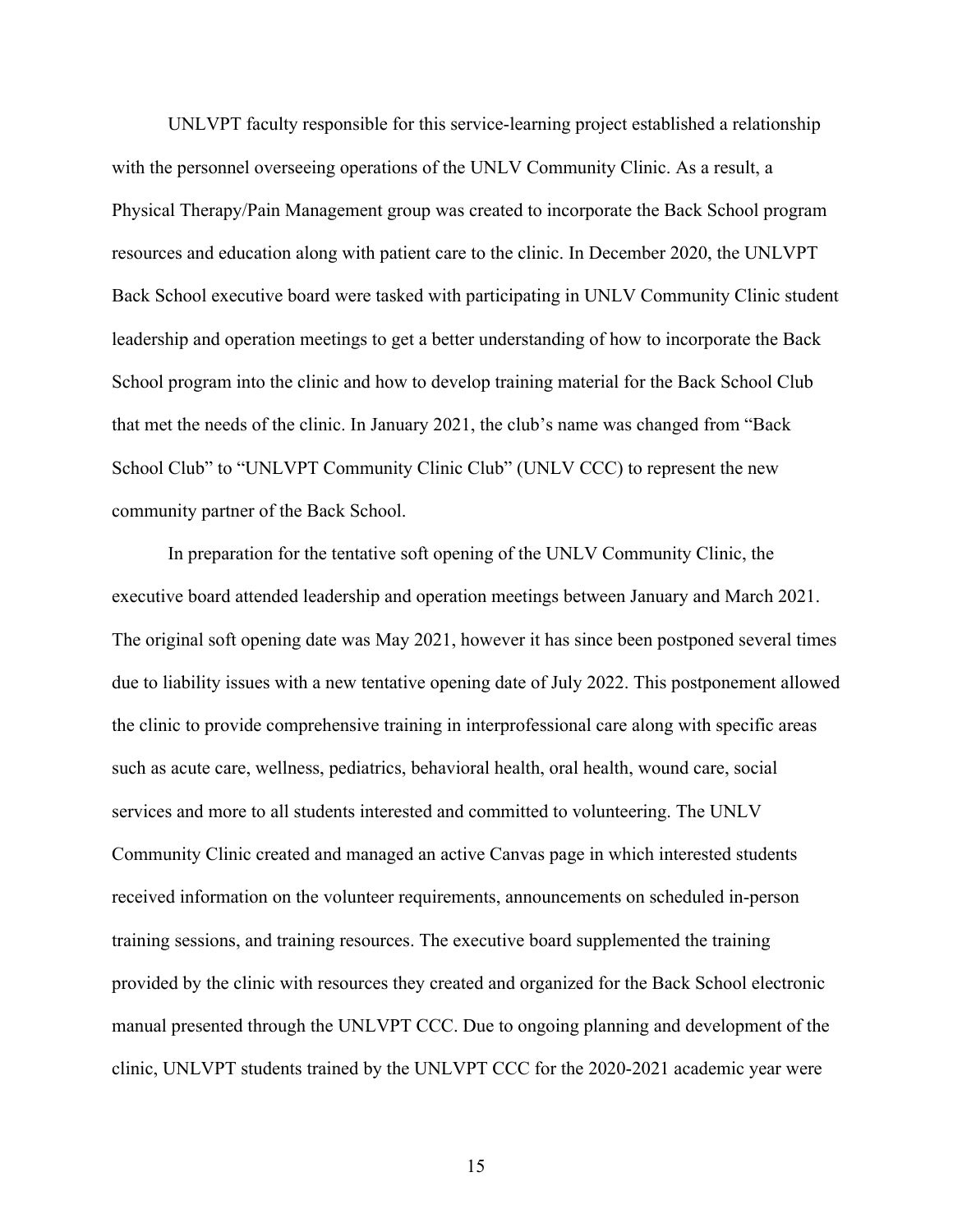unable to volunteer for the original soft opening date of May 2021. Therefore, the development of the clinic occurred between December 2020 to May 2022, with the clinic opening planned for July 2022 for ad hoc weekend events.

Recruitment of licensed physical therapists to serve in the Back School was imperative to grow community awareness, engagement, and sustainability of the program. To prepare for the Back School, the executive board planned to recruit licensed physical therapists by reaching out to alumni of the UNLVPT program via email with information about the program and how they would be able to participate. Reaching out to alumni as a successful means of recruitment was previously outlined in a case report of another student-led, pro bono physical therapy clinic.4 In addition, there was a plan to recruit prospective licensed physical therapist volunteers through local clinic or facility visitations and provide them with marketing materials that contained information about the services the Back School provides and the importance to the non-insured Southern Nevada community. Furthermore, the executive board planned to inform licensed physical therapists that volunteering in the Back School would give them the ability to receive continuing competency units in the state of Nevada in exchange for clinical supervision.<sup>27</sup> This activity is approved by the board to receive continuing competency units and is categorized under "professional activities".27 Due to the inability to hold Back School sessions at VMSN and the UNLV Community Clinic, these plans were put on hold. The executive board planned to recruit the UNLVPT faculty responsible for this service-learning project if either the VMSN or UNLV Community Clinic allowed the Back School program to be held through the respective community partner.

Student physical therapists were also recruited by an email sent to first- and second-year students of UNLVPT during the 2020-2021 academic year to create awareness about the service-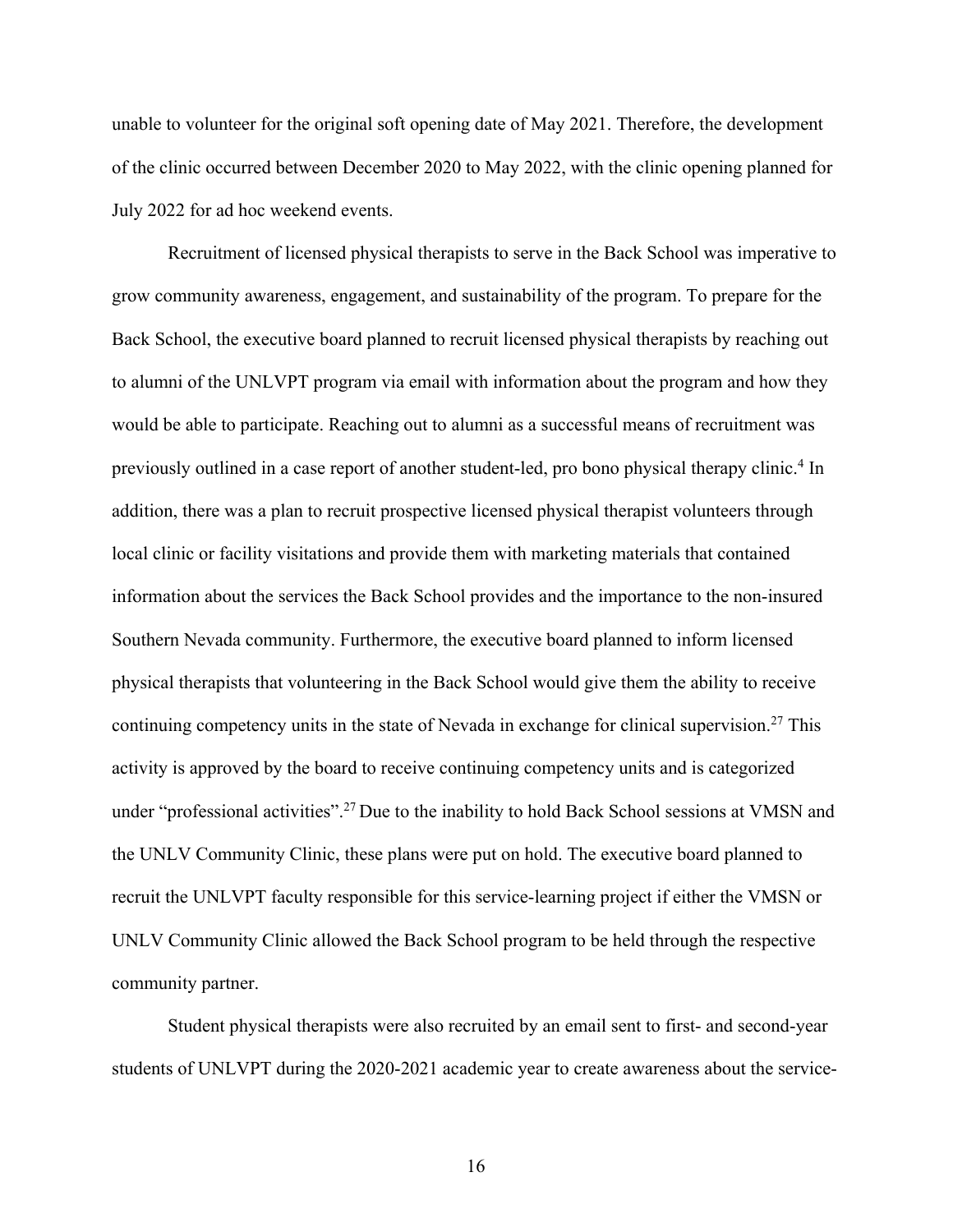learning opportunity. Once interest was generated, UNLVPT student volunteers were invited to participate in the UNLV CCC where they received information and training on how to carry out procedures and be of better service to the Back School participants. The purpose of these meetings was to delegate responsibilities to student volunteers, explain intake forms, discuss presentation materials, address safety concerns, and train them on screening procedures of Back School participants.

Overall, the sustainability of the Back School was fostered through development and maintenance of relationships with community partners. Furthermore, student physical therapy recruitment and training with the electronic manual administered through the UNLVPT CCC was the focus of this service-learning project to assure the sustainability of the Back School program. Students were trained to volunteer in the Back School in preparation for when it became safe and appropriate to provide screens and education related to functional exercises and healthy habits with the overarching goal of facilitating healing and preventing persistent LBP within the medically underinsured population of Nevada through the community partners of the Back School.

#### Electronic Manual

The executive board created a comprehensive electronic manual using Google Drive and titled it, *UNLVPT Back School - Electronic Manual*. It was created for and shared with all participants involved along with the official Back School email:

UNLVPTBackSchool@gmail.com. The manual was separated into distinct sections titled: 1) Introduction, 2) Back School Session, 3) Community Partners, 4) Licensed Physical Therapist Volunteers, and 5) Student Physical Therapist Volunteers. The manual was created to be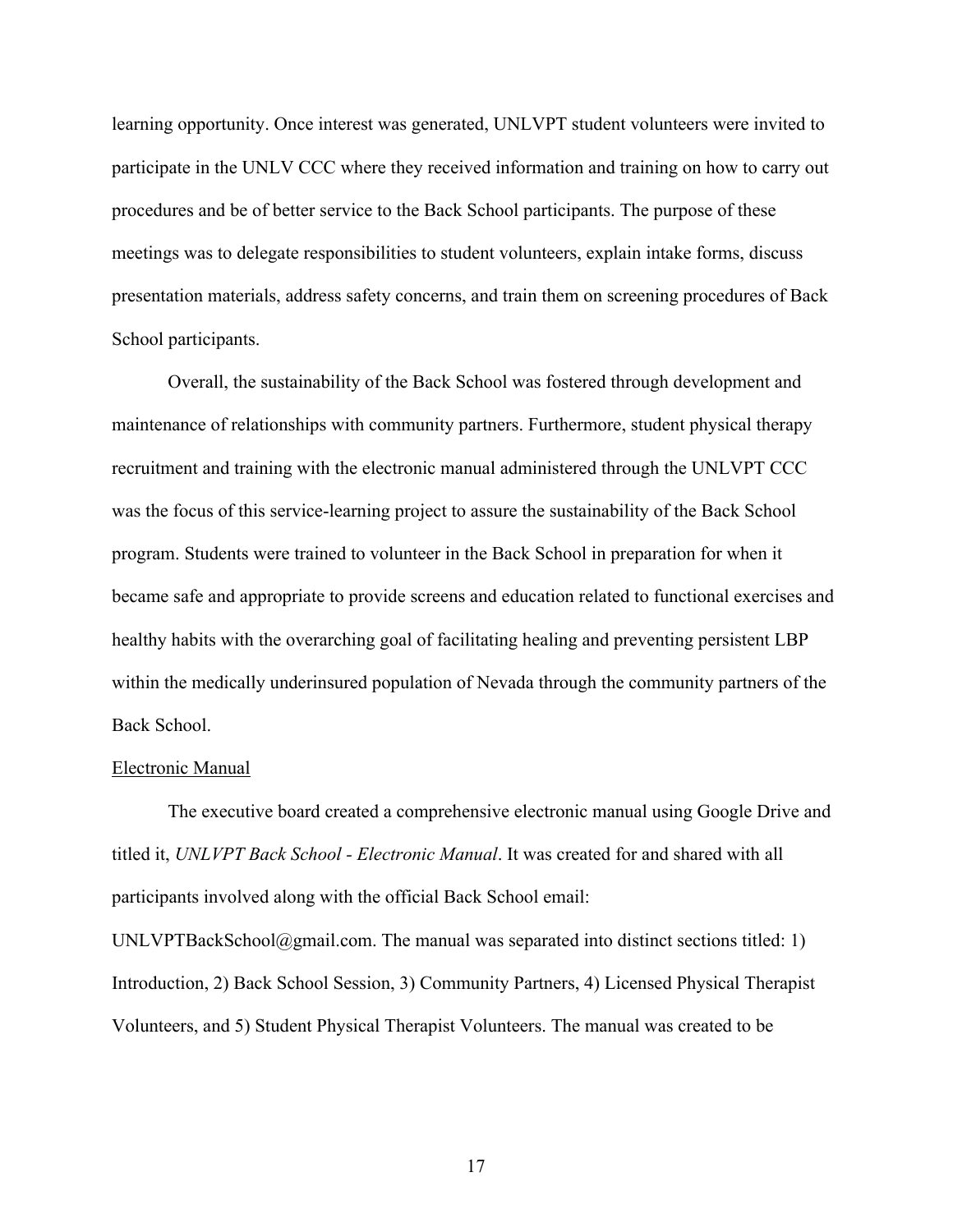amenable to future changes and adaptation as needs arise to support program stakeholders and Back School sustainability.

The introduction section of the electronic manual provided a directory to the rest of the electronic manual, including direct links to other sections. In addition, this section introduced the mission statement, purpose, and services provided by the UNLVPT Back School as a student-led and community-supported program. Current leadership and their contact information were updated for ease of access.

The Back School Session section of the manual was created to outline all resources volunteers needed to host a successful session, detailing the entire process from set-up to completion. The session breakdown document outlines volunteer arrival time and duration of each part of the session (intake, screening, presentation, participant education, and discussion). A running inventory list of equipment included any therapeutic or clinical materials that may be used such as portable treatment tables, pillows, resistance bands, anatomical models, and sanitation supplies belonging to the UNLVPT Back School. Guidelines for set-up and clean-up were established to maintain an updated equipment inventory and uphold sanitation standards. In addition, the Back School Session section stored all resources needed for a student-led session, including the following: intake forms, Modified Oswestry Low Back Pain Disability Questionnaire, screening/evaluation template, red flags checklist, home exercise programs, and participant education handouts on sleep, stress, and activity. Patient-friendly educational presentations in this section covered mechanisms of low back pain, anatomy of the spine, management of low back pain, tips for posture and lifting mechanics, pain neuroscience education, recommendations for movement with low back pain, and the importance of goal setting. These presentations are utilized during sessions for participant education on behalf of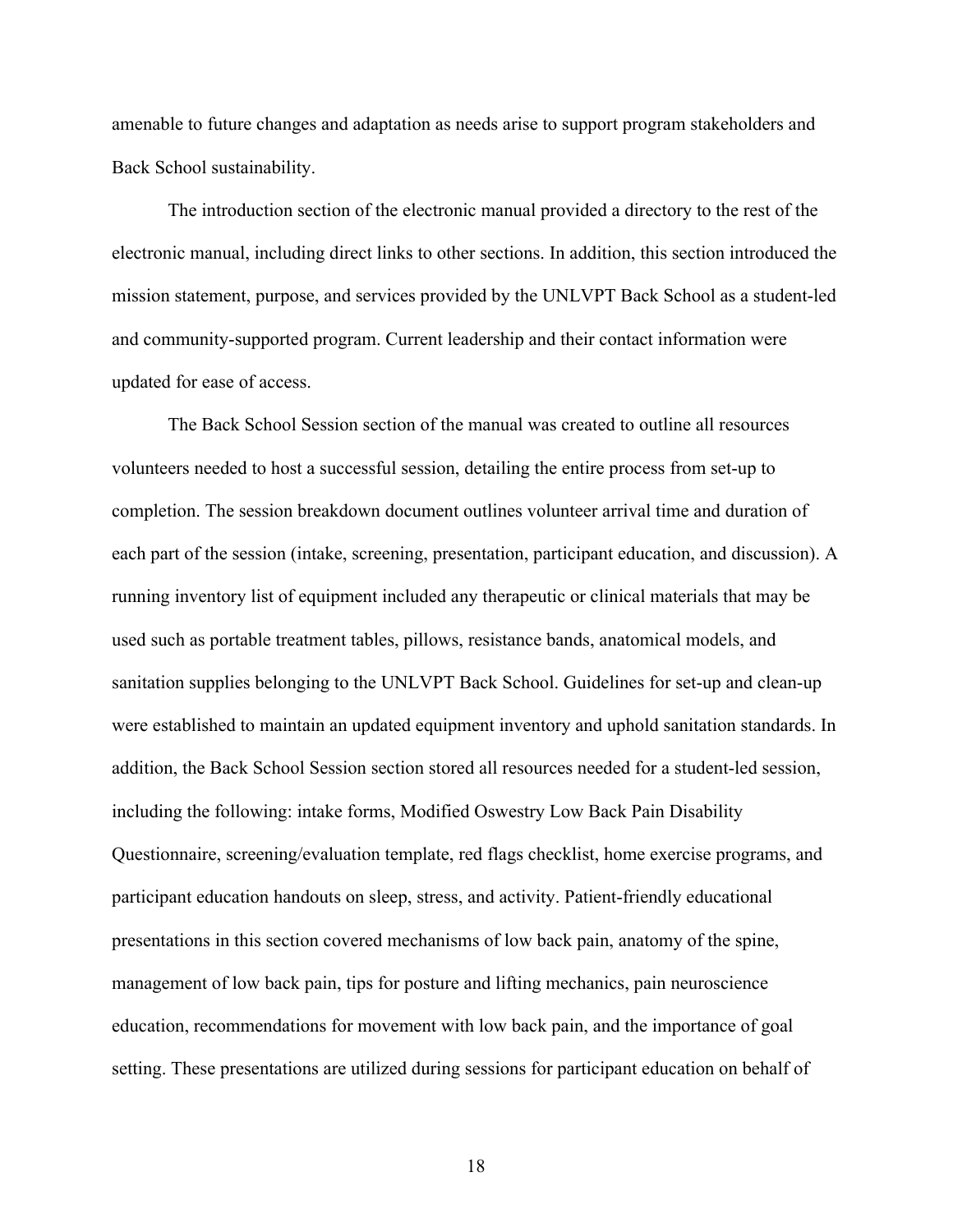UNLVPT student volunteers. Due to the considerable Spanish-speaking population the Back School serves, pre-recorded audios of the presentation in Spanish were included in this portion of the manual. The recordings were obtained from the previous cohort of students involved in the Back School leadership. All other resources and forms were made available in both English and Spanish.

The Community Partners section was created to house resources intended for the community partners (Volunteers in Medicine of Southern Nevada; UNLV Community Clinic) including marketing materials, shared files, scheduling of proposed session dates/times, and notes from partner debriefing meetings. This section also included current leadership contact information to facilitate communication between the sites and UNLVPT.

The electronic manual's Licensed Physical Therapist Volunteer section provided detailed information regarding the supervision role of a local, licensed Physical Therapist volunteering to guide UNLVPT students during these sessions. In addition to outlining responsibilities during a session, this section details the ability of licensed physical therapy clinicians to receive continuing competency units in the state of Nevada for clinical supervision during UNLVPT student volunteer experiences. Onboarding forms, participation agreement, and current leadership contact information are also available.

The Student Physical Therapist Volunteer section contains training materials that were implemented throughout five virtual training sessions to prepare UNLVPT student volunteers to participate in community-partnered events. Each of the five training topics analyze a different component of a typical Back School session (Table 1). Training topics included the introduction of community partners, set-up and take-down of UNLVPT Back School equipment, intake forms, participant screening, and participant education. In addition, this section contained the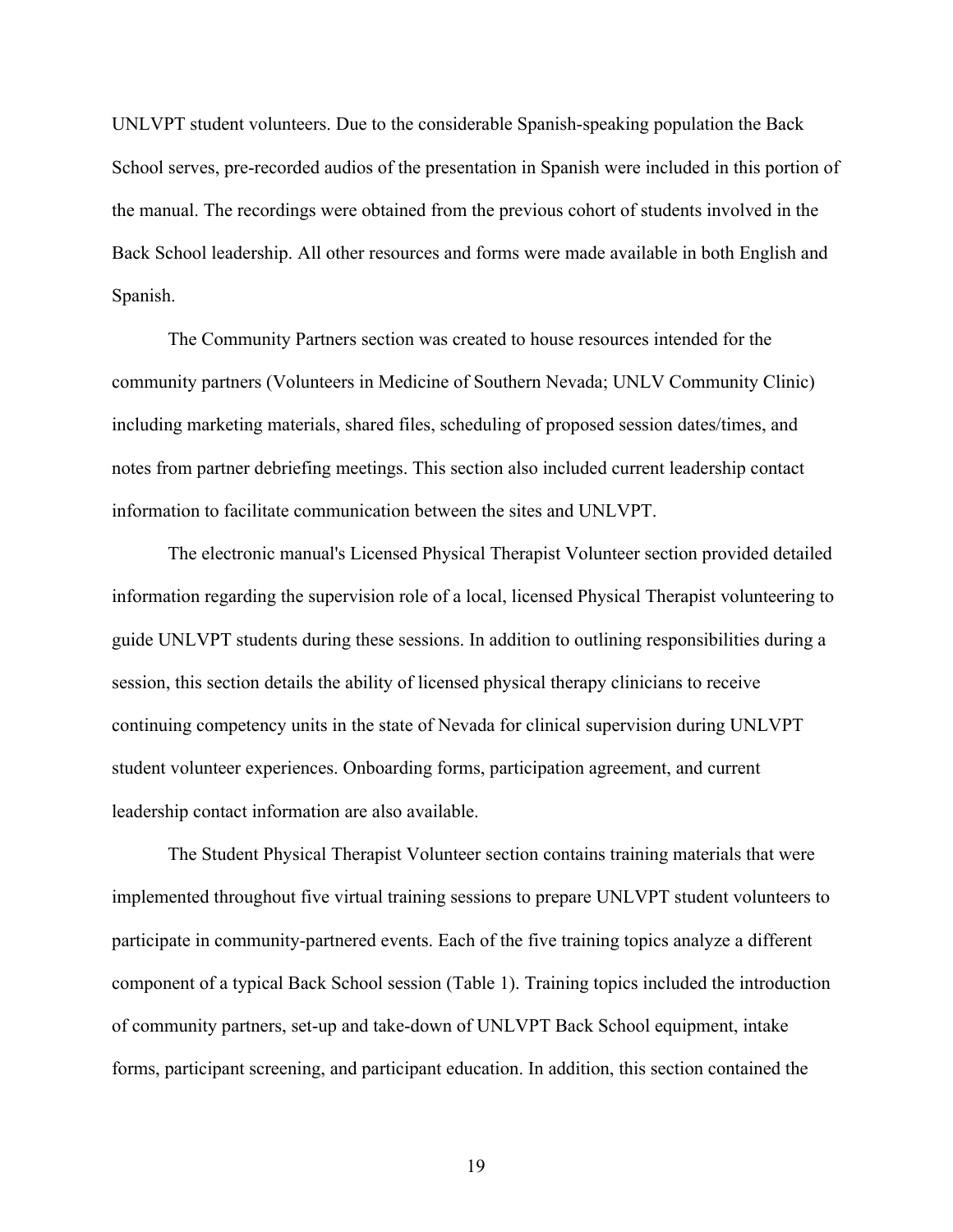recordings of live virtual training meetings, presentation slides for each meeting, and a quiz at the end of each training session. These quizzes were taken by the prospective student volunteers to demonstrate competency with each of the training topics and to also serve as their attendance to the training session. The quizzes were created strategically and covered important information to ensure safety, efficiency, and to promote a beneficial environment for the Back School participants and student volunteers alike. This section also contained frequently asked questions about the community partners such as location address and parking map, dress code, COVID guidelines, and what to bring as a student physical therapist. A spreadsheet was added to determine SPT volunteer scheduling based on how many of the volunteer roles were required on specific Back School session dates. This section also detailed specific student volunteer roles and delegated responsibilities for each role, including set-up, greeter, screener, presenter, and floater/translator. As a result, it allowed the students to guide their attention to their assigned roles during training to better prepare for their volunteer experience.

#### UNLVPT Community Clinic Club

To engage physical therapy student participation, the students of UNLVPT developed an extracurricular club, the UNLVPT Community Clinic Club (CCC), which was run by an executive board consisting of students and overseen by UNLVPT faculty. The club aimed to

| <b>Table 1. UNLVPT Back School Electronic Manual Contents</b> |                                                                                                        |  |  |
|---------------------------------------------------------------|--------------------------------------------------------------------------------------------------------|--|--|
| <b>Section</b>                                                | <b>Description</b>                                                                                     |  |  |
| <b>Introduction</b>                                           | Content Overview - table of contents for the electronic manual with direct links to<br>section folders |  |  |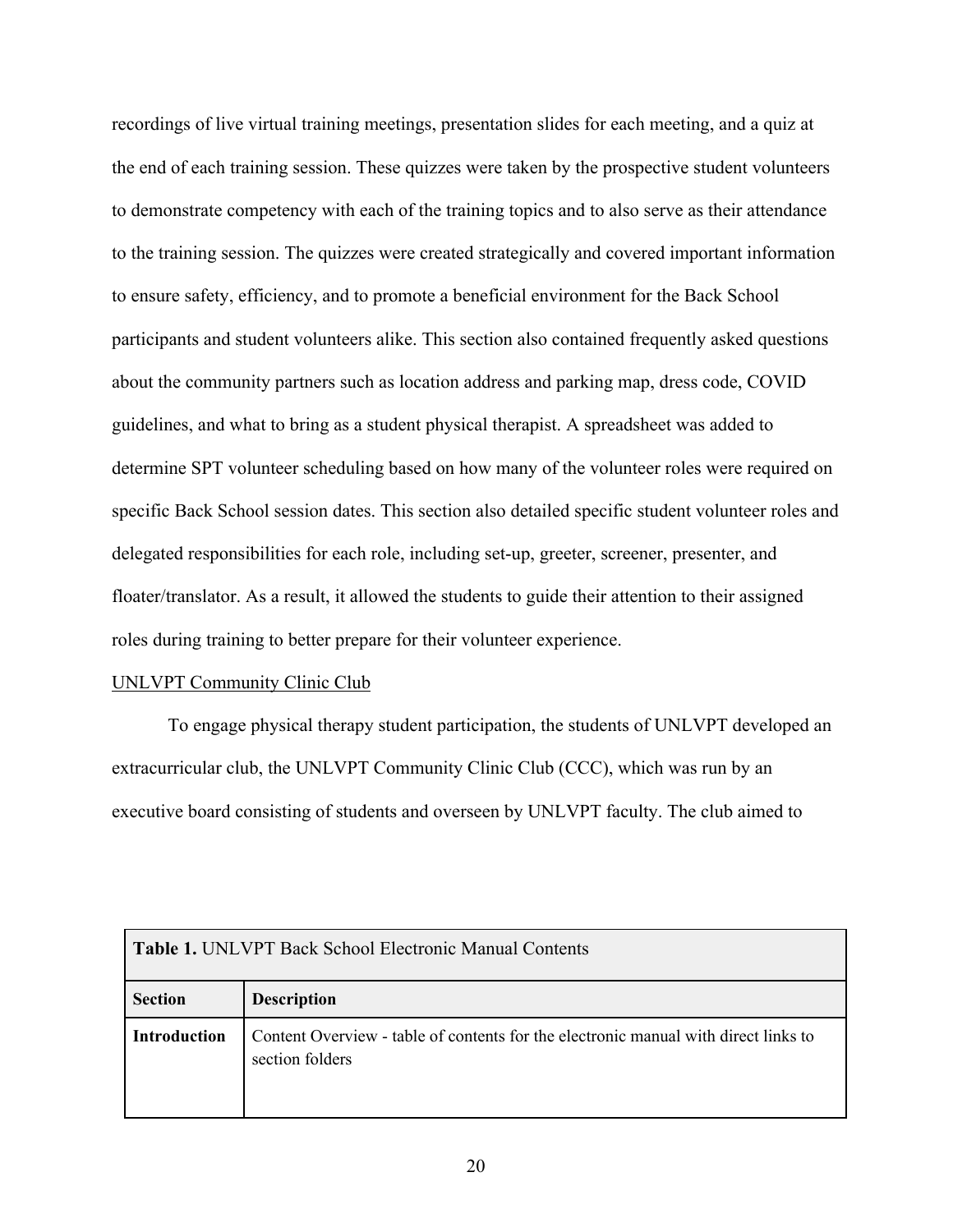|                                         | Introduction - UNLVPT Back School mission statement, purpose, and services<br>provided                                                                                                                 |  |  |
|-----------------------------------------|--------------------------------------------------------------------------------------------------------------------------------------------------------------------------------------------------------|--|--|
| <b>Back School</b><br><b>Session</b>    | Equipment - guidelines for equipment use and resources, session layout, and<br>inventory spreadsheet                                                                                                   |  |  |
|                                         | Forms/Resources - evaluation/screening form--including a red flags checklist, home<br>exercise programs, intake forms, and participant education handouts                                              |  |  |
|                                         | Session Breakdown - depending on the community partner, this document offers a<br>timeline of each session and expectations for volunteers                                                             |  |  |
| <b>Community</b><br><b>Partners</b>     | UNLV Community Clinic - debriefing notes and marketing flyers to be distributed at<br>this location                                                                                                    |  |  |
|                                         | Volunteers in Medicine of Southern Nevada - debriefing notes and marketing flyers<br>to be distributed for mechanical and radicular low back pain                                                      |  |  |
|                                         | Contact information - UNLVPT Community Clinic Club leadership information                                                                                                                              |  |  |
| <b>Licensed PT</b><br><b>Volunteers</b> | Onboarding document - participation agreement form, guidelines for arrival, and<br>breakdown of session timeline and volunteer role                                                                    |  |  |
|                                         | Licensed PT volunteer - information regarding volunteer responsibilities and<br>information on obtaining Continuing Competency Units                                                                   |  |  |
|                                         | Contact information - UNLVPT Community Clinic Club leadership information                                                                                                                              |  |  |
| <b>Student PT</b><br>Volunteers         | Training materials - document containing links to training meeting recordings,<br>meeting presentation slides, and Google Forms quizzes to demonstrate understanding                                   |  |  |
|                                         | FAQ - document that outlines frequently asked questions such as community partner<br>location and parking map, arrival time, dress code, materials needed, and COVID-19<br>guidelines and precautions. |  |  |
|                                         | Volunteer Roles - detailed specific student volunteer roles (greeter, set-up, screener,<br>presenter, floater/translator)                                                                              |  |  |
|                                         | Schedule - spreadsheet that outlines volunteer dates and volunteer spots available for<br>each session                                                                                                 |  |  |
|                                         | Contact information - UNLVPT Community Clinic Club leadership information                                                                                                                              |  |  |

engage, train, and provide information on the importance of this service-learning opportunity. In addition, by developing the club as a foundation for the program's sustainability, the overall goal was to adequately train engaged students to be a part of the executive board for the subsequent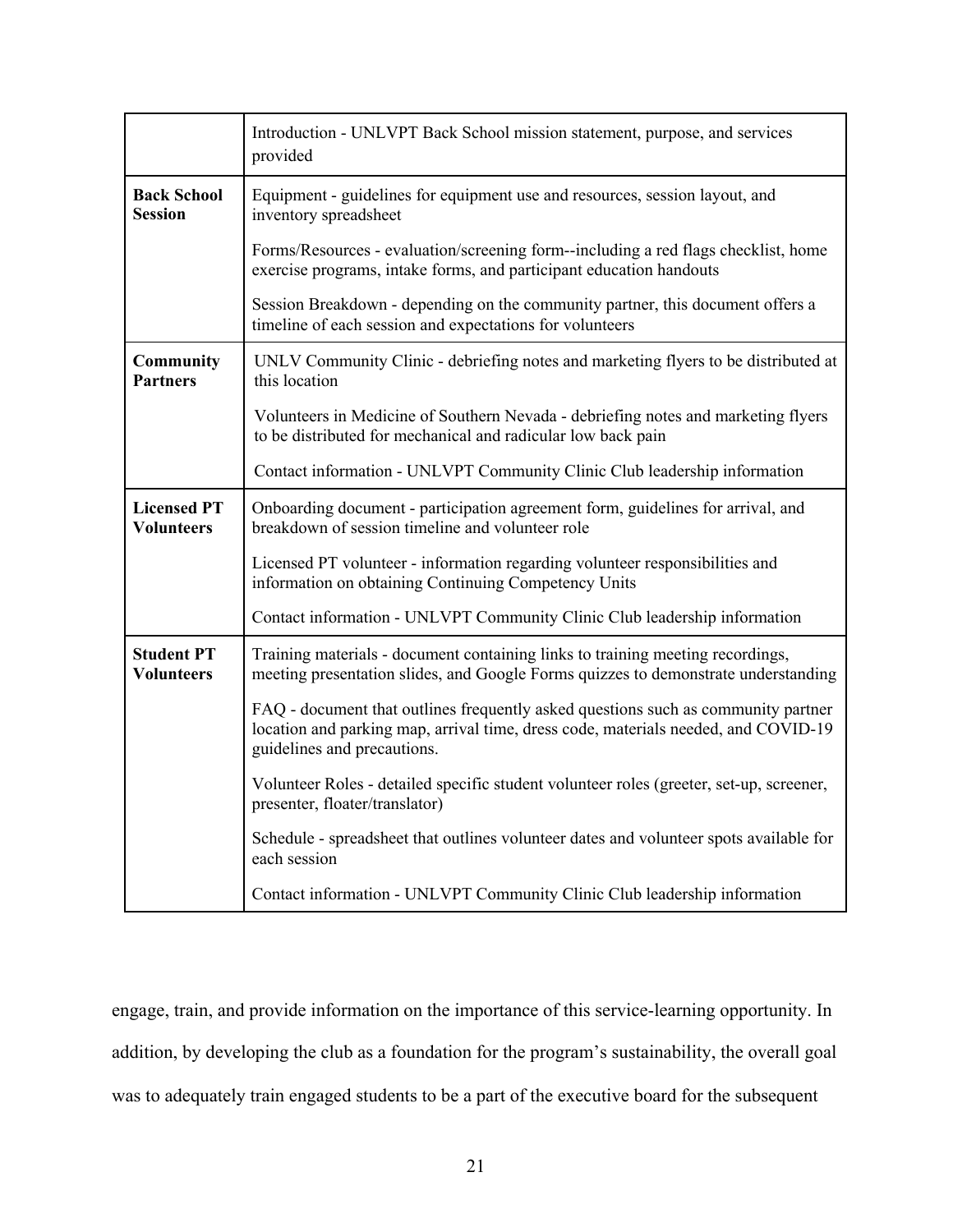year.

To reach all students, the executive board informed first and second-year cohorts at UNLVPT for the 2020-2021 academic year about the club through email. Out of 91 first- and second-year students, 48 students were interested and joined the club. To train interested students using the *UNLVPT Back School - Electronic Manual*, bi-monthly club meetings were held virtually over three months, as seen in Figure 1. The meetings were held virtually on Fridays at noon and ranged from 15 to 30 minutes depending on the content covered. All meetings were recorded for students to refer to or for students who could not attend the live meetings. Following each meeting, students received an email with a Google Form quiz covering the content of that meeting. Quizzes were only allowed to be completed in one attempt. Student attendance was recorded via a completed quiz. All students had one week to complete the quiz, proving those who could not attend the live training session had time to watch the recorded meeting and complete the quiz. Over five training sessions, the executive board provided an overview of the Back School and covered detailed processes regarding set-up, patient intake, screenings, and education requirements (Table 2). Student preparedness was estimated via student performance on post-meeting quizzes. Furthermore, student attendance for the UNLV CCC and Back School sessions was tracked. Lastly, the executive board planned to administer anonymous surveys to club members after volunteering in the Back School to record each member's perceived readiness for volunteering after training with the *UNLVPT Back School - Electronic Manual*. Due to the inability to volunteer in the Back School for the 2020-2021 academic year through the Back School community partners, members were not asked to complete this survey.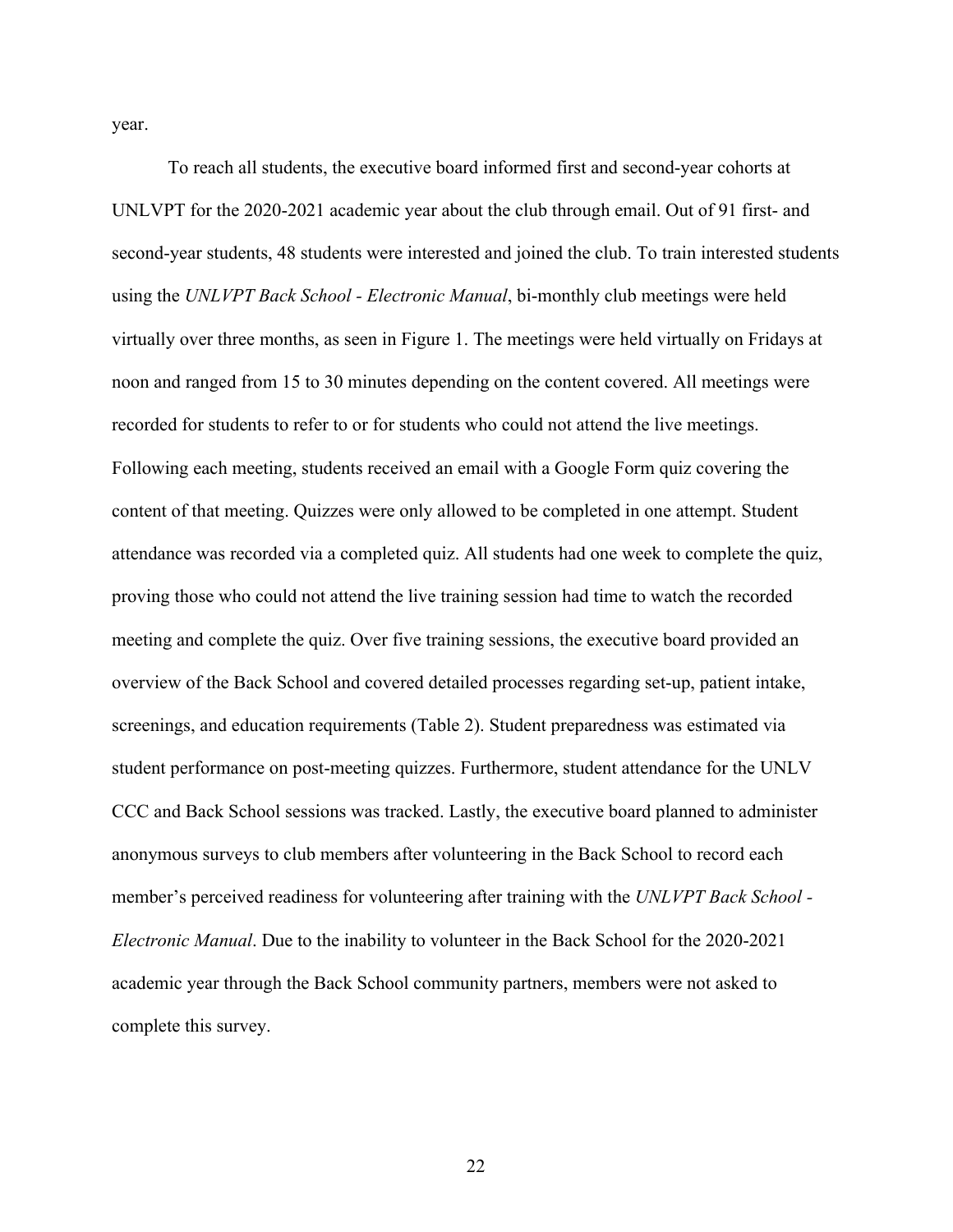## Figure 1. Training Session Timeline



| <b>Table 2. UNLVPT Community Clinic Club Training Sessions Overview</b> |              |                                                                                                                                                                                                                                                                                                                  |  |
|-------------------------------------------------------------------------|--------------|------------------------------------------------------------------------------------------------------------------------------------------------------------------------------------------------------------------------------------------------------------------------------------------------------------------|--|
| <b>Training</b><br><b>Session</b>                                       | <b>Topic</b> | <b>Description</b>                                                                                                                                                                                                                                                                                               |  |
|                                                                         | Introduction | The introduction training session provided an overview of what the Back<br>School is, introduced the community partners, the importance of service-<br>learning and oriented to tools and resources students will use to train to<br>participate in the Back School (UNLVPT Back School - Electronic<br>Manual). |  |
| $\overline{2}$                                                          | Set-Up       | The set-up training session provided details on keeping track of inventory,<br>how to physically set up the space to conduct a Back School session, and<br>hygiene and safety procedures to take when conducting a Back School<br>session.                                                                       |  |
| 3                                                                       | Intake       | The intake training session provided a specific description of the greeter<br>volunteer role, who is responsible for making recruitment and                                                                                                                                                                      |  |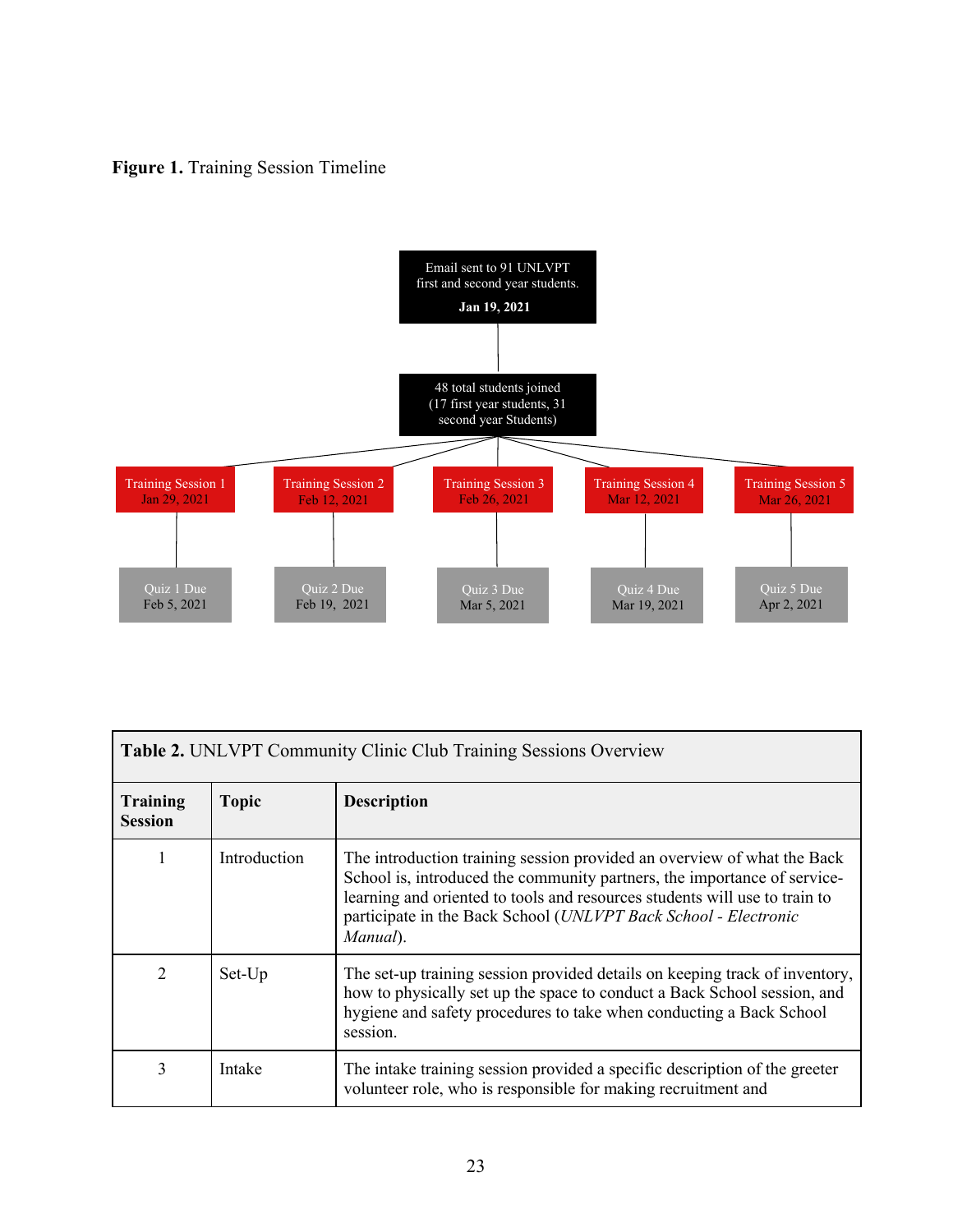|                |                                     | appointment reminder phone calls to Back School participants, greeting,<br>and administering intake forms to Back School participants, and assisting<br>participants as needed. The intake forms were displayed, and instructions<br>were given on how to access and help Back School participants fill them<br>out.                                                                                                                                                                                                                                                                                                                                                                                                  |  |
|----------------|-------------------------------------|-----------------------------------------------------------------------------------------------------------------------------------------------------------------------------------------------------------------------------------------------------------------------------------------------------------------------------------------------------------------------------------------------------------------------------------------------------------------------------------------------------------------------------------------------------------------------------------------------------------------------------------------------------------------------------------------------------------------------|--|
| $\overline{4}$ | Screenings                          | The screening training session provided a specific description of the<br>screener volunteer role, who is responsible for physical therapy screening<br>and teaching/reviewing individualized home exercise programs (HEP) to<br>Back School participants. The screening forms were displayed, and<br>instructions were given on how to access and complete the forms.                                                                                                                                                                                                                                                                                                                                                 |  |
| 5              | Patient<br>Education/<br><b>HEP</b> | The patient education/HEP training session provided a specific<br>description of the presenter volunteer role, who is responsible for<br>informing and teaching Back School participants on how to manage back<br>pain through education on body mechanics, sleep hygiene, walking, and<br>stress management via a formal presentation. In addition, this training<br>session expanded on the screener role by providing a framework for<br>creating an individualized HEP for Back School participants. The HEP,<br>all informational handouts, and presentations were displayed, and<br>instructions were given on how to access via the electronic manual and<br>use them to educate the Back School participants. |  |

Club members took part in a debriefing after every training session, where they voiced their thoughts and asked questions. In addition, members could provide feedback to the executive board during meetings or through email. After completing the training sessions, club members who attended or watched the recorded meetings and completed the Google Forms quizzes became eligible volunteers for the Back School once the program resumed. Furthermore, if students trained during the 2020-2021 academic year remained interested in volunteering for the UNLV Community Clinic, they were asked to reaffirm their continued interest with a survey administered by the UNLV Community Clinic in preparation for the opening in the fall of 2021 for the 2021-2022 academic year.

In addition to training volunteers, another goal of these sessions was to adequately train engaged and prepared students to be a part of the executive board for the subsequent year. As a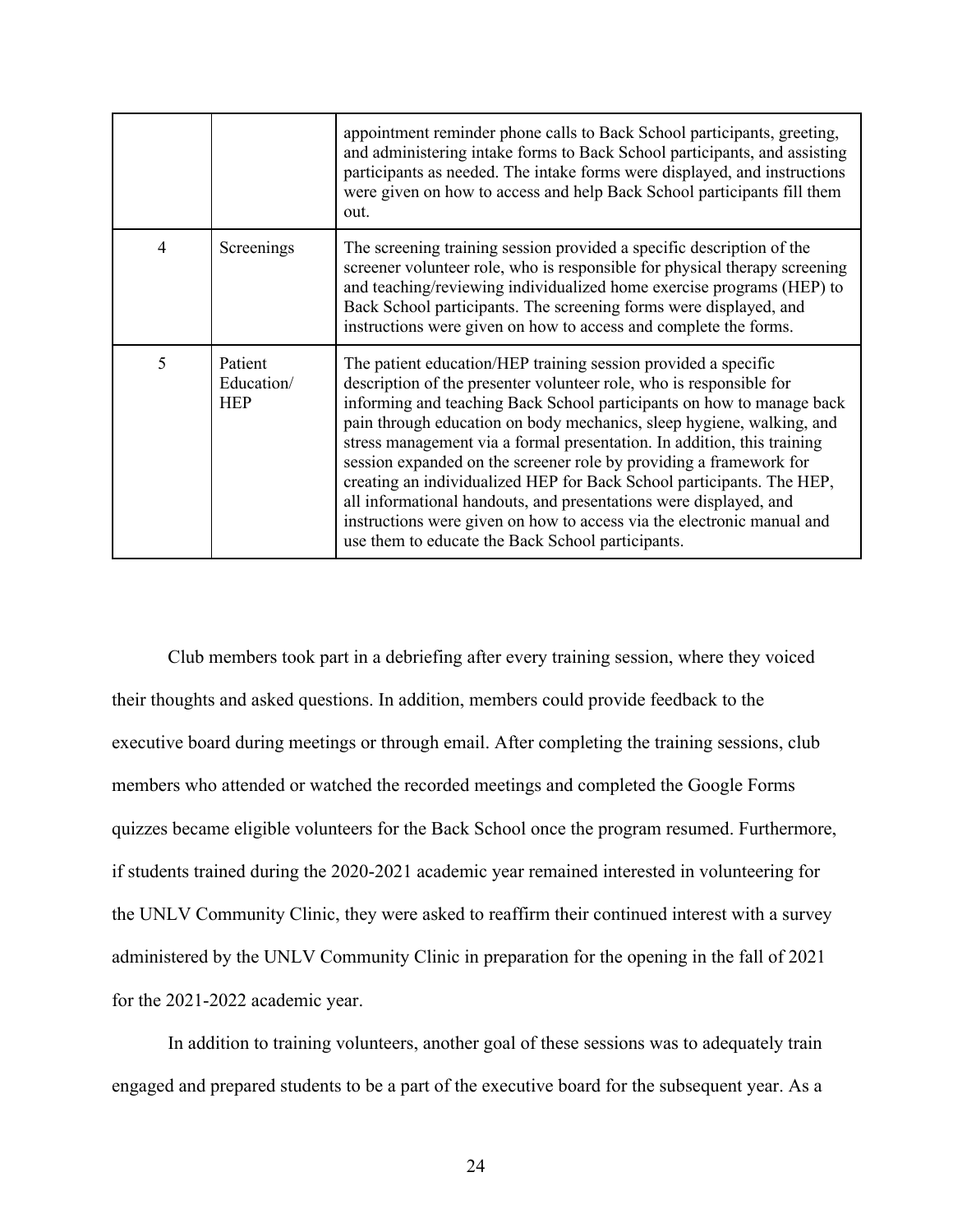result, all UNLVPT CCC members had the opportunity to take on a leadership role for the following academic year. The inaugural executive board sent an email in May 2021 to all firstyear student members, who would soon become second-year students, with information regarding the roles and responsibilities of the executive board (Table 3) and how to apply to become an executive board member. Eligible students must have been enrolled as a UNLVPT second-year student at the start of the executive board term, must have been a part of the UNLVPT CCC and attended at least two training sessions, and must not have been on academic probation. Upon receiving all applications, four students were designated an executive board member role based on their preference and received a virtual orientation to the *UNLVPT Back School - Electronic manual* and *UNLVPT Back School Leadership - Electronic Manual*.

The executive board for the 2021-2022 academic year received guidance and an electronic manual dedicated to the leadership of the Back School. The inaugural leadership created this electronic manual and it differed from the *UNLVPT Back School - Electronic Manual*. This electronic manual was titled *UNLVPT Back School Leadership - Electronic Manual* and it provided all the pertinent information required to run the Back School and UNLVPT CCC. For example, it provided detailed roles and responsibilities required of the executive board members and positions detailed in Table 3. Furthermore, it provided specifics on communicating with community partners, recruiting volunteers, and training student and licensed physical therapist volunteers through the *UNLVPT Back School - Electronic Manual*. Overall, the purpose of the *UNLVPT Back School Leadership - Electronic Manual* was to prepare UNLVPT Back School executive board members to run the Back School and UNLV CCC, allowing them to train subsequent student leaders to continue and sustain the Back School.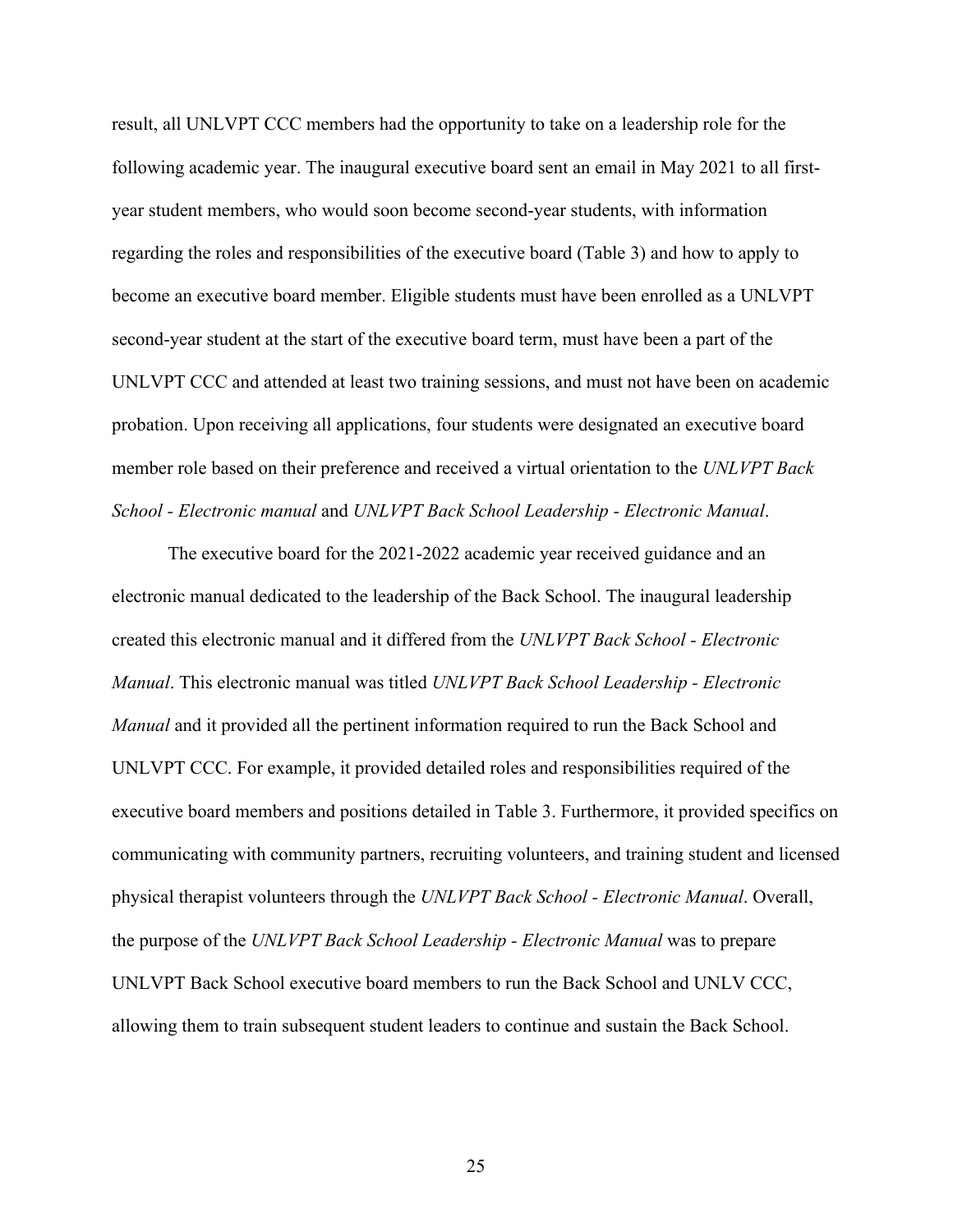| <b>Table 3. UNLVPT Community Clinic Club Executive Board Positions</b> |                                                                                                                                                                                                                                                                                                                                                                                                                           |  |  |
|------------------------------------------------------------------------|---------------------------------------------------------------------------------------------------------------------------------------------------------------------------------------------------------------------------------------------------------------------------------------------------------------------------------------------------------------------------------------------------------------------------|--|--|
| <b>Position</b>                                                        | <b>Description</b>                                                                                                                                                                                                                                                                                                                                                                                                        |  |  |
| <b>President</b>                                                       | The President will serve as the primary source of communication for UNLVPT students<br>by calling for and conducting all UNLVPT CCC meetings. The President, alongside the<br>rest of the executive board, will train UNLVPT students to volunteer in the Back<br>School. The President will be responsible for leading and coordinating the Back School<br>sessions with the help of all executive board members.        |  |  |
| <b>Vice</b><br><b>President</b>                                        | The Vice President will preside at meetings in the absence of the President and assist<br>the President in managing the UNLVPT CCC. The Vice President will serve as the<br>primary source of communication with community partners: VMSN, UNLV<br>Community Clinic, licensed physical therapist volunteers, and Back School<br>participants.                                                                             |  |  |
| <b>Secretary</b>                                                       | The Secretary will maintain detailed records and files in the Back School - Electronic<br>Manual and Back School Leadership - Electronic Manual. The secretary will serve as<br>the primary source of communication for delivering and receiving quality assurance<br>surveys provided to VMSN, UNLV Community Clinic, licensed physical therapist<br>volunteers, UNLVPT student volunteers and Back School participants. |  |  |
| <b>Treasurer</b>                                                       | The Treasurer will maintain detailed records of UNLVPT CCC funds and inventory of<br>equipment required for the Back School.                                                                                                                                                                                                                                                                                              |  |  |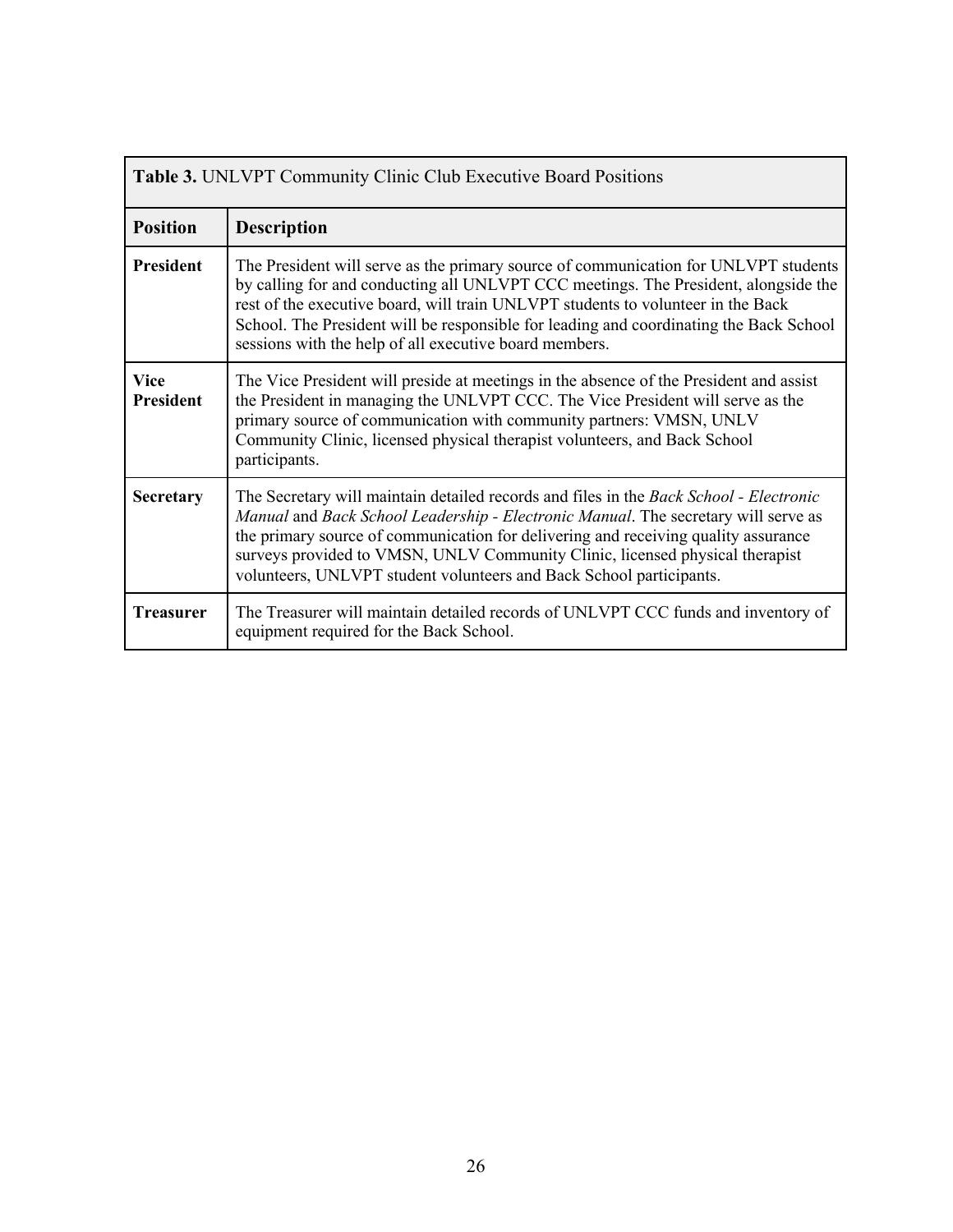

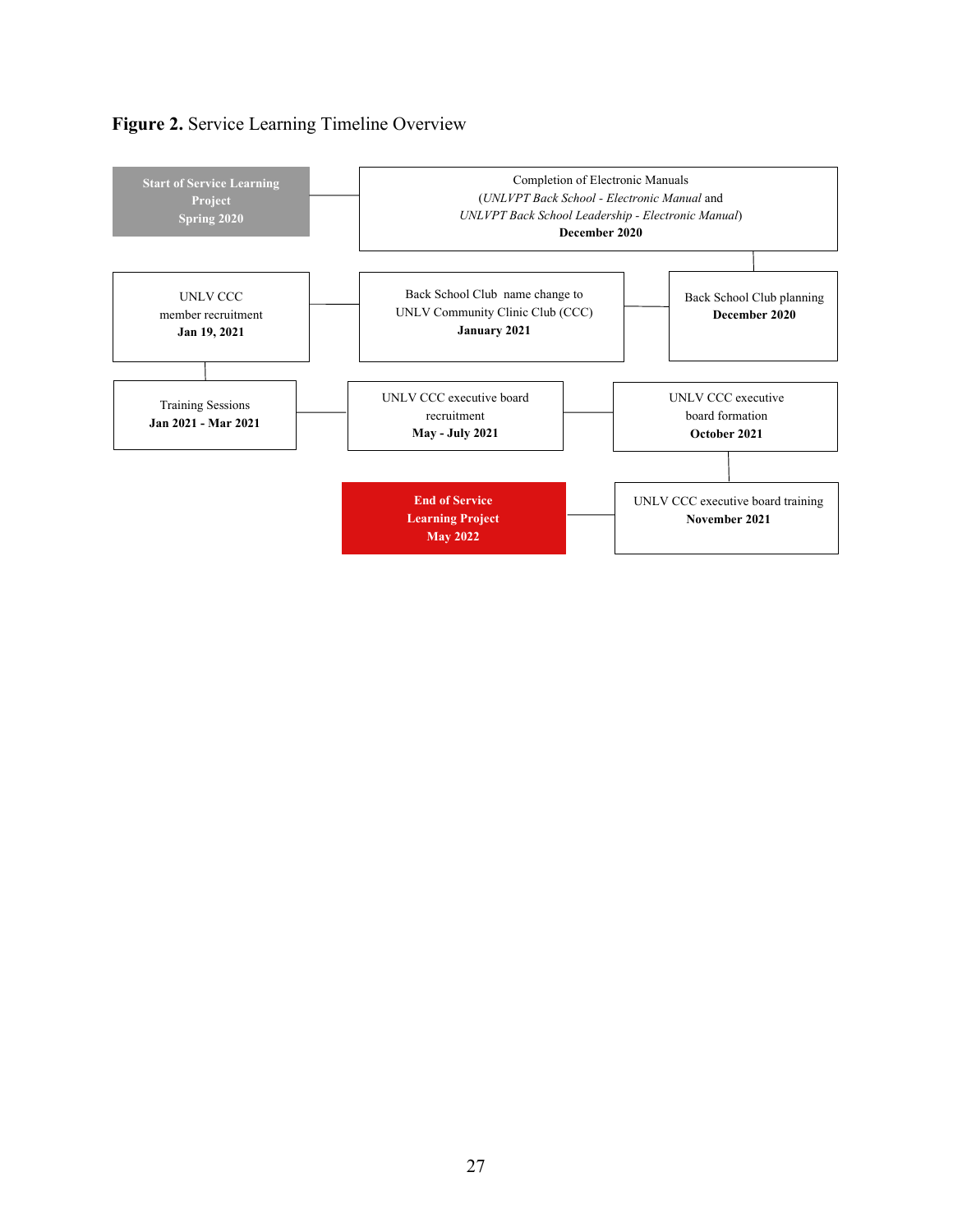#### **Outcomes**

Sustainability was measured by the number of students trained under the UNLV CCC for the UNLVPT Back School program, along with the students trained to take over the UNLV CCC executive board. Furthermore, subsequent UNLVPT cohorts were tasked with taking on leadership roles in the UNLV CCC to carry on and sustain the Back School program. Lastly, the inaugural student leaders of the UNLV CCC entrusted with creating tools and processes to enhance sustainability of the Back School program participated in continuous reflective activities to identify obstacles, discuss effectiveness, and gauge community impact.

#### **UNLVPT Community Clinic Club Participants**

To address the aim of growing and sustaining the developing student-led UNLV Community Clinic program through the recruitment and training of student physical therapists (SPTs) with an electronic procedure manual, a UNLVPT CCC was created. The total number of students who joined, attended training sessions, and completed post-meeting quizzes were recorded.

Out of 91 first and second year UNLVPT students recruited, 48 students (52.7%) joined the UNLVPT CCC, 17 (25.4%) were first-year physical therapy students and 31 (64.6%) were second-year physical therapy students, as seen in Figure 2. Of those members 26 were females (54.2%) and 22 (45.8%) were male, as seen in Figure 4. To better support a culturally diverse patient population, student member language fluency was tracked and is expressed in Figure 5. Language fluency ranged from only English, to English and Spanish, Hawaiian Pidgin, Punjabi, Tagalog, Croatian, Serbian, Russian, Ukrainian, Bulgarian, and Cantonese. Most of the student CCC members spoke English only, 31 (64.4%), while 15 (31.3%) were bilingual, and 2 (4.2%) students were multilingual, defined as speaking three or more languages. Student attendance for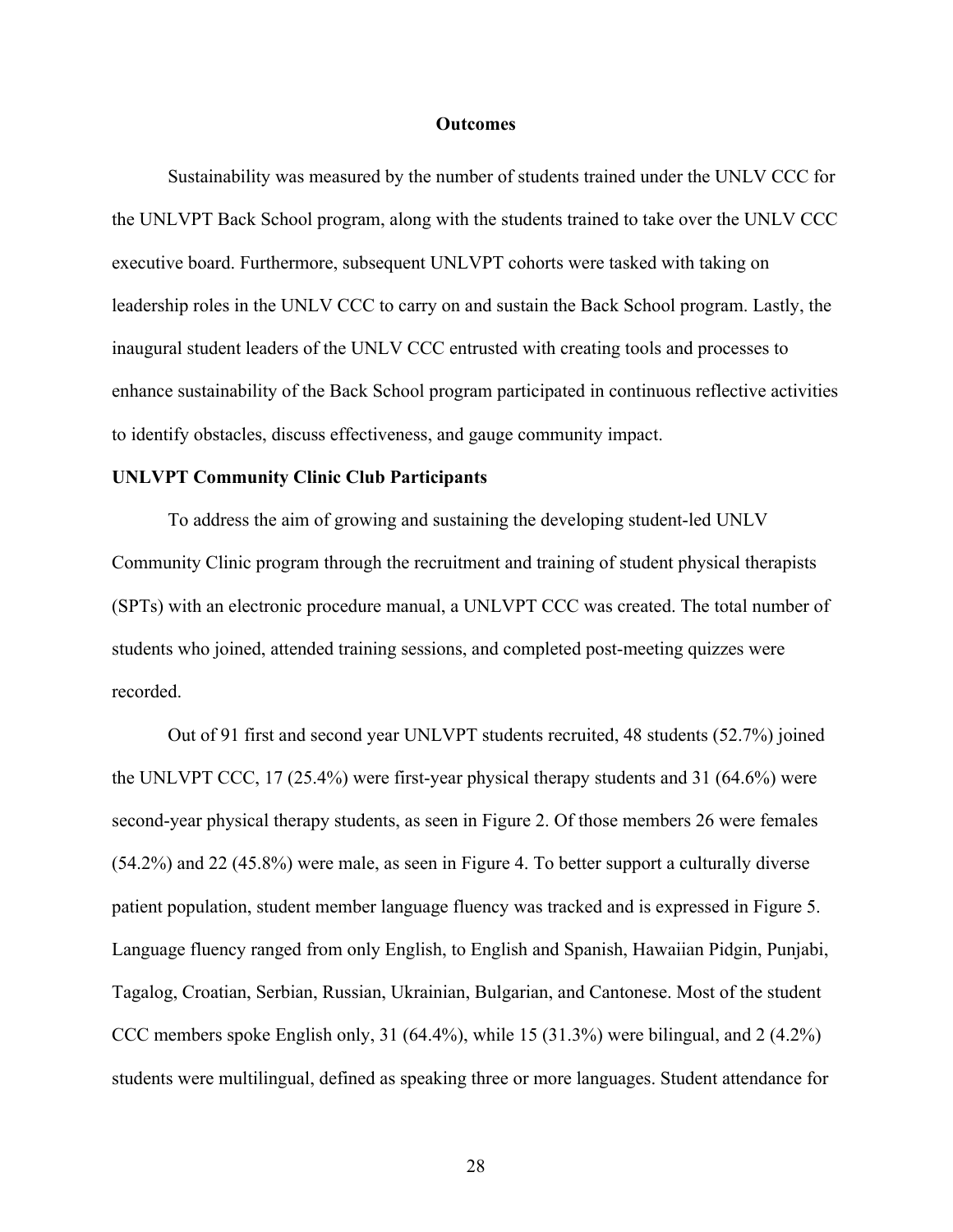each of the five training sessions was tracked and is expressed in Figure 6. Of the forty-eight student members, 36 students (75%) attended training session 1, 33 students (69%) attended training session 2, 31 students (65%) attended training session 3, 28 students (58%) attended training session 4, and 23 students (48%) attended training session 5. Of the 23 students who attended training session 5, 18 students attended all 5 training sessions and 5 students missed 1 or more prior training sessions.

As seen in Figure 7, the Quiz 1 average = 87%, with a range of 33% - 100%. The Quiz 2 average =  $88\%$ , with a range of  $83\%$  -  $100\%$  (Figure 7). The Quiz 3 average = 91%, with a range of 57% - 100% (Figure 7). The Quiz 4 average = 72%, with a range of 50% - 83% (Figure 7). The Quiz 5 average =  $82\%$ , with a range of  $50\%$  -  $100\%$  (Figure 7).



**Figure 3.** UNLVPT CCC Student Physical Therapy Members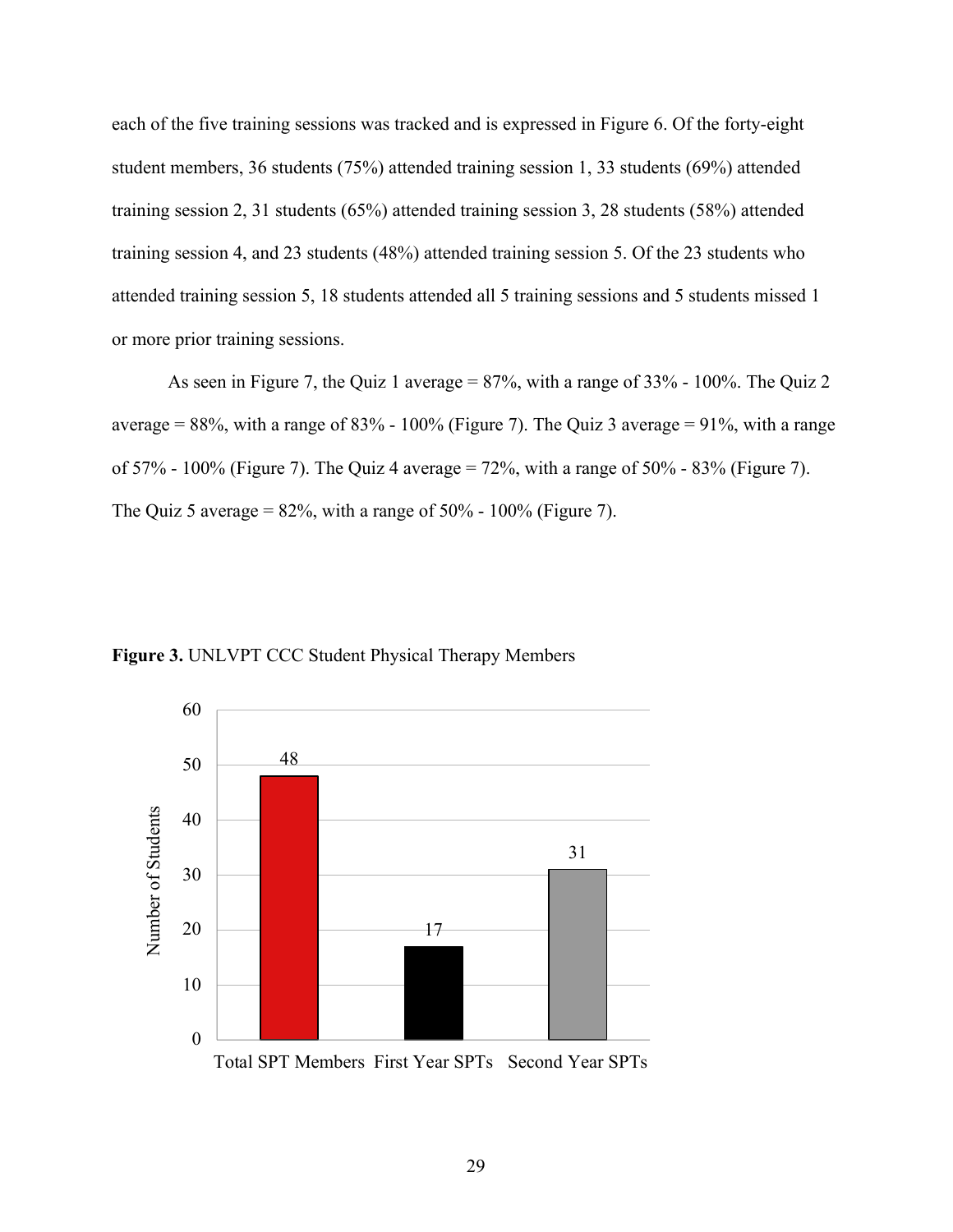

**Figure 4.** UNLVPT CCC Sex Demographics

**Figure 5.** UNLVPT CCC Members Language Fluency

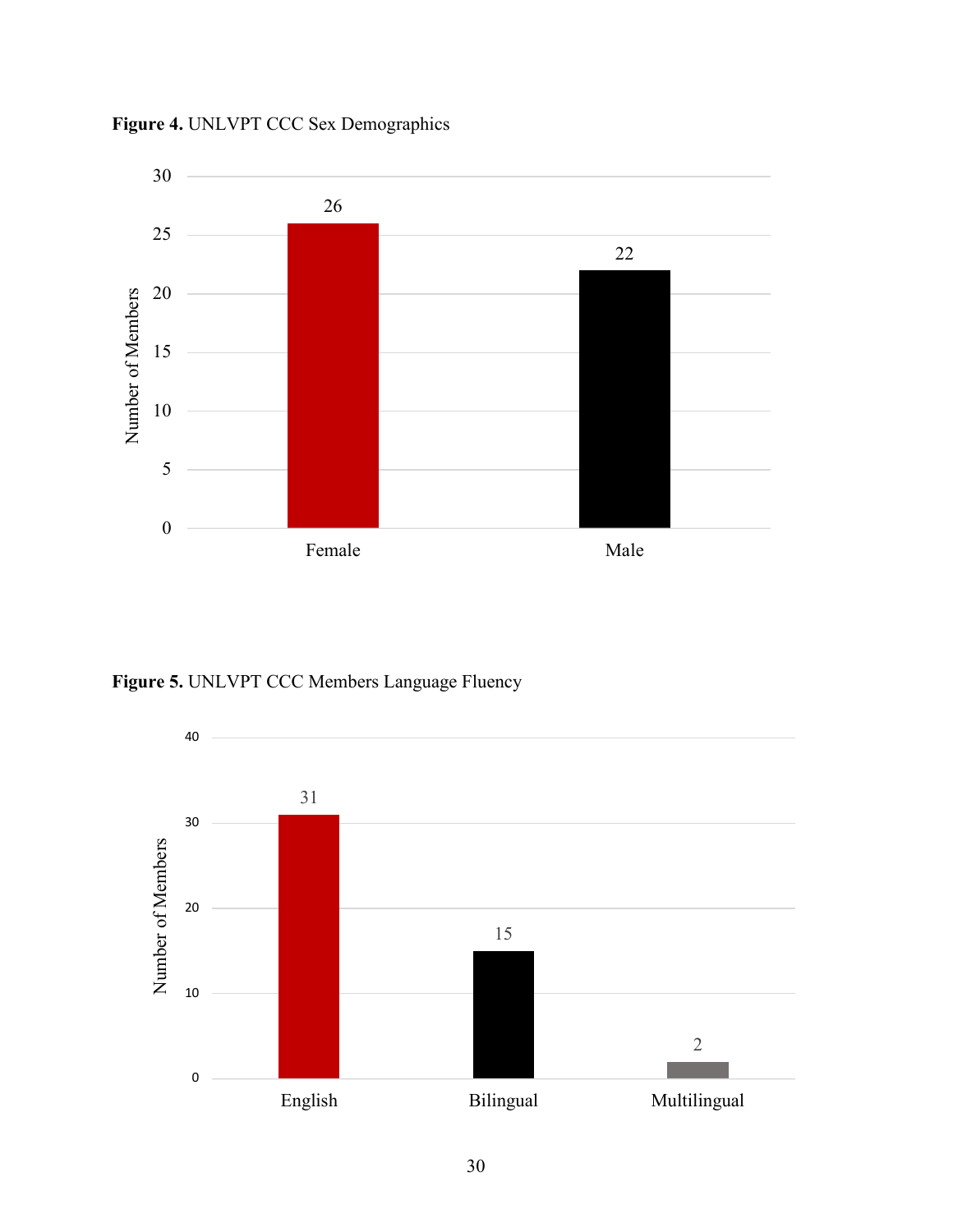

**Figure 6.** Total Number of Students in Attendance per Training Session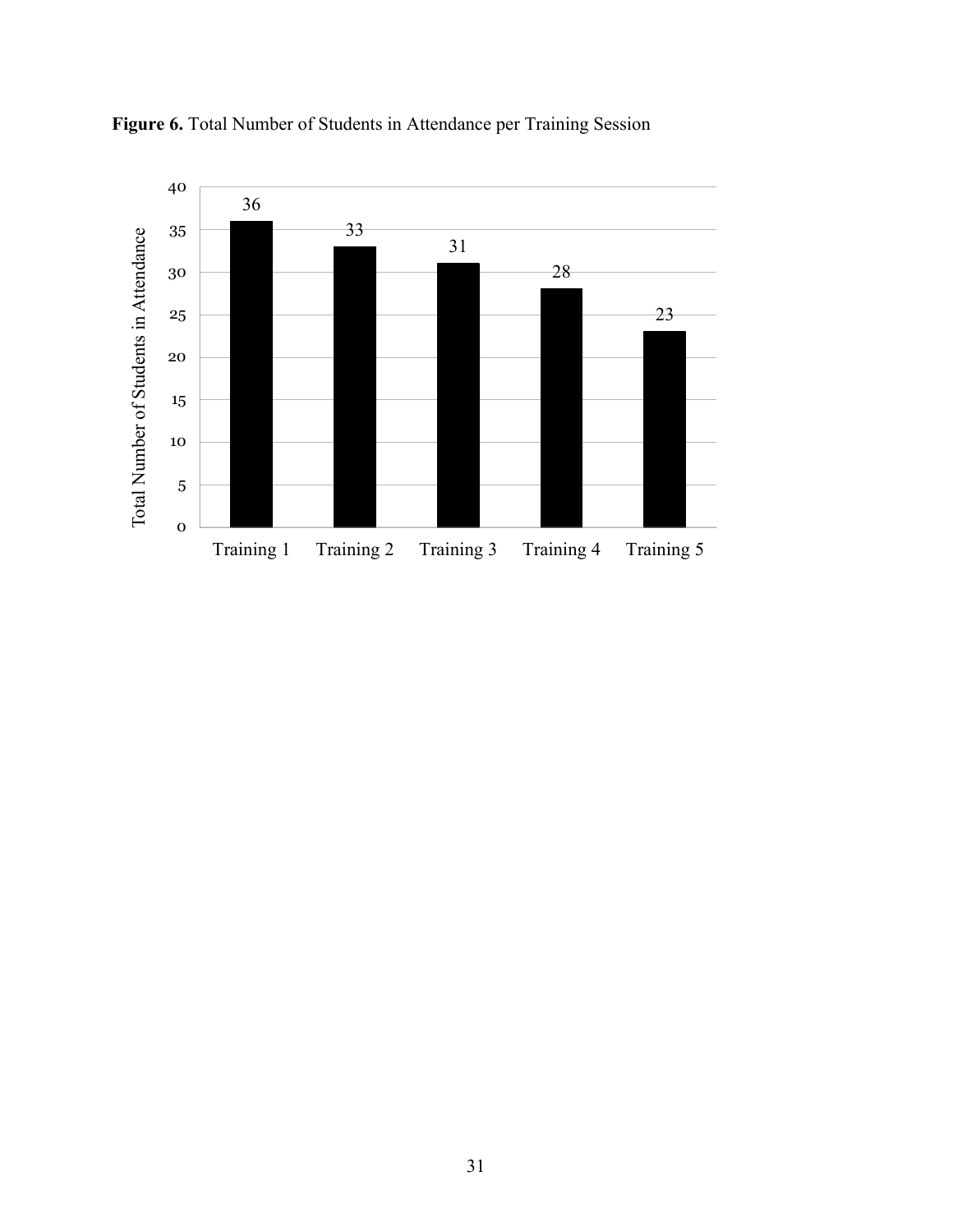



Club members took part in the debriefing after every session, in which they had the opportunity to voice their thoughts or ask clarification questions. Most of the questions were asked during the first introductory training session and consisted of general questions about how the new UNLV Community Clinic was organized and operating. Some examples of those questions include: "Will we (PT students) have direct access to patients, or do we need to wait for referrals?", "Do we need to be members of the UNLVPT CCC to participate in the Community Clinic?", "Will we work under licensed physical therapists?", "How will scheduling work?", "Can we bring our own equipment/tools?" Answers to these questions were provided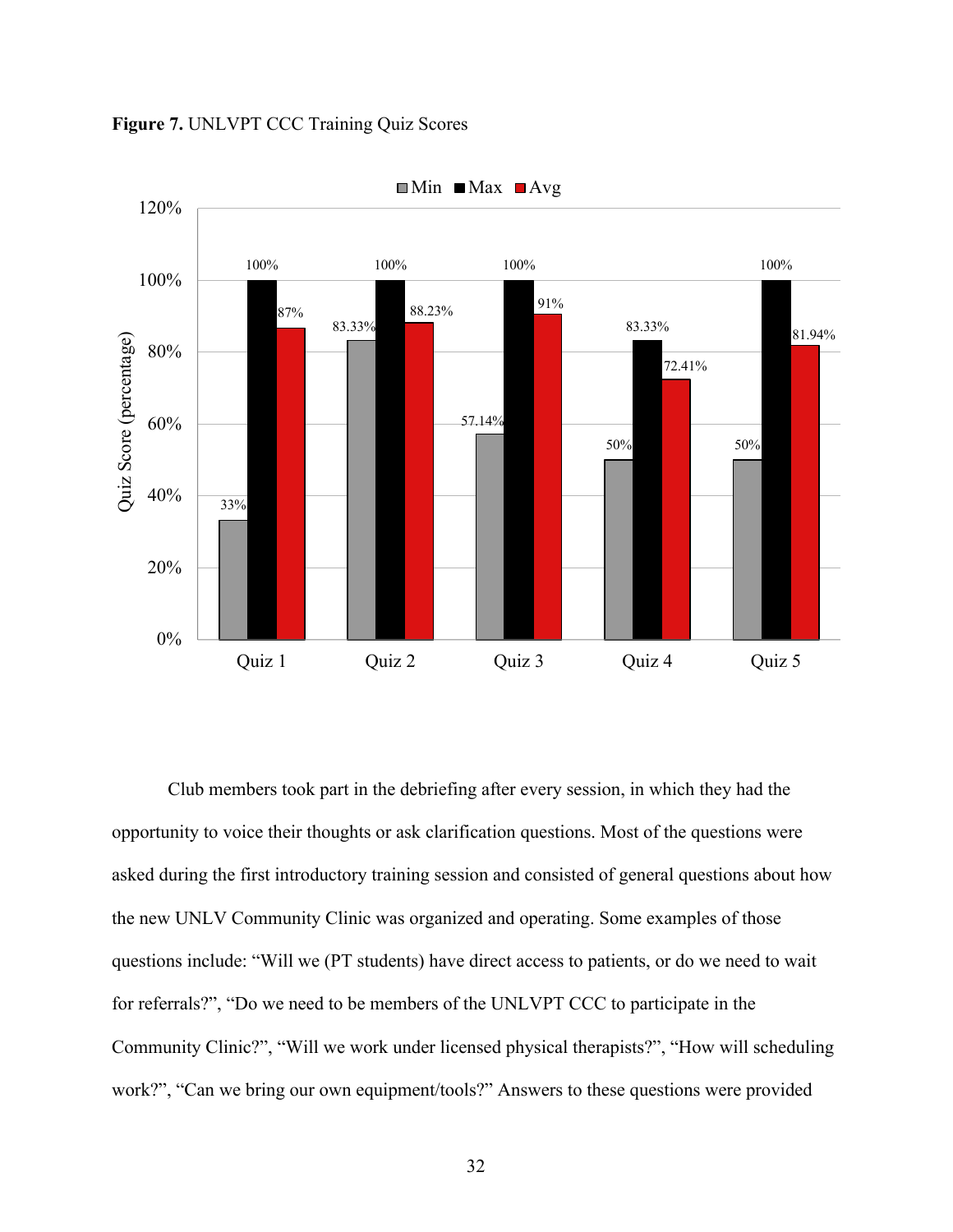during the live training sessions if the information was readily available. In cases where we did not know the answer, the executive board members attended UNLV Community Clinic meetings. They spoke with leadership to provide more information through email or address the questions at the beginning of the following meeting.

#### **UNLVPT Community Clinic Club Executive Board**

The UNLVPT CCC executive board is a committee of 4 individuals designed to be replaced each year by an incoming group of UNLVPT students interested in holding leadership positions in the club. The four current executive board members (Cory Brown, Rosalie Gutierrez, Jennifer Montes, and Rondale Scruggs) participated in written reflections before, during, and after the service-learning project, to improve on the process of creating the club and electronic manual while also revisiting the core values of the project.

The availability of leadership positions in the UNLVPT CCC executive board for the class of 2023 garnered the interest of one student. Due to the UNLVPT Community Clinic postponing the opening to Summer 2022, it was not requisite for all leadership positions to be filled. As a result, the interested student became the sole member of the UNLVPT CCC executive board and was granted the president position. Furthermore, the president's responsibilities included communicating updates made by the UNLV Community Clinic to the UNLVPT CCC members and fostering interest for the following cohort to take on leadership positions. The president of the class of 2023 was given instructions through the *UNLVPT Back School Leadership - Electronic Manual* on the suggested timeline to transition leadership to the following cohort. Due to the delayed opening of the UNLV Community Clinic, there is additional time to recruit and train interested students from the class of 2024. Currently, there are 38 UNLV PT students as well as 3 faculty members during the 2021-2022 school year who are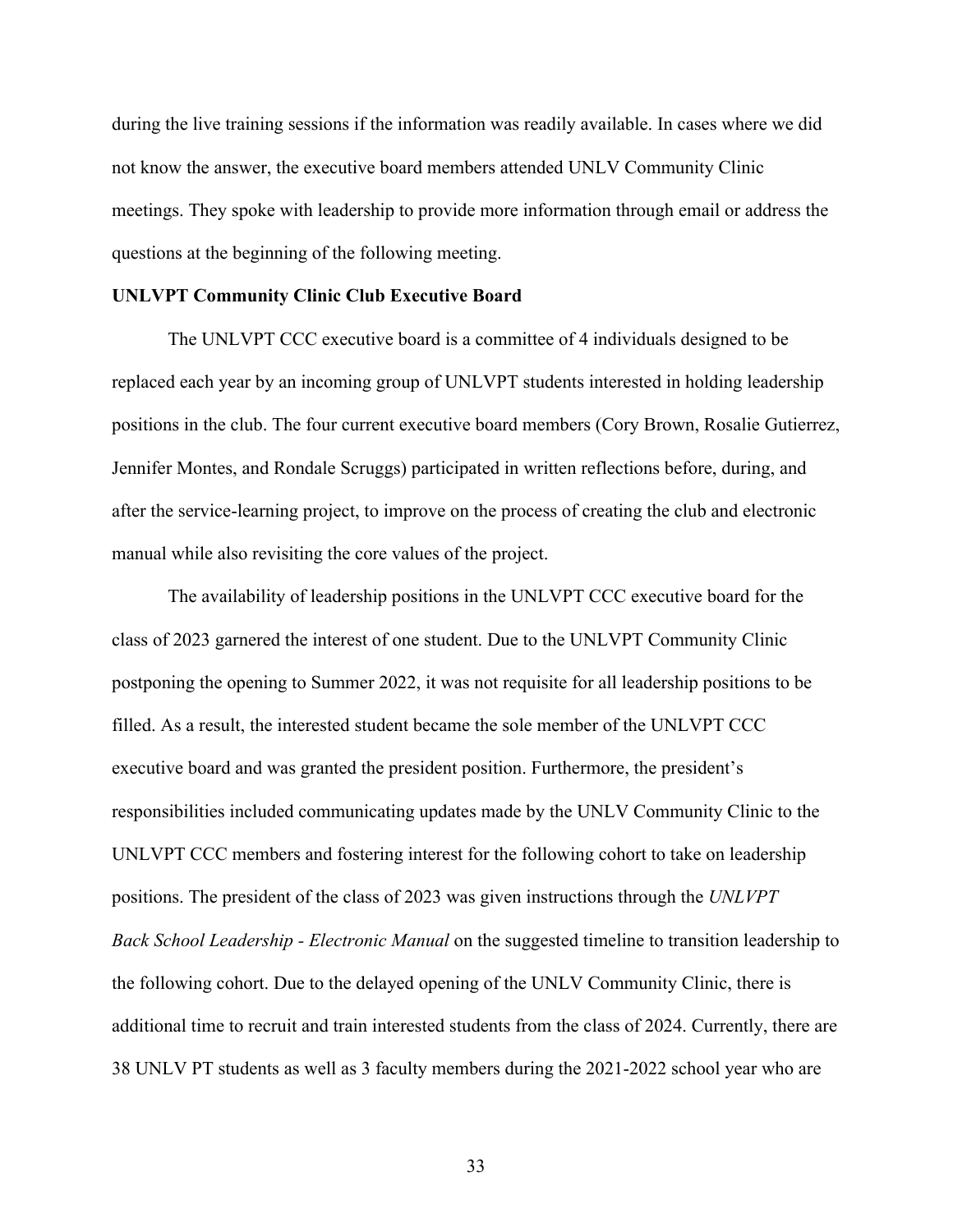preparing to volunteer once the opportunity becomes available. Once the UNLV Community Clinic is fully open, it would be ideal for 4 students to fill each executive board position to effectively run the UNLV CCC.

#### **UNLVPT Back School Executive Board Member Reflections**

The executive board members of the UNLV CCC participated in continuous reflection activities to measure obstacles, effectiveness, feedback from community partners and volunteers, and community impact throughout the service-learning project. The reflections were completed individually and as a group at various stages of the project's timeline: 1. Planning and organization 2. Development of the electronic manuals 3. Following the virtual training sessions of UNLVPT students for the Community Clinic Club. The reflections were planned and created using the Service-Learning Reflection Map format.<sup>28</sup> The reflection process for this servicelearning project included a personal statement, reflective journals, team presentation, and debriefing with community partners (Table 4). These reflections were done before, during and after the service-learning project.

| <b>Table 4. Service-Learning Reflection Map</b>  |                              |                                        |                                           |  |
|--------------------------------------------------|------------------------------|----------------------------------------|-------------------------------------------|--|
|                                                  | <b>Before Service</b>        | <b>During Service</b>                  | <b>After Service</b>                      |  |
| <b>Reflect Alone</b>                             | Personal<br><b>Statement</b> | Reflective<br>$\bullet$<br>Journal     | Reflective<br>Summary                     |  |
| <b>Reflect with Group</b>                        | Goal<br>Discussion           | Improvement<br>$\bullet$<br>Discussion | Team Project<br>$\bullet$<br>Presentation |  |
| <b>Reflect with</b><br><b>Community Partners</b> | Goal<br>Discussion           | Improvement<br>$\bullet$<br>Discussion | Debrief                                   |  |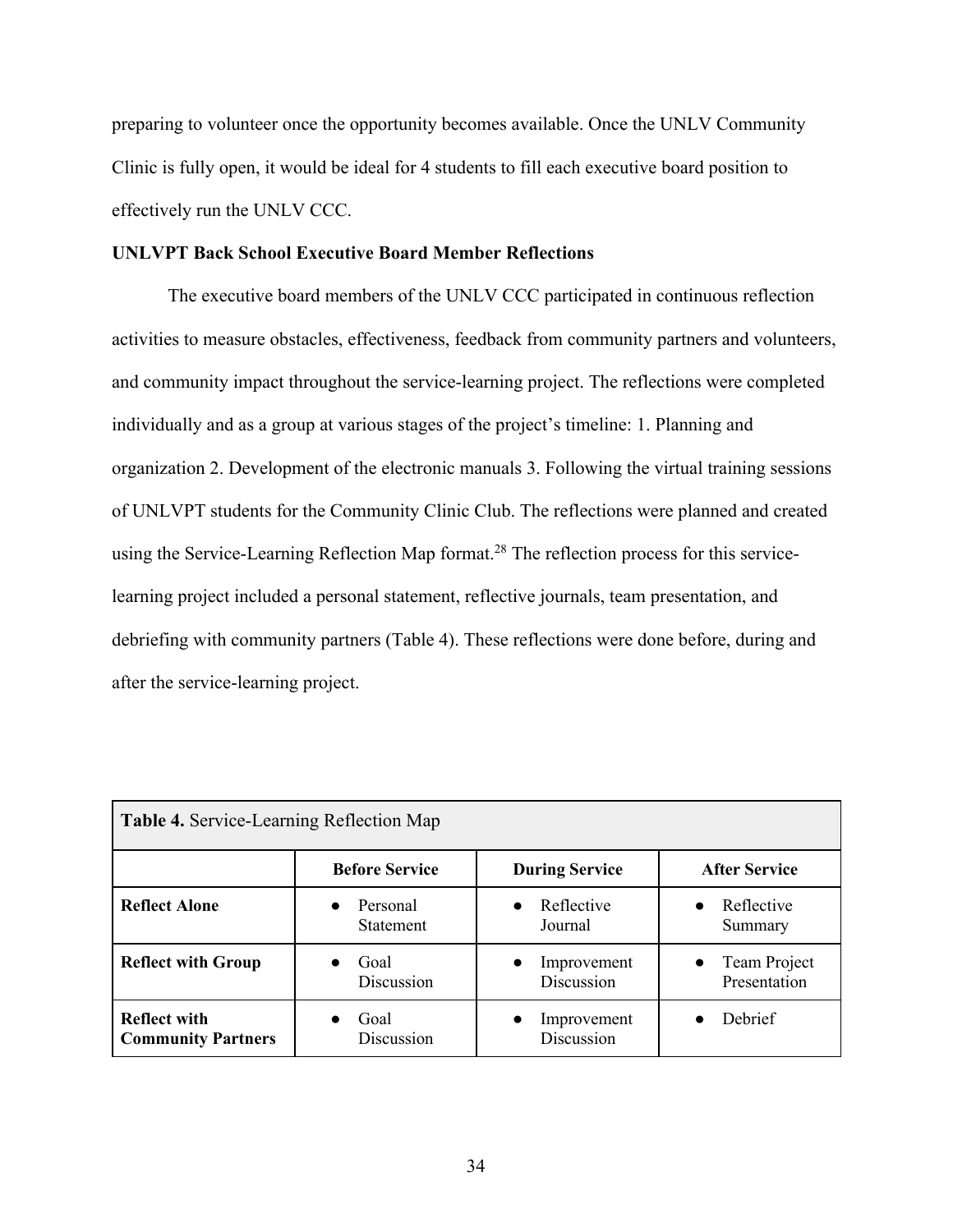#### **Figure 8.** UNLVPT Back School Executive Board Member Reflections



Throughout this service-learning project we spent time reflecting individually and collectively as a group about our experiences. Our focus was set towards meeting our aims of growing and sustaining a developed student-led Back School, creating an electronic manual to provide essential information for future physical therapy students to run the Back School successfully, and recruiting and training physical therapy students to participate and take on leadership roles in the UNLV CCC. Overall, the major themes from these reflections included the challenges that arose due to COVID-19, the ability to adapt and prevail despite those challenges, and finally, the satisfaction of meeting our service-learning project aims regardless of the challenges (Figure 8).

This service-learning project was intended to continue the work of previous cohorts to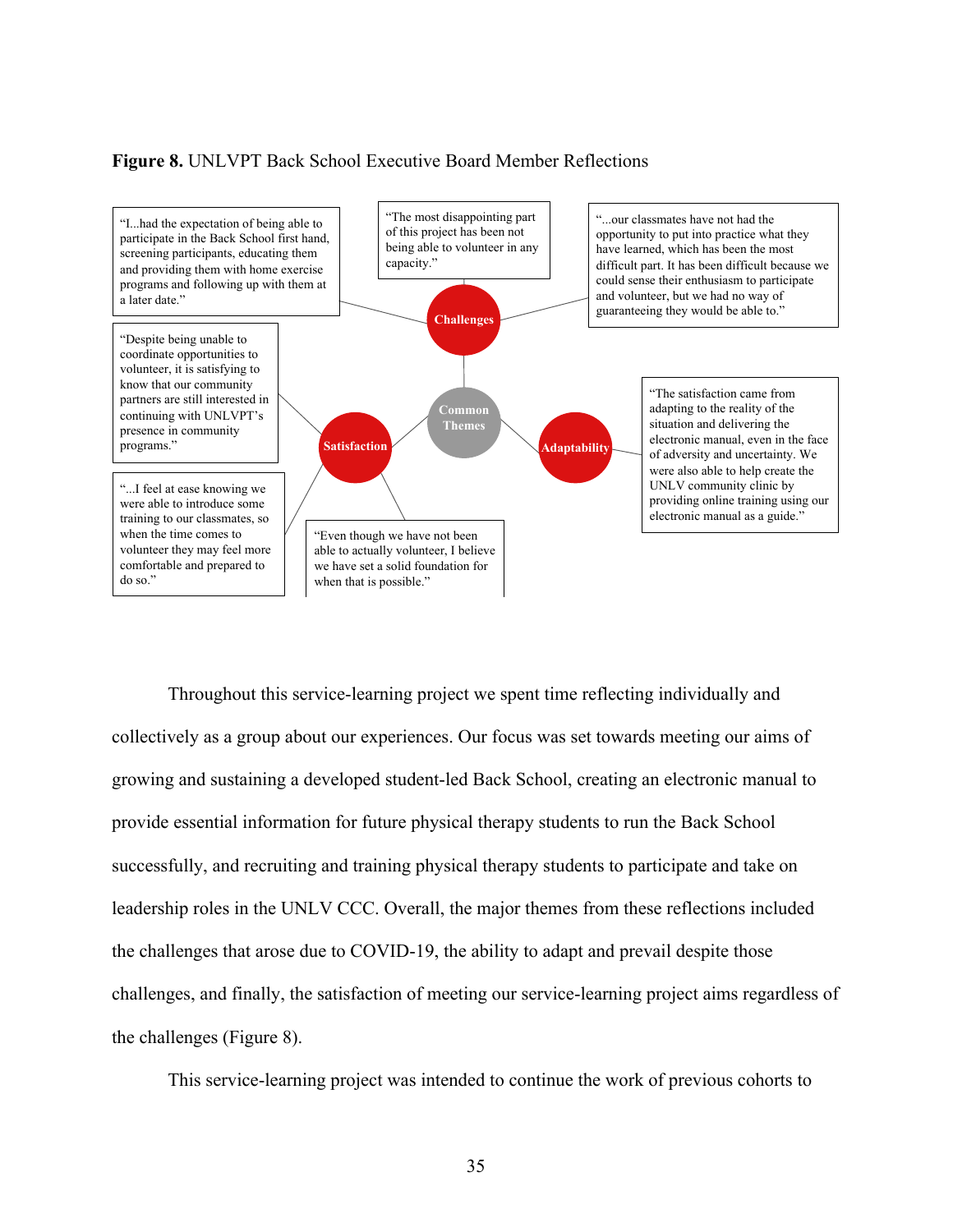meet the aim of growing and sustaining a developed student-led Back School; therefore, the expectation was for trained physical therapy students and ourselves to be able to apply what we learned throughout our didactic coursework into the Back School program and continue to serve the local community. As stated by Cory Brown regarding the Back School sessions, "I...had the expectation of being able to participate in the Back School firsthand, screening participants, educating them and providing them with home exercise programs and following up with them at a later date." Unfortunately, due to COVID-19, our volunteer partner, VMSN, put into place protocols and precautions for the safety of their patients, therefore limiting volunteer opportunities. As a result, the Back School was unable to hold Back School sessions at VMSN during 2020 and 2021. As expressed by Rondale Scruggs, "The most disappointing part of this project has been not being able to volunteer in any capacity." Furthermore, Jennifer Montes stated, "...our classmates have not had the opportunity to put into practice what they have learned, which has been the most difficult part. It has been difficult because we could sense their enthusiasm to participate and volunteer, but we had no way of guaranteeing they would be able to." Although COVID-19 introduced unexpected challenges, leaving us to feel disappointed for the lack of service-learning participation opportunities, we were able to collaborate and adapt to meet our project's aims and achieve our overall goal of achieving sustainability within our community partnerships. Rosalie Gutierrez states, "Despite being unable to coordinate opportunities to volunteer, it is satisfying to know that our community partners are still interested in continuing with UNLVPT's presence in community programs."

While we were able to maintain our original goal of creating an electronic manual and training students for the Back School, many changes were required regarding our community partner and actual implementation of the manual. As stated earlier, our original volunteer partner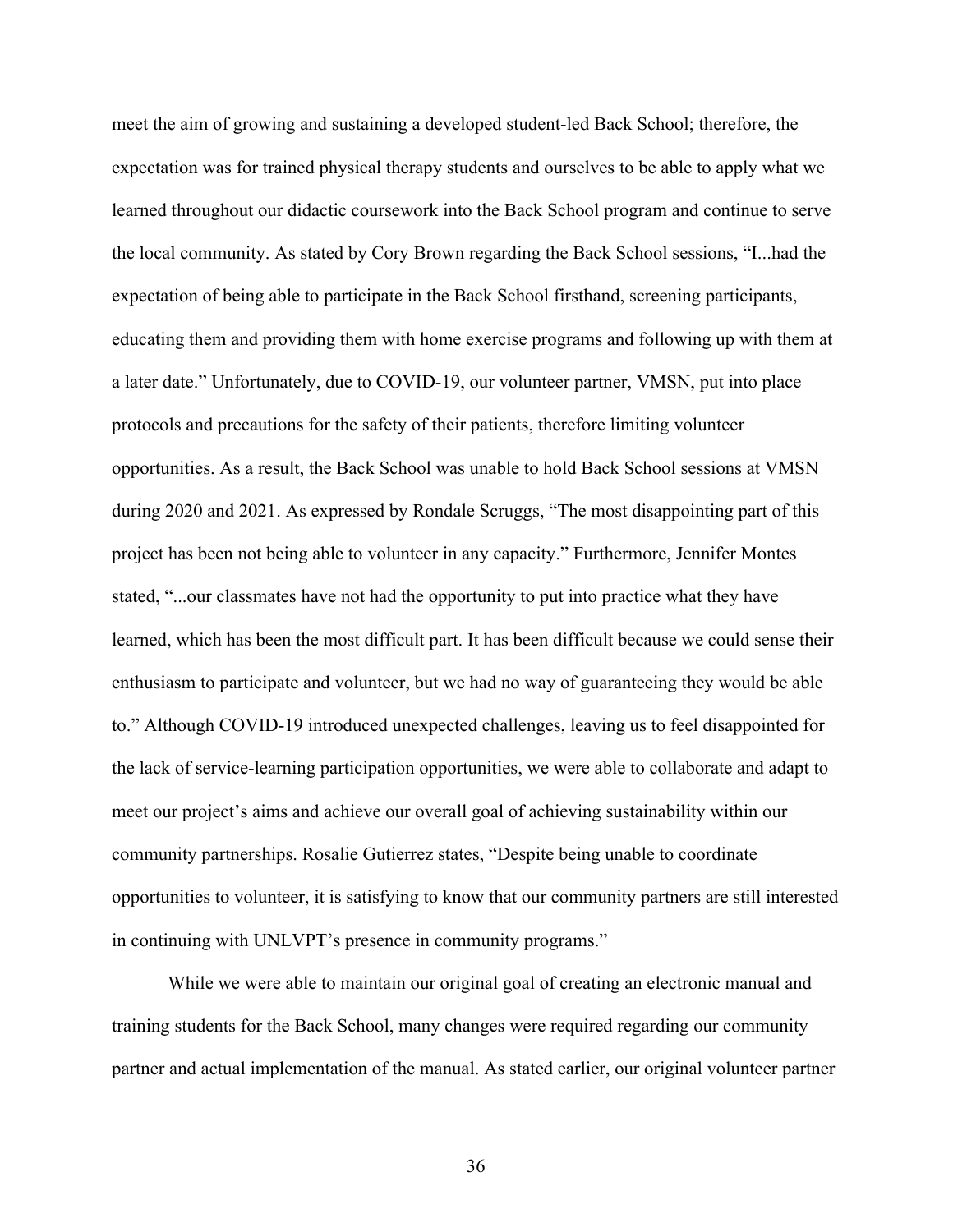VMSN was not able to provide volunteering opportunities due to COVID-19, which required flexibility from the Back School Executive Board and the students interested in volunteering. With collaboration from the UNLV Medical School, the UNLV Community Clinic (UNLV CC) was created and proved to be a great opportunity to integrate the Back School in a new location. We adapted our manual and trained the students interested in volunteering with the Back School at both the UNLV CC and VMSN. Despite the difficulty of navigating a changing environment while also maintaining a project goal, we created a manual and a club that will provide a great base for volunteering opportunities in the future. Cory Brown stated, "The satisfaction came from adapting to the reality of the situation and delivering the electronic manual, even in the face of adversity and uncertainty. We were also able to help create the UNLV community clinic by providing online training using our electronic manual as a guide." As of writing, the UNLV CC has not fully opened, but the framework provides ample volunteering opportunities with trained students and a manual ready for use.

While many of us expressed disappointment with not interacting with the Back School in person, we did accomplish our primary goal of creating the electronic manual. The development of the electronic manual gave us a tool that will help with training future leaders and volunteers of the Back School and was also able to be adapted for the purpose of training volunteers for the UNLV Community Clinic. In addition, the electronic manual provided a framework we could use to train students wanting to volunteer for the Community Clinic and/or the Back School simultaneously via virtual meetings. Rondale Scruggs reflected on this outcome, "Even though we have not been able to actually volunteer, I believe we have set a solid foundation for when that is possible." Jennifer Montes touched on the value of being able to provide thorough training to future volunteers, "...I feel at ease knowing we were able to introduce some training to our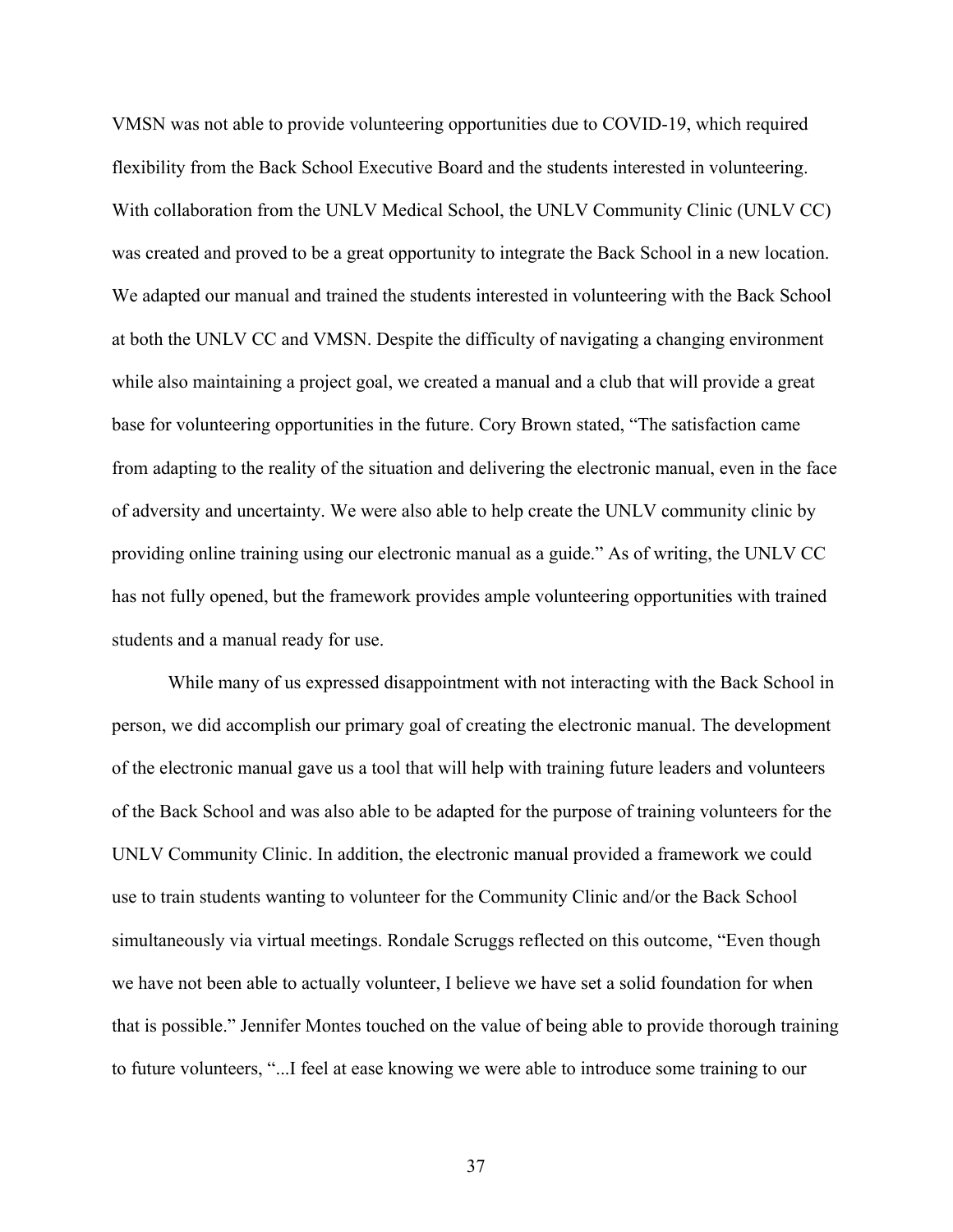classmates, so when the time comes to volunteer, they may feel more comfortable and prepared to do so." These reflections illustrate that while we were disappointed with being unable to volunteer in person, we were able to shift our efforts towards ensuring the sustainability of these volunteer opportunities.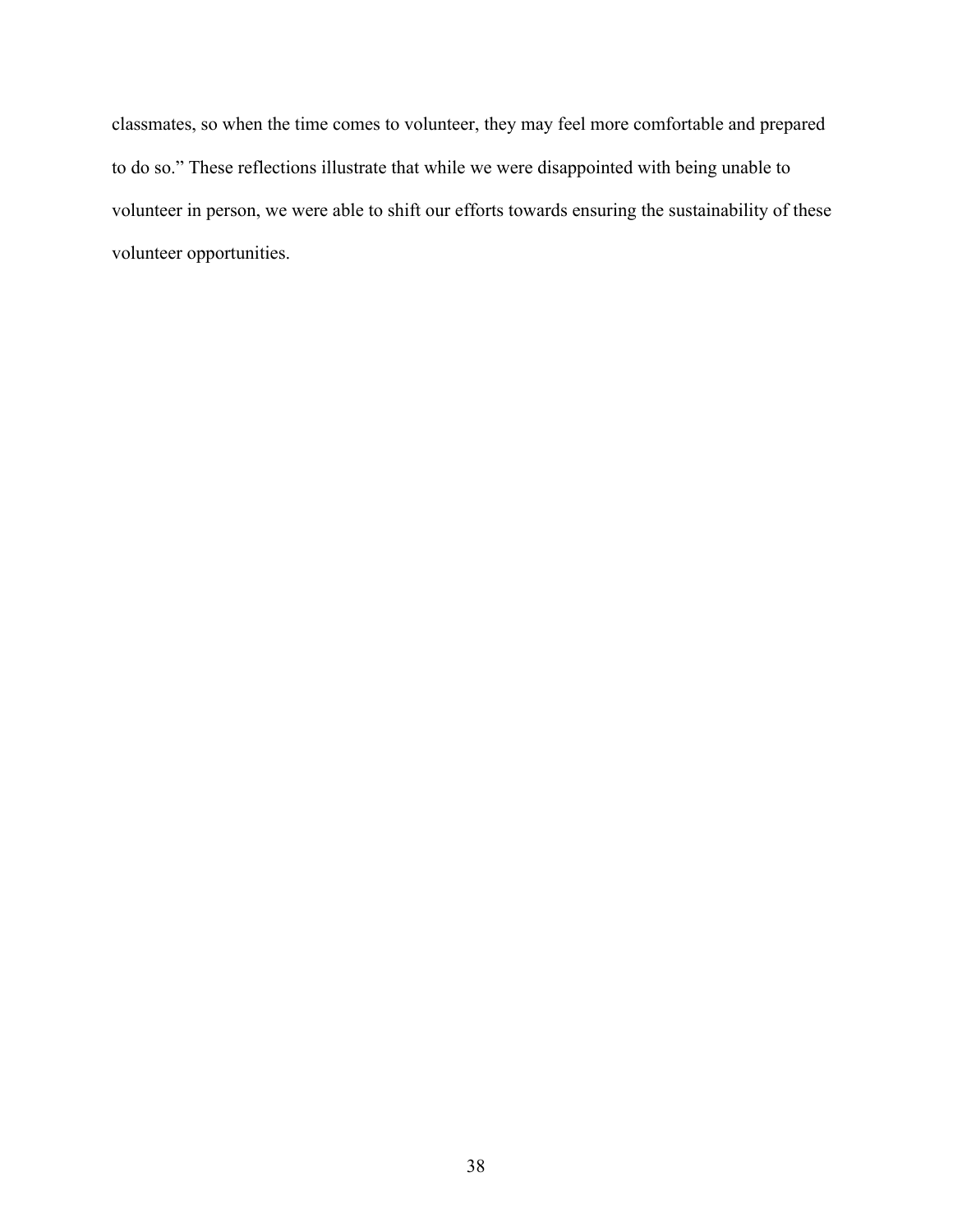#### **Discussion**

The tools and resources essential for sustaining a student-led Back School program were created and implemented. More than half of the UNLVPT students that were informed of the UNLV CCC showed interest and joined. Attendance throughout the training sessions was relatively stable, but it did show a downward trend towards the last few sessions. This may have been due to several reasons, such as overlapping coursework limiting students' participation in extracurricular activities. Additionally, COVID-19 restrictions at the time may have made it difficult for students to implement clinical skills and training to make an immediate impact on the community. Lastly, it could have simply been due to a loss of interest on behalf of students throughout the two-month training period. Maintaining student-volunteer interest is a common barrier to any pro-bono volunteer service. This was expected to occur in a limited capacity considering the aforementioned factors as well as an understanding of current research regarding similar sustainability efforts. Despite the drop-off in volunteer numbers, the Back School and UNLV CCC are expected to move forward barring any external obstacles. If similar issues regarding student interest are encountered in the future, there are strategies that have been found effective which include involving students in the development and implementation of the program and offering incentives for participation.4

Although UNLVPT students were unable to immediately participate in the Back School upon training with the *UNLVPT Back School - Electronic Manual*, their readiness was evident by the scores of their quizzes. Overall, each quiz had an average score of 72% or better. These quizzes tested club members on the overall content presented at each training session, covering the essential concepts. As a result, doing well on these quizzes indicated that students were well prepared to volunteer in the Back School program. Unfortunately, COVID-19 restrictions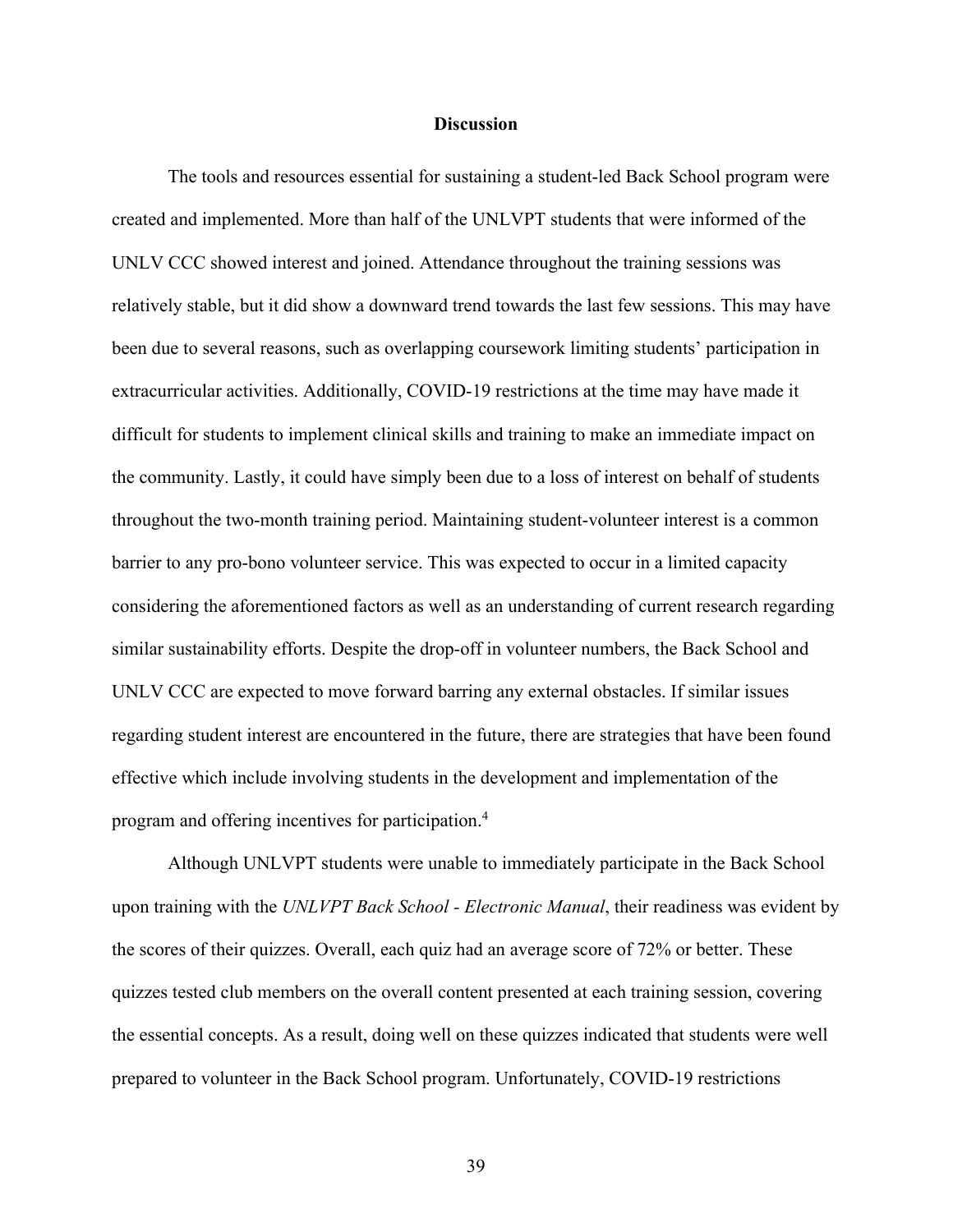impeded UNLVPT students from volunteering in-person to the Back School program sessions during the entirety of the 2020-21 academic year in which this project was to be conducted. In future sessions, when in-person training sessions can be held, additional methods can be taken to assess volunteers' preparedness for participation. These include encouraging student volunteer attendance to in-person training sessions for observation and practice utilizing the different screening measures included in the Back School. Checklists that highlight "areas of focus" like neurological screening, orthopedic screening, and red flag screening can be incorporated to ensure student preparedness prior to volunteering in the Back School sessions. This would allow time for volunteers to familiarize themselves with the setting and build confidence before being expected to lead on their own or actively participate in a session with community participants.

#### **Improvements and Limitations**

Despite achieving our project goals, we still encountered several limitations. The main one being the COVID-19 pandemic. This eliminated student participation in the actual Back School program for the duration of the academic year which did not allow the utilization of the electronic manual contents in actual sessions with recruited participants. Implementing the manual's contents during in-person sessions would have allowed us to confirm its practicality and determine if modifications needed to be made. The pandemic also placed unforeseen burdens on the UNLVPT cohorts in challenging traditional study habits and restricting in-person activities. All the training sessions took place virtually, which did not allow the students to practice and get hands-on experience with the different electronic manual materials. The lack of physical participation could have also led to a loss of student interest, as hands-on clinical experience was one of the main attractions of this program.

Due to the COVID-19 pandemic, our participation was restricted at VMSN. As a result,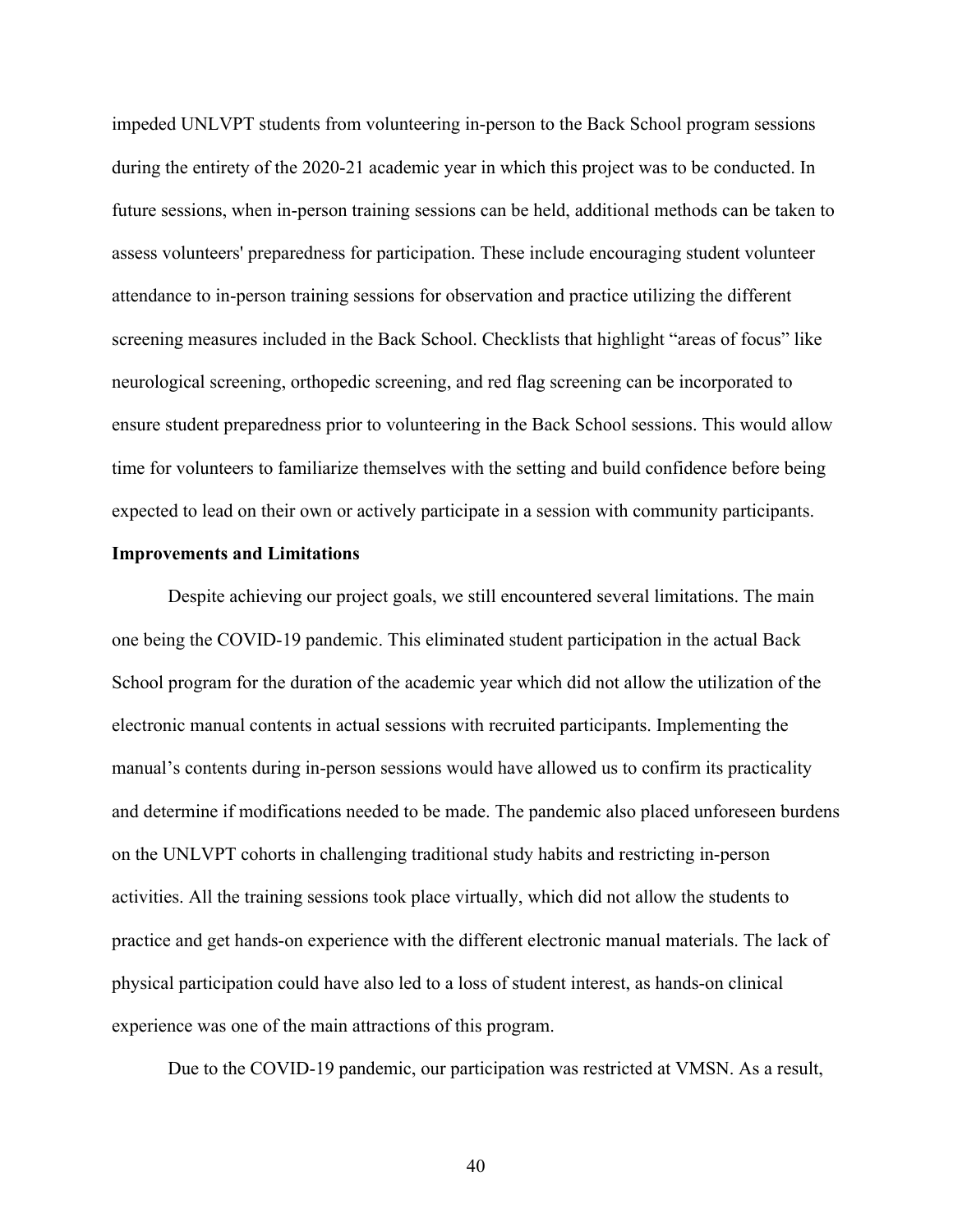the 2020 year did not have any Back School sessions, but this did not alter our goal of training students for future participation once restrictions were lifted. UNLV, in collaboration with many healthcare disciplines including the schools of medicine, public health, nursing, physical therapy, occupational therapy, psychology, dental, social work, as well as other graduate programs and even undergraduate volunteers, created the UNLV Community Clinic. This pro-bono clinic will provide access to healthcare to the Las Vegas community while simultaneously creating an environment for students to get real clinical experience, apply their didactic knowledge, and practice interprofessional care and skills. To prepare UNLVPT students to participate in this newly developed community partnership, the UNLVPT CCC was created as a resource to supply training for both the Back School Program at VMSN and the UNLV Community Clinic simultaneously. The training overlapped enough to where it accounted for both programs. This allowed us to keep the same goal of our original proposal.

Considering that social distancing restrictions to participation have since been lifted, the successive executive board members for the club can improve retention and participation of student physical therapists following these training sessions. By providing substantial in-person volunteer opportunities in a timely manner, club members will be encouraged to participate in this experience. Our group recommends supplementing the existing virtual training sessions with in-person opportunities or orientations to boost club members' confidence in skills and settings.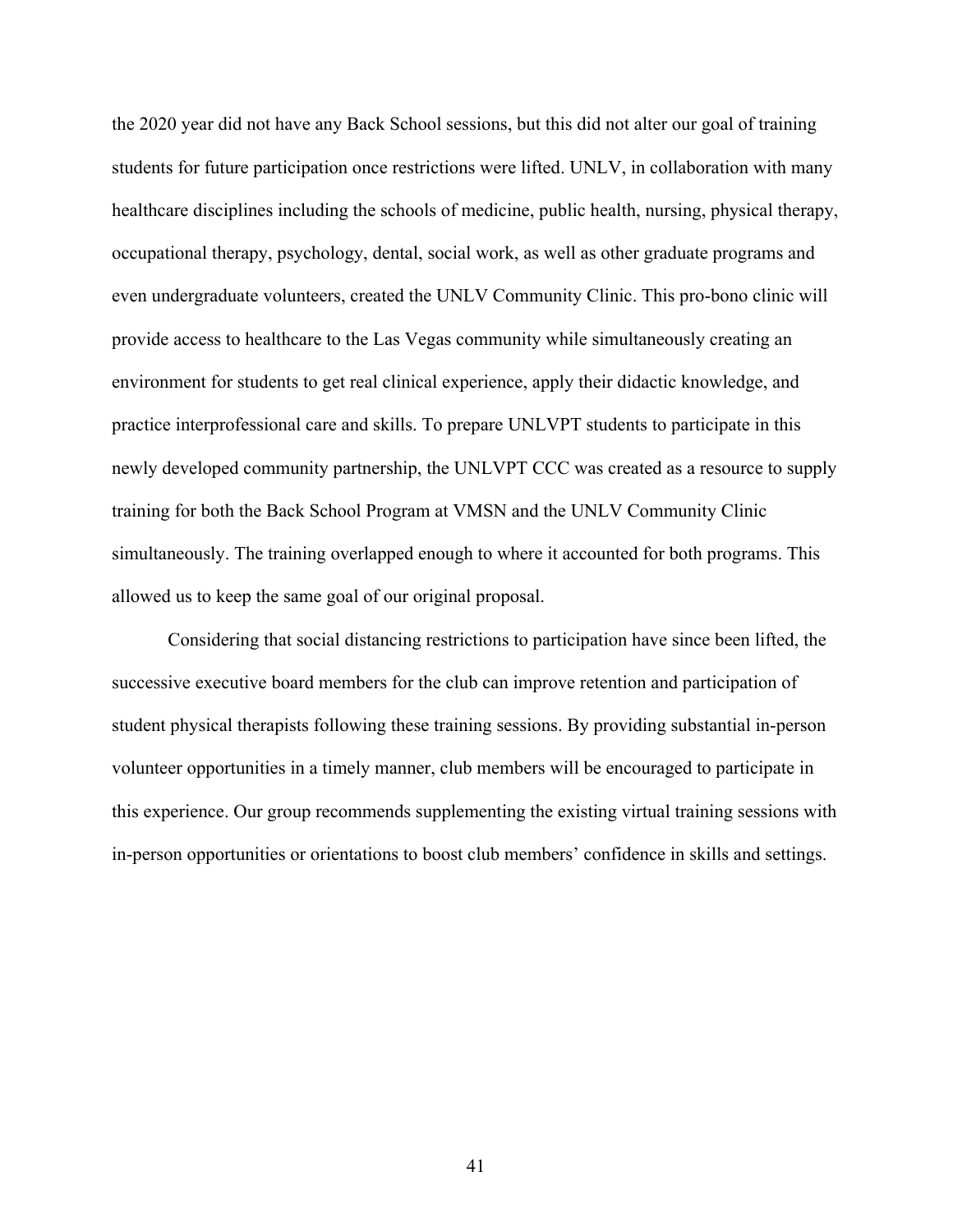#### **Conclusion**

To ensure the sustainability of the Back school, it was requisite that the program have a framework that each subsequent cohort of UNLVPT students could use and build upon. The newly created electronic manuals provide an essential resource that will greatly mitigate the learning curve associated with Back School and facilitate the transition for future cohorts to participate. Furthermore, the online training courses demonstrate promise and allow students to learn the electronic manual in a stepwise fashion, provide quizzes to assess student readiness, and ensure comprehension of each task required for proper functioning of the Back School. Future UNLVPT Back School leadership is encouraged to modify the electronic manual, training resources, and marketing materials to meet the evolving needs of the Back School. The Back School can now continue for as long as deemed beneficial to the medically underinsured community with back pain.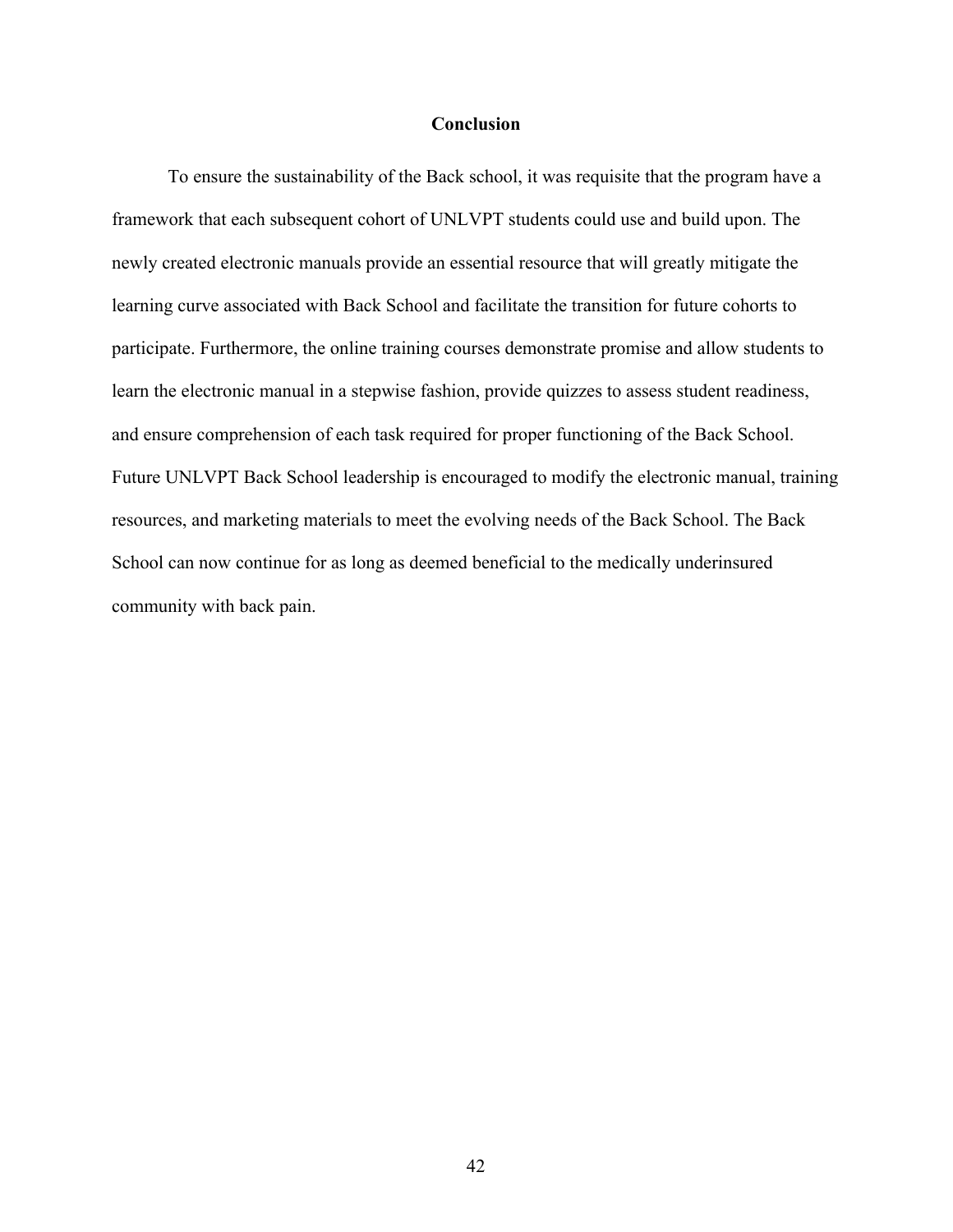#### **References**

- 1. James SL, Abate D, Abate KH, et al. Global, regional, and national incidence, prevalence, and years lived with disability for 354 Diseases and Injuries for 195 countries and territories, 1990-2017: A systematic analysis for the Global Burden of Disease Study 2017. *Lancet*. 2018;392(10159):1789-1858. doi:10.1016/S0140-6736(18)32279-7
- 2. Hurwitz EL, Randhawa K, Yu H, Côté P, Haldeman S. The Global Spine Care Initiative: a summary of the global burden of low back and neck pain studies. *Eur Spine J*. 2018;27(0123456789):796-801. doi:10.1007/s00586-017-5432-9
- 3. Ma VY, Chan L, Carruthers KJ. Incidence, prevalence, costs, and impact on disability of common conditions requiring rehabilitation in the United States: stroke, spinal cord injury, traumatic brain injury, multiple sclerosis, osteoarthritis, rheumatoid arthritis, limb loss, and back pain. *Arch Phys Med Rehabil*. 2014;95(5):986-995.e1. doi:10.1016/j.apmr.2013.10.032
- 4. Palombaro KM, Dole RL, Lattanzi JB. A Case Report of a Student-Led Pro Bono Clinic: A Proposed Model for Meeting Student and Community Needs in a Sustainable Manner. *Phys Ther*. 2011;91(11):1627-1635. doi:10.2522/ptj.20100437
- 5. Population Without Health Insurance Coverage by State: 2008 to 2017. https://www.census.gov/library/visualizations/interactive/health-insurance-coverage.html. Accessed October 23, 2020.
- 6. A Changing Nevada Guinn Center For Policy Priorities. https://guinncenter.org/issues/achanging-nevada/. Accessed October 23, 2020.
- 7. Ikeda T, Sugiyama K, Aida J, et al. Socioeconomic inequalities in low back pain among older people: The JAGES cross-sectional study. *Int J Equity Health*. 2019;18(1):1-11. doi:10.1186/s12939-019-0918-1
- 8. Riskowski JL. Associations of socioeconomic position and pain prevalence in the United States: Findings from the national health and nutrition examination survey. *Pain Med (United States)*. 2014;15(9):1508-1521. doi:10.1111/pme.12528
- 9. Shraim M, Cifuentes M, Willetts JL, Marucci-Wellman HR, Pransky G. Regional socioeconomic disparities in outcomes for workers with low back pain in the United States. *Am J Ind Med*. 2017;60(5):472-483. doi:10.1002/ajim.22712
- 10. Baker DW, Shapiro MF, Schur CL. Health insurance and access to care for symptomatic conditions. *Arch Intern Med*. 2000;160(9):1269-1274. doi:10.1001/archinte.160.9.1269
- 11. Brox JI. Current evidence on catastrophizing and fear avoidance beliefs in low back pain patients. *Spine J*. 2014;14(11):2679-2681. doi:10.1016/j.spinee.2014.08.454
- 12. Morone G, Paolucci T, Alcuri MR, et al. Quality of life improved by multidisciplinary back school program in patıents with chronic non-specific low back pain: a single blind randomized controlled trial. *Eur J Phys Rehabil Med*. 2011;47(4):533-541.
- 13. Louw A, Diener I, Butler DS, Puentedura EJ. The effect of neuroscience education on pain, disability, anxiety, and stress in chronic musculoskeletal pain. *Arch Phys Med Rehabil*. 2011;92(12):2041-2056. doi:10.1016/j.apmr.2011.07.198
- 14. Sahin N, Albayrak I, Durmus B, Ugurlu H. Effectiveness of back school for treatment of pain and functional disability in patients with chronic low back pain: A randomized controlled trial. *Journal of Rehabilitation Medicine*. 2011;43(3):224-229. doi:10.2340/16501977-0650
- 15. Barrett T, Kins K, Kelly M, Templeton R, Tiano D, Tingey J. Patient, Student, and Faculty Perceptions of a Student Led Pro-Bono Education and Treatment Based Back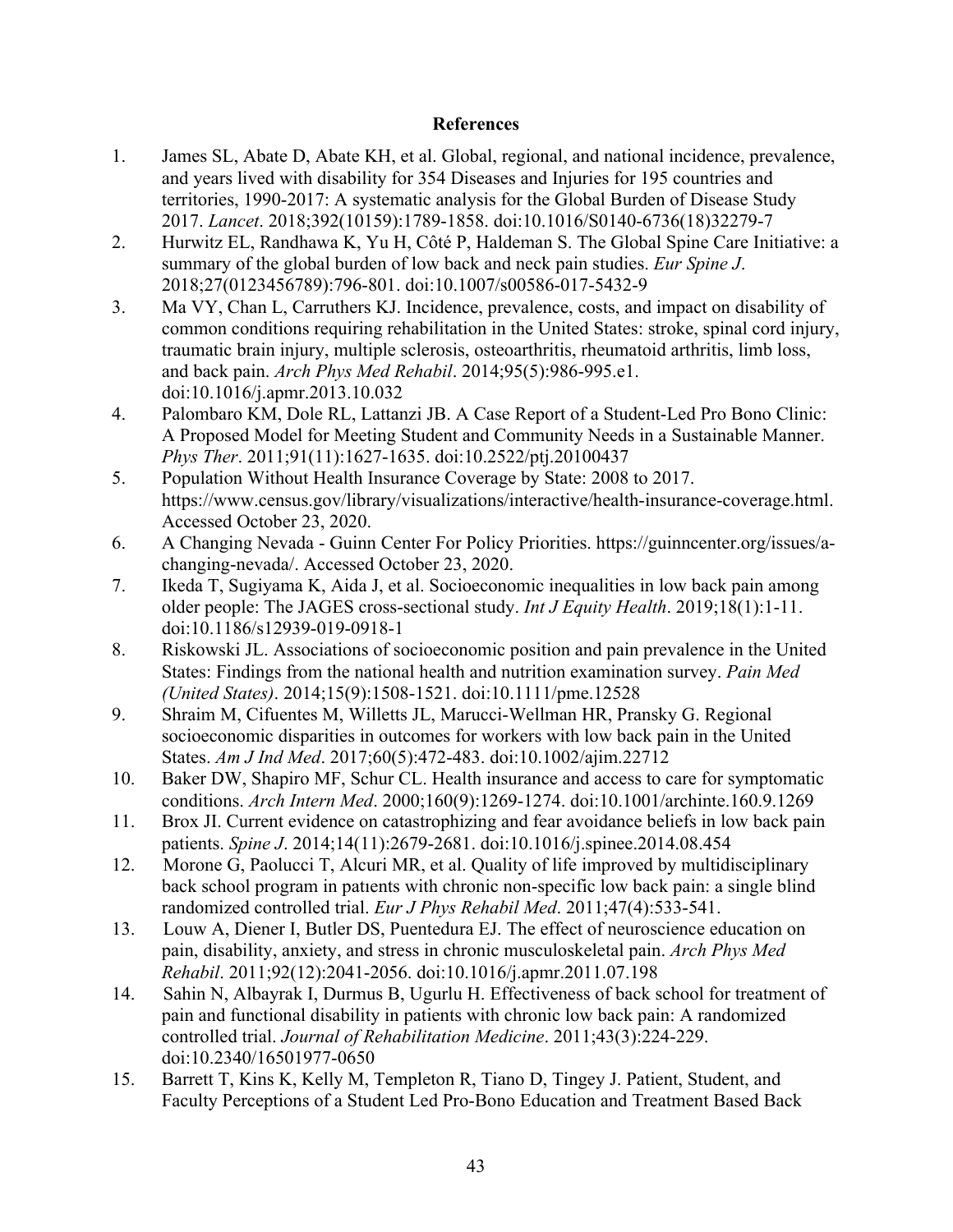School for Uninsured Nevadans.

- 16. Taylor, S. J., Barthel, T., Stehouwer, J., & Stickler, L. (2021). Students' perceptions of training and experiences with interpreters in a pro bono physical therapy setting. *Journal of Interprofessional Care*, 1–8. https://doi.org/10.1080/13561820.2021.1895094
- 17. Charrette, A. L., Sullivan, K. M., Kucharski-Howard, J., Seed, S., & Lorenz, L. (2019). Physical therapy and pharmacy interprofessional education in the context of a university pro bono physical therapy setting. *Journal of Interprofessional Care*, *34*(3), 315–323. https://doi.org/10.1080/13561820.2019.1663160
- 18. Cooper, L. A., Roter, D. L., Johnson, R. L., Ford, D. E., Steinwachs, D. M., & Powe, N. R. (2003). Patient-Centered communication, ratings of care, and concordance of patient and Physician Race. *Annals of Internal Medicine*, *139*(11), 907. https://doi.org/10.7326/0003-4819-139-11-200312020-00009
- 19. Code of ethics for the physical therapist. APTA. https://www.apta.org/apta-andyou/leadership-and-governance/policies/code-of-ethics-for-the-physical-therapist. Published August 12, 2020. Accessed July 30, 2021.
- 20. Comer, A., Ibanibo, M., & Fagan, J. M. (2014). Pro Bono Healthcare: A Benefiting Reform. *GGREAT Student Projects*. https://doi.org/10.7282/T3KS6TGS
- 21. Gage, R. L., & Thapa, B. (2011). Volunteer motivations and constraints among college students. *Nonprofit and Voluntary Sector Quarterly*, *41*(3), 405–430. https://doi.org/10.1177/0899764011406738
- 22. Stickler, Laurie,P.T., M.S.P.T., Grapczynski, Cynthia,EdD., O.T.R.L., Ritch, John,P.T., M.S. Student Perceptions of Outcomes from Participation in Physical Therapy Pro Bono Clinics: A Qualitative Study. *J Allied Health.* 2013;42(1):46-55. http://ezproxy.library.unlv.edu/login?url=https://www-proquestcom.ezproxy.library.unlv.edu/scholarly-journals/student-perceptions-outcomesparticipation/docview/1443469124/se-2?accountid=3611.
- 23. Core values for the physical therapist and physical therapist assistant. APTA. https://www.apta.org/apta-and-you/leadership-and-governance/policies/core-values-forthe-physical-therapist-and-physical-therapist-assistant. Published September 20, 2019. Accessed July 30, 2021.
- 24. George L, Bemenderfer S, Cappel M, et al. A Model for Providing Free Patient Care and Integrating Student Learning and Professional Development in an Interprofessional Student-Led Clinic. *Journal of Physical Therapy Education*. 2017;31(2):54-66. doi:10.1097/00001416-201731020-00007
- 25. Black JD, Palombaro KM, Dole RL. Student Experiences in Creating and Launching a Student-Led Physical Therapy Pro Bono Clinic: A Qualitative Investigation. *Phys Ther*. 2013;93(5):637-648. doi:10.2522/ptj.20110430
- 26. Forbes DR, Nolan D. Factors associated with patient-satisfaction in student-led physiotherapy clinics: A qualitative study. *Physiother Theory Pract*. 2018;34(9):705-713. doi:10.1080/09593985.2018.1423592
- 27. Continuing Competence Model Nevada Physical Therapy Board. http://ptboard.nv.gov/uploadedFiles/ptboardnvgov/content/Home/Features/NEW CONTINUING COMPETENCE MODEL 4-1-19.pdf. Published 2019.
- 28. Eyler J. Reflection: Linking service and learning Linking students and communities. *J Soc Issues*. 2002;58(3):517-534. doi:10.1111/1540-4560.00274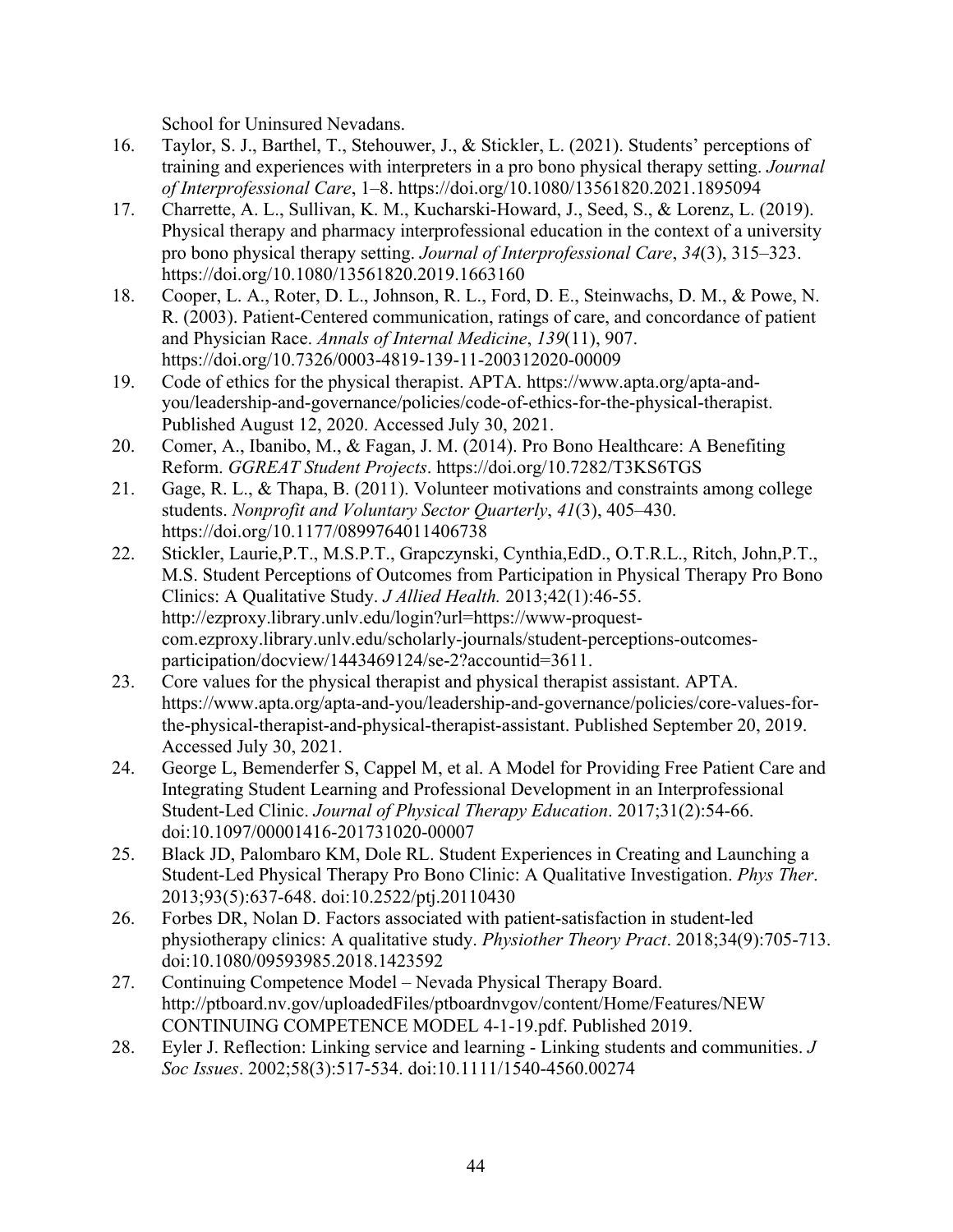#### **Curriculum Vitae**

Cory Brown, SPT

Department of Physical Therapy University of Nevada Las Vegas 4505 S Maryland Pkwy Las Vegas, NV 89154 Email: browncoryw@gmail.com

Education

University of Nevada, Las Vegas, Las Vegas, NV Doctor of Physical Therapy, 2022

Southern Utah University, Cedar City, UT B.A. Marketing, 2017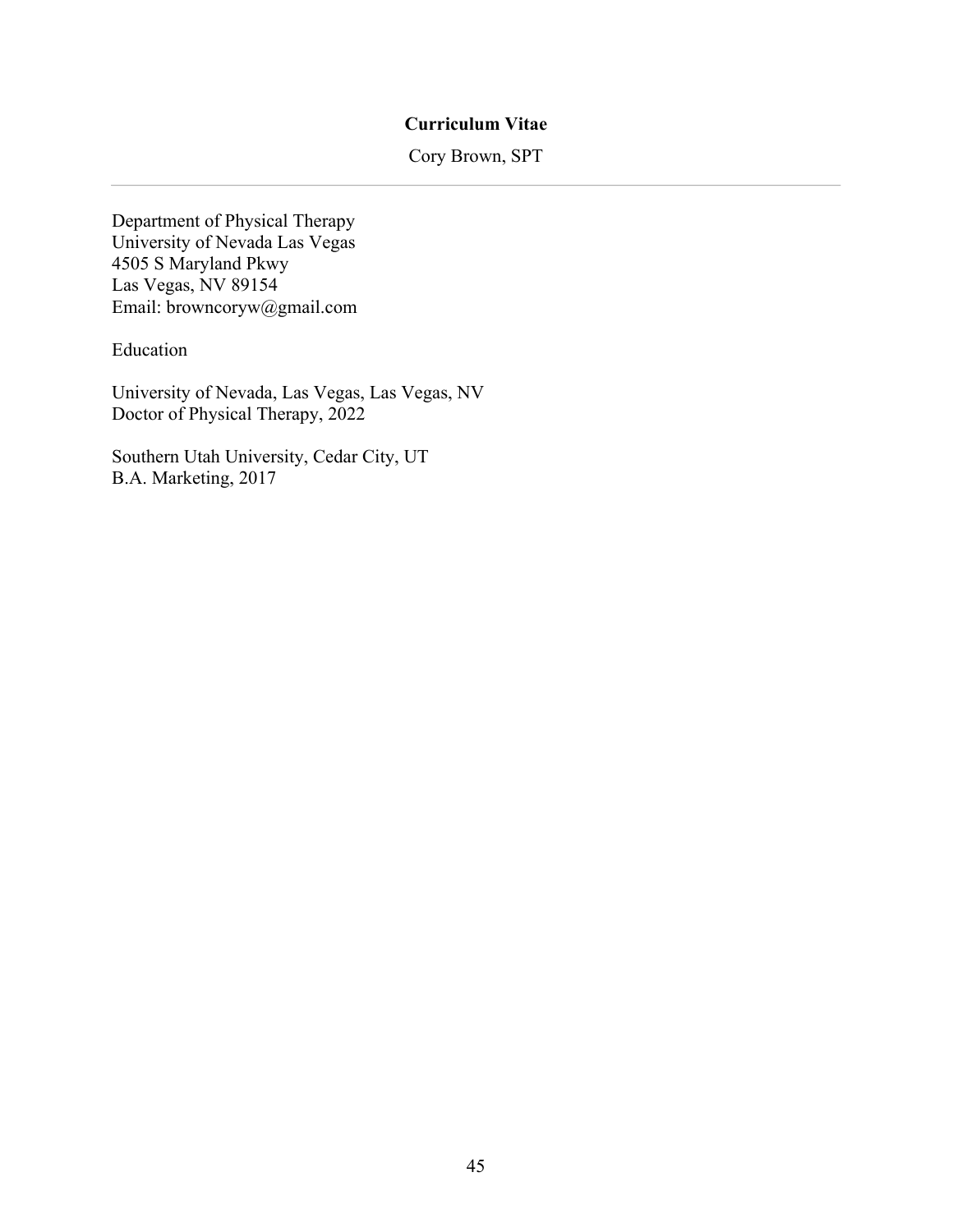Department of Physical Therapy University of Nevada Las Vegas 4505 S Maryland Pkwy Las Vegas, NV 89154 Email: rosalie.gutierrez31@gmail.com

Education

University of Nevada, Las Vegas, Las Vegas, NV Doctor of Physical Therapy, 2022

University of Nevada, Las Vegas, Las Vegas, NV B.S. Kinesiology, 2018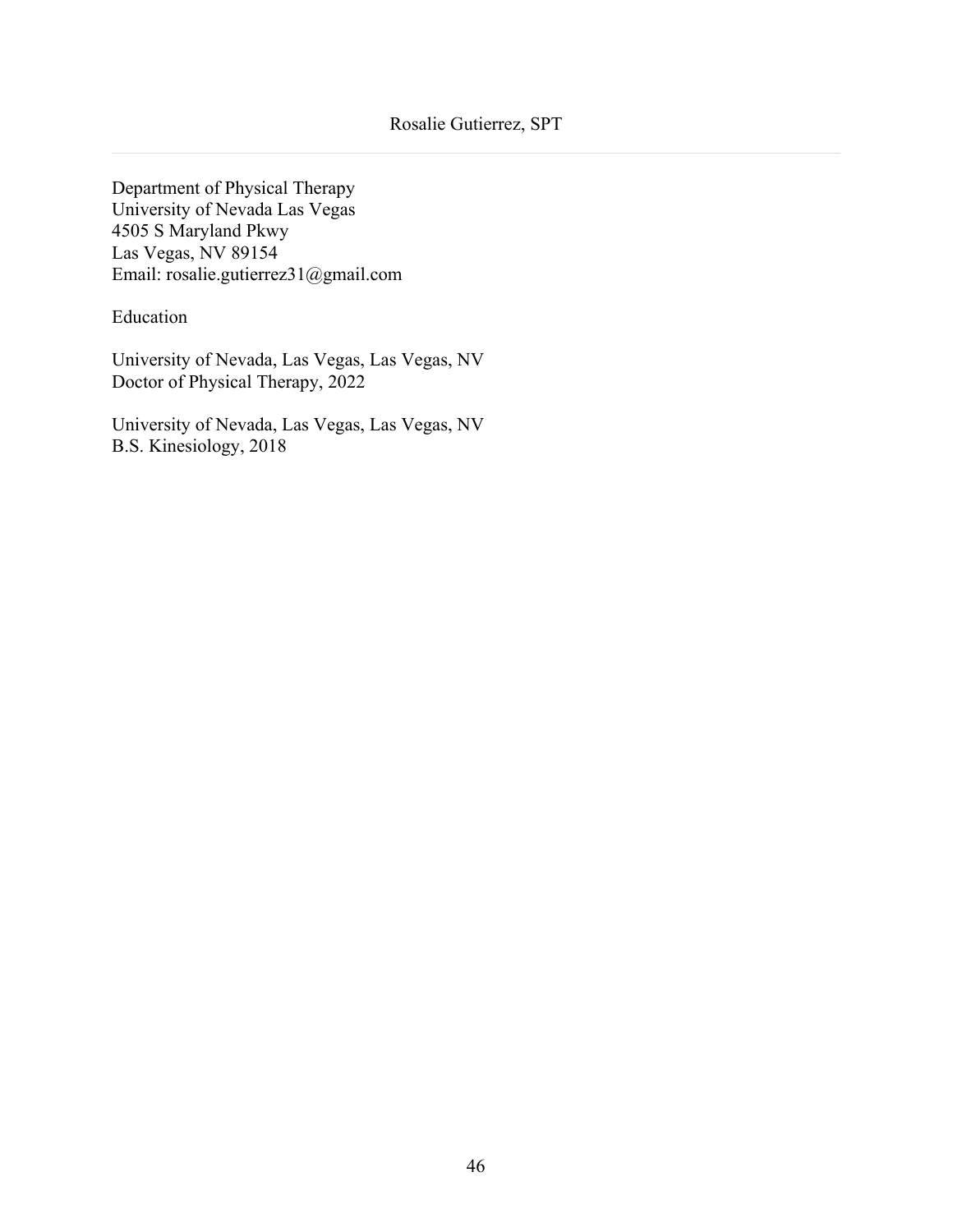Department of Physical Therapy University of Nevada Las Vegas 4505 S Maryland Pkwy Las Vegas, NV 89154 Email: montesjennifer97@gmail.com

Education

University of Nevada, Las Vegas, Las Vegas, NV Doctor of Physical Therapy, 2022

University of Nevada, Las Vegas, Las Vegas, NV B.S. Kinesiology, 2019